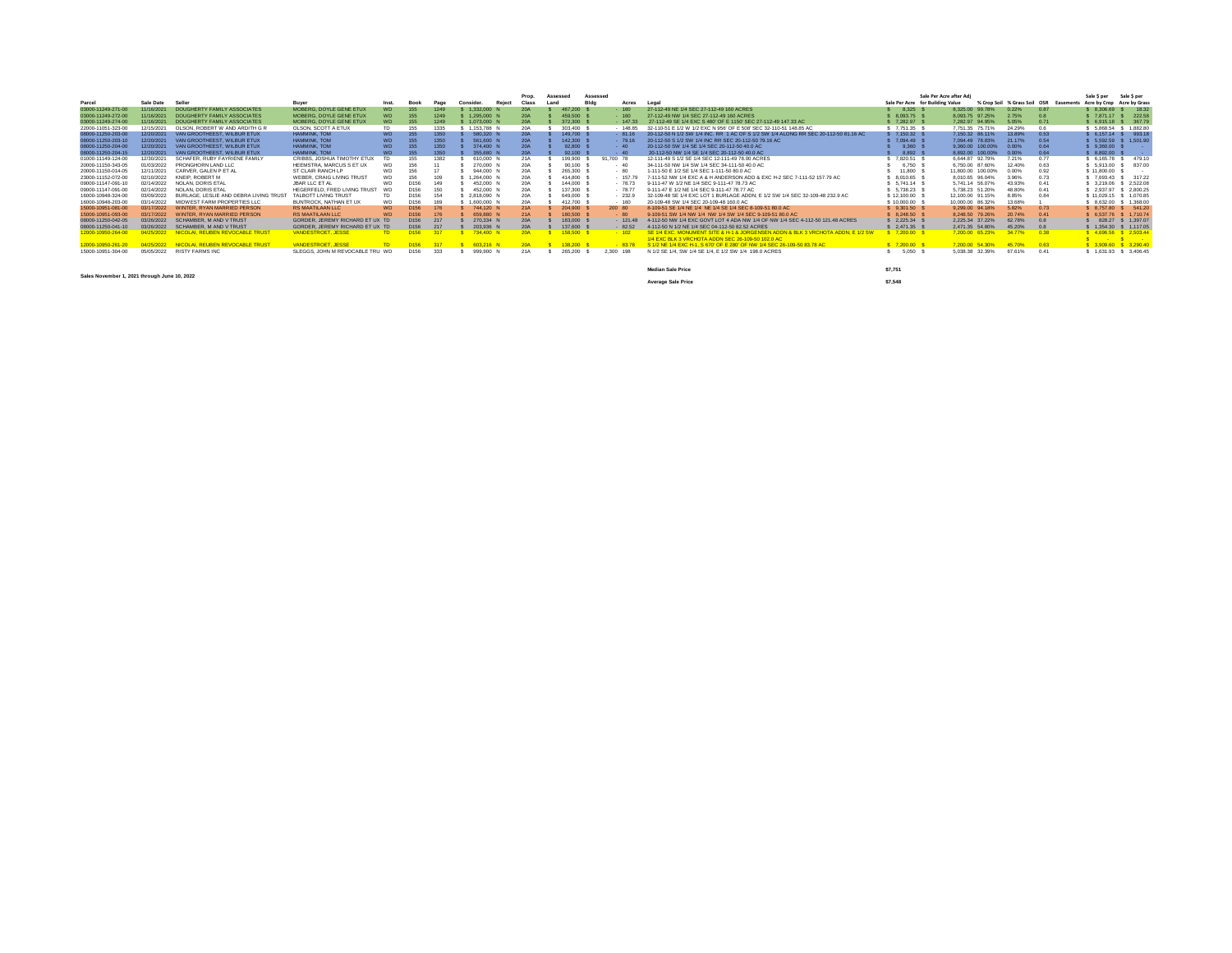|                                                                                             |                                                     |                                                                 |            | Prop. Assessed Assessed        |               |                                                                                                                                           | Sale Per            | Sale Per Acre after               |                  |                  |                  | Sale S per          | Sale S per                 |
|---------------------------------------------------------------------------------------------|-----------------------------------------------------|-----------------------------------------------------------------|------------|--------------------------------|---------------|-------------------------------------------------------------------------------------------------------------------------------------------|---------------------|-----------------------------------|------------------|------------------|------------------|---------------------|----------------------------|
| Parcel<br>Sale Date                                                                         | Buyer                                               | Pane<br>Consider                                                | Class      |                                | Acres         |                                                                                                                                           | Arro                | Adi for Building Value % Crop Soi |                  | % Grass Soil     | OSR<br>Fasements |                     | Acre by Crop Acre by Grass |
| OPPELT, RICHARD HERMAN ESTATE<br>02000-11048-154-00<br>11/08/2020                           | CRW PROPERTIES SOUTH DAKOTA LL                      | PD.<br>D154<br>1030<br>\$1,296,000                              | 20A        | \$464,200<br>-50               | 160           | SE 1/4 SEC 15-110-48 160.0 ACRES                                                                                                          | \$8.100             | \$8,100                           | 96.54%           | 3.46%            | 0.807            | \$7.820             | \$280                      |
| 02000-11048-272-00<br>11/06/2020<br>OPPELT, RICHARD HERMAN ESTATE                           | PRONGHORN LAND LLC                                  | <b>PD</b><br>D154<br>1029<br>\$1,254,862                        | 20A        | \$450,600<br>50                | 153.5         | NW 1/4 EXC HWY SEC 27-110-48                                                                                                              | \$8.175             | \$8.175                           | 95.62%           | 4.38%            | 0.819            | \$7,817             | \$358                      |
| 06000-11050-011-00<br>TRZYNKA, LOUANN ETAL<br>12/01/2020                                    | DAVIS FARMS INC                                     | <b>WD</b><br>D154<br>1203<br>\$593,600                          | 20A        | \$387,700 \$0                  | 148.4         | NE 1/4 EXC NE 1/4 NE 1/4 OF GOVT LOT 1 SEC 1-110-50 148.40 AC                                                                             | \$4,000             | \$4,000                           | 100,00%          | 0.00%            | 0.722            | \$4,000             |                            |
| 12/07/2020 GRANGY FARM LLC<br>01000-11149-183-00                                            | MORIARTY, MICHAEL RAMOND ETUX                       | WD D154<br>1129<br>\$910,500                                    | 20A        | \$387,900                      | 154           | SW 1/4 OR GOVT LOTS 3 & 4 E 1/2 SW 1/4 SEC 18-111-49 154.0 ACRES                                                                          | \$5,912             | \$5.912                           | 100.00%          | 0.00%            | 0.696            | \$5,912             |                            |
| 20000-11150-134-00<br>12/07/2020 GRANGY FARM LLC                                            | MORIARTY, MICHAEL RAMOND ETUX                       | WD D154<br>1129<br>\$589,500                                    | 20A        | \$250,700                      | 145           | SE 1/4 EXC EBERLE ADDITION SEC 13-111-50 145.0 ACRES                                                                                      | \$4,066             | \$4,066                           | 56,66%           | 43.34%           | 0.551            | \$2,304             | \$1,762                    |
| 05000-11052-233-00<br>12/17/2020 HEUPEL, BARB J ETAL                                        | HEYLENS, DUSTIN CLARK ETUX                          | WD D154<br>1196                                                 | 204        |                                | 74 14         | W 1/2 SW 1/4 EXC, W 433' OF S 35.76 RODS OF N 86.76 RODS SEC 23-110-52 74.14 A                                                            | \$5,000             | \$5,000                           | 99,96%           | 0.04%            | 0.749            | \$4,998             | 62                         |
| 17000-11251-171-00<br>KINNEY FAMILY FARM LLC<br>12/28/2020                                  | POST LIVING TRUST                                   | WD D155 4<br>\$465,400                                          | 21A        | \$318,900 \$10,900             | 142.78        | NE 1/4 EXC E 380' OF N 255' LESS E 197' OF S 43' OF N 255' SEC 17-112-51 142.78 AC                                                        | \$3,260             | \$3,183                           | 76,90%           | 23.10%           | 0.626            | \$2,448             | \$735                      |
| 17000-11251-083-00<br>12/28/2020<br>KINNEY FAMILY FARM LLC                                  | POST LIVING TRUST                                   | WD D155<br>\$543,400                                            | 20A        | \$372,300                      | 160           | SW 1/4 SEC 8-112-51 160.0 AC                                                                                                              | \$3,396             | \$3,396                           | 79,58%           | 20.42%           | 0.673            | \$2,703             | <b>S694</b>                |
| 17000-11251-172-05<br>12/28/2020 KINNEY FAMILY FARM LLC                                     | PORT LIMING TRUST                                   | WD D155 4<br>\$291,200                                          |            | 204 \$199,900 \$0              |               | S 1/2 NW 1/4 SEC 17-112-51 80 0 AC                                                                                                        | <b>GAS2</b>         | 53 640                            | 94.26%           | 5.74%            | 0.699            | \$3,431             | \$209                      |
| 20000-11150-343-05<br>PETERSON, LENNY ETUX<br>12/30/2020                                    | PRONGHORN LAND LLC                                  | \$270,000<br><b>WD</b><br>D155 11                               | 20A        | \$90,000<br>- 50               | 40            | NW 1/4 SW 1/4 SEC 34-111-50 40.0 AC                                                                                                       | \$6,750             | \$6,750                           | 87 60%           | 12,40%           | 0.630            | \$5,913             | \$837                      |
| 21000-10949-114-00<br>01/06/2021<br>RUS FARMS REAL ESTATE LLC                               | MORIARTY, PAUL E LIVING TRUST                       | WD D155<br>\$832,000<br>27                                      | 20A        | \$320,800 \$0                  | 160           | SE 1/4 SEC 11-109-49                                                                                                                      | \$5,200             | \$5,200                           | 80,80%           | 19,20%           | 0.592            | \$4,202             | \$998                      |
| 04000-11049-203-10<br>01/27/2021<br>TELKAMP FAMILY HOLDINGS LLC                             | CKS PARTNERS LLC                                    | <b>WD D155</b><br>110<br>\$345,880                              | 20A        | \$162,500 \$0                  | 76.25         | E 1320' OF SW 1/4 EXC H-2 & H-3 SEC 20-110-49                                                                                             | \$4,536             | \$4,536                           | 79,86%           | 2014%            | 0.633            | \$3,622             | S914                       |
| 04000-11049-293-00<br>01/27/2021<br>TELKAMP FAMILY HOLDINGS LLC                             | CKS PARTNERS LLC                                    | D <sub>155</sub><br>110<br>\$166,904                            | 20A        | \$78,400                       |               | NW 1/4 SW 1/4 SEC 29-110-49                                                                                                               | \$4,173             | S4.173                            | 73.08%           | 26.92%           | 0.599            | \$3.049             | \$1,123                    |
| TELKAMP FAMILY HOLDINGS LLC<br>01/27/2021<br>04000-11049-293-10                             | CKS PARTNERS LLC                                    | D155 110 \$121,468                                              | 20A        | \$57,300                       |               | NE 1/4 SW 1/4 SEC 29-110-49                                                                                                               | \$3.037             | \$3.037                           | 29.53%           | 70.47%           | 0.538            | \$897               | S2.140                     |
| 01/27/2021<br>TELKAMP FAMILY HOLDINGS LLC<br>04000-11049-293-20                             | CKS PARTNERS LLC                                    | D155<br>\$293,008<br>110                                        | <b>20A</b> | \$137,900                      | 75.56         | S 1/2 SW 1/4 EXC OL 1 SEC 29-110-49                                                                                                       | \$3,878             | \$3,878                           | 65.62%           | 34.38%           | 0.589            | \$2.545             | \$1,333                    |
| 04000-11049-172-00<br>04/12/2021<br>TELKAMP FAMILY HOLDINGS LLC                             | HOYER, CRAIG D ETUX                                 | WD D155<br>337<br>\$1,252,800                                   | 20A        | \$335,100 \$0                  | 139.96        | 17-110-49 NW 1/4 EXC S 208' OF W 208' & EXC LOT 1 TELKAMP ADDN & EXC H-1 SEC 17-110-49 139.96 AC                                          | \$8,951             | \$8,951                           | 100,00%          | 0.00%            | 0.661            | \$8,951             | SO.                        |
| 04000-11049-181-00<br>TELKAMP FAMILY HOLDINGS LLC<br>04/12/2021                             | HOYER, CRAIG D ETUX                                 | D <sub>155</sub><br>337<br>\$1,357,200                          | 21A        | \$383,000 \$13,800             | 149.13        | 18-110-49 NE 1/4 EXC H-1 & H-2 SEC 18-110-49 149.13 AC                                                                                    | \$9,101             | \$9,008                           | 98.49%           | 1,51%            | 0.675            | \$8,872             | \$136                      |
| CARVER, GREGORY G ETAL<br>04000-11049-183-00<br>05/27/2021                                  | THREE B DEVELOPMENTS LLC                            | WD D155 555<br>\$504,280                                        | 20A        | \$172,400 \$0                  | 71.89         | 18-110-49 N 1/2 SW 1/4 EXC LOT 1 CARVER ADDN SEC 18-110-49                                                                                | \$7.014             | \$7,014                           | 83.74%           | 16.26%           | 0.704            | \$5,874             | S1.141                     |
| 04000-11049-182-00<br>05/27/2021<br>CARVER, GREGORY G ETAL                                  | THREE B DEVELOPMENTS LLC                            | <b>SAS7 828</b><br>D155                                         | 204        | \$224,500                      |               | 131.95 18-110-49 NW 1/4 EXC. H-1 & EXC. ISLAND CELLULAR LOT SEC 18-110-49                                                                 | 3.80.3.2            | \$4,984                           | 30,85%           | 69.15%           | 0.647            | \$1,538             | 53,446                     |
| 21000-10949-074-00<br>05/27/2021 BEYNON, DAWES ETUX                                         | WINTER CONTRACTING LLC                              | \$1,266,500<br>D155<br>508<br><b>WD</b>                         | 21A        | \$318,300 \$102,400<br>- so    |               | 148.49 7-109-49 SE 1/4 EXC H-3 SEC 7-109-49 148.49 AC                                                                                     | \$8,529             | \$7,840                           | 92,73%           | 7.27%            | 0.606            | \$7,270             | \$570                      |
| MEDARY CREEK LLLP<br>04000-11049-162-10<br>06/07/2021                                       | ARTER MICHAEL G REVOCABLE TRUST                     | D155<br>559<br>\$512,000<br><b>WD</b><br><b>WD</b><br>\$903,500 | 20A        | \$237,000<br>\$294,100<br>- SO | 160<br>138.91 | 16-110-49 W 1/2 W 1/2 SEC 16-110-49                                                                                                       | \$3,200             | \$3,200<br>\$6,504                | 15,98%           | 84.02%           | 0.613            | \$511<br>\$4,548    | \$2,689                    |
| WRENN, THOMAS J ETUX<br>10000-10952-274-00<br>06/08/2021                                    | NELSON, DANIEL A ETUX<br>FINNEGAN, JONATHON PATRICK | D155<br>578<br>\$197,000<br><b>PD</b><br>D155<br>632            | 20A<br>20A | \$80,200                       |               | 27-109-52 SE 1/4 EXC S 1137.95 OF E 807.53' & EXC N 138.82' OF S 905.19' OF E 320.23' SEC 27-109-52 138.91 AC                             | \$6,504<br>\$4,925  | \$4,925                           | 69,92%<br>72,43% | 30.08%<br>27.57% | 0.632<br>0.598   | \$3,567             | \$1,956<br>\$1,358         |
| 23000-11152-251-00<br>06/21/2021<br>MCMASTERS, CAROLYN M ESTATE                             |                                                     |                                                                 |            |                                |               | 25-111-52 SE 1/4 OF NE 1/4 SEC 25-111-52 40.0 AC                                                                                          |                     |                                   |                  |                  |                  |                     |                            |
| 23000-11152-251-05<br>06/21/2021<br>MCMASTERS, CAROLYN M ESTATE<br>18000-11047-081-00       | RIEF PROPERTIES II LLC<br><b>DEHIILLC</b>           | D155<br>PD.<br>633<br>\$117,000<br>WD D155 659<br>\$1,479,058   | 20A<br>20A | \$78,650<br>\$447,300 \$0      | 145.72        | 25-111-52 NE1/4 OF NE 1/4 SEC 25-111-52 40.0 AC<br>8-110-47 NE 1/4 EXC, OL A SEC 8-110-47 145.72 AC                                       | \$2,925<br>\$10,150 | \$2.925<br>\$10,150               | 69,18%<br>94.62% | 30.82%<br>5.38%  | 0.586<br>0.858   | \$2.024<br>\$9,604  | \$901<br><b>S546</b>       |
| 06/22/2021<br><b>DELMAR FARM LLC</b><br>18000-11047-084-00<br>DELMAR FARM LLC<br>06/22/2021 | <b>DEHILLIC</b>                                     | 659<br>WD D155<br>\$812,000                                     | 204        | \$226,000 \$0                  |               | 8-110-47 N 1/2 SE 1/4 SEC 8-110-47 80.0 AC                                                                                                | \$10,150            | \$10,150                          | 99.96%           | 0.04%            | 0.780            | \$10,146            |                            |
| DEPUMA VICTORIA ETVIR<br>04000-11049-034-10<br>06/30/2021                                   | CRW PROPERTIES SOUTH DAKOTA LLC                     | <b>WD</b><br>D155<br>\$615,600<br>681                           | 20A        | \$198,300 \$0                  |               | 3-110-49 S 1/2 SE 1/4 EXC, OL 1 & EXC S 24 RDS OF E 20 RDS SEC 3-110-49                                                                   | \$8,100             | \$8,100                           | 88, 84%          | 11.16%           | 0.743            | \$7,196             | \$904                      |
| DEPUMA VICTORIA ETVIR<br>16000-10948-101-00<br>06/30/2021                                   | <b>DAKOTA LAYERS LLC</b>                            | <b>WD</b><br>D155<br>\$1,888,000<br>680                         | 204        | \$502,500<br>50                | 160           | 10-109-48 NF 1/4 SEC 10-109-48 160.0 AC                                                                                                   | \$11,800            | \$11,800                          | 100,00%          | 0.00%            | 0.867            | \$11,800            | SO <sub>1</sub>            |
| 34970-10947-214-05<br>07/12/2021<br>FIRST BAPTIST CHURCH OF ELKTON                          | EVEN RICK                                           | D155<br>WD<br>734<br>\$182,000                                  | 20A        | \$67,900                       | 26.2          | 21-109-47 FARMLAND OL 2 OF SUBDIV, OF SE 1/4 26.20 ACRES                                                                                  | \$6,947             | \$6,947                           | 100.00%          | 0.00%            | 0.715            | \$6,947             |                            |
| 07000-10947-292-00<br>07/15/2021<br>MUNSTERMAN, MARVIN A ESTATE                             | MONSEES, LYLE LIVING TRUST                          | D155<br>795<br>\$1,020,948                                      | 20A        | \$348,468                      | 137.04        | 29-109-47 NW 1/4 EXC N 1175' OF W 740' & EXC N 361.5' OF E 361.5' SEC 29-109-47 137.04 ACRES                                              | \$7,450             | \$7,450                           | 100.00%          | 0.00%            | 0.702            | \$7,450             |                            |
| MUNRTERMAN, MARVIN A ESTATE<br>16000-10948-352-00<br>07/15/2021                             | SHEPPARD DAVID                                      | D155<br>778<br>\$878,000                                        | 20A        | \$218,300                      |               | 35-109-48 N 1/2 NW 1/4 SEC 35-109-48 80.0 AC                                                                                              | \$10.975            | \$10.975                          | 100,00%          | 0.00%            | 0.754            | \$10,975            |                            |
| DOMINACK, SCOTT B LIVING TRUST<br>06000-11050-063-05<br>07/20/2021                          | BUFFALO WALLOW LODGE LLC                            | \$310,000<br>wn.<br>D155<br>768                                 | 20A        | \$133,100<br>- 50              | 67.61         | 6-110-50 E 1/2 SW 1/4 SEC 6-110-50 67.61 AC                                                                                               | 282.88              | \$4,585                           | 78.23%           | 21.77%           | 0.577            | \$3,587             | \$998                      |
| 12980-10950-104-00<br>08/24/2021<br>SUTTON, MICHAEL N TRUST                                 | BOGS ENTRPRISES LLC                                 | 953<br>\$432,500<br>TD.<br>D155                                 | 21A        | \$88,300<br>\$22,600           | 38.64         | 10-109-50 W 1002.5' OF S 1679.2' OF SE 1/4 SEC 10-109-50 38.64 AC                                                                         | \$11,193            | \$10,608                          | 100,00%          | 0.00%            | 0.631            | \$10,608            | so.                        |
| 15000-10951-331-00<br>SUTTON MICHAEL N TRUST<br>08/24/2021                                  | <b>HILLESTAD FARMS INC.</b>                         | TD.<br>D155<br>\$329,795<br>952                                 | 20A        | \$111,100<br>50                | 46.56         | 33-109-51 W 2135' OF S 1/2 NE 1/4 EXC LOT 1 OF PARCEL 1 & EXC NELSON'S SUBDIV & EXC PARCEL 2 ALL IN S 1/2 OF NE 1/4 & W 2135' OF N 1/2 SE | \$7.083             | \$7,083                           | 92.16%           | 7.84%            | 0.665            | \$6,528             | \$555                      |
| GENETZKY, ROGER W<br>02000-11048-071-00<br>09/01/2021                                       | <b>H&amp; HLLC</b>                                  | D155<br>945<br><b>WD</b><br>\$600,000                           | 21A        | \$153,200 \$121,800            | 80            | 7-110-48 N 1/2 NE 1/4 EXC. N 660' OF E 660' SEC 7-110-48 70.0 ACRES : 7-110-48 N 660' OF E 660' IN N 1/2 NE 1/4 SEC 07-110-48 10 ACRES    | \$7,500             | \$5,978                           | 57.04%           | 42.96%           | 0.596            | \$3,410             | \$2,568                    |
| 09/07/2021<br>18000-11147-282-05<br>LAGE, CHARLEEN G ETAL                                   | HEIMAN, RONALD D LIVING TRUST                       | D155<br>\$272,000<br><b>WD</b><br>969                           | 20A        | \$116,200                      |               | 28-111-47 W 1/2 NW 1/4 SEC 28-111-47 80.0 AC                                                                                              | \$3,400             | \$3,400                           | 37 55%           | 62.45%           | 0.492            | \$1,277             | \$2,123                    |
| 21000-10949-132-00<br>09/28/2021<br>DIEDRICH DAVID ALAN ETLD                                | CRW PROPERTIES SOUTH DAKOTA LLC                     |                                                                 | 20A        | \$1,891,000 \$0                | 75.73         | 13-109-49 N 1/2 NW 1/4 EXC. E 454' OF W 1336 5' OF N 410' THEREOF SEC 13-109-49 75 73 40                                                  | \$10,900            | \$10,900                          | 100,00%          | 0.00%            | 0.801            | \$10,900            | 50                         |
| 16000-10948-031-00<br>09/28/2021<br>DIEDRICH, DAVID ALAN ETUX                               | CRW PROPERTIES SOUTH DAKOTA LLC                     | WD D155<br>\$1,744,000                                          | 20A        | \$400,100 \$0                  | 160           | 3-109-48 NE 1/4 SEC 3-109-48 160.0 AC                                                                                                     | \$10,900            | \$10,900                          | 98,46%           | 1.54%            | 0.691            | \$10,732            | \$168                      |
| 16000-10948-034-00<br>DIEDRICH, DAVID ALAN ETUX<br>09/28/2021                               | CRW PROPERTIES SOUTH DAKOTA LLC                     | \$1,358,249<br>WD D155                                          | 20A        | \$384,400 \$0                  | 124.61        | 3-109-48 SE 1/4 EXC LOT 1 & LOT 2 KODIAK ADDN SEC 3-109-48 124.61 AC                                                                      | \$10,900            | \$10,900                          | 100,00%          | 0.00%            | 0.852            | \$10,900            | S0                         |
| 09/28/2021<br>DIEDRICH, DAVID ALAN ETUX<br>16000-10948-193-00                               | CRW PROPERTIES SOUTH DAKOTA LLC                     | WD D155 1059<br>\$1,602,300                                     | 20A        | \$427,800 \$0                  | 147           | 19-109-48 SW 1/4 SEC 19-109-48 147.0 AC                                                                                                   | \$10,900            | \$10,900                          | 100,00%          | 0.00%            | 0.804            | \$10,900            | so.                        |
| DIEDRICH DAVID ALAN ETUX<br>21000-10949-124-00<br>09/28/2021                                | CRW PROPERTIES SOUTH DAKOTA LLC                     | \$1,744,000<br>WD D155                                          | 204        | \$453,100 \$0                  | $-460-$       | 12-109-49 SE 1/4 SEC 12-109-49 160 0 AC                                                                                                   | \$10,900            | \$10,930                          | 100,00%          | 0.00%            | 0.782            | \$10,900            | 50                         |
| 12000-10950-281-00<br>10/01/2021<br>MEDARY CREEK LLLP                                       | KJELDEN, DEREK ETUX                                 | WD D155 1063 \$370,500                                          |            | 20A \$135,600 \$0              |               | 57.19 28-109-50 NE 1/4 NE 1/4 LOT 6 EXC OL 'A' & EXC PLATTED AREA SEC 28-109-50 57.19 AC                                                  | \$6,478             | S6.478                            | 88,95%           | 11.05%           | 0.676            | \$5,763             | S716                       |
| FREDRIKSON, DAVID LEROY AND L<br>12000-10950-032-00<br>10/05/2021                           | SCHLINEMAN, ROBERT MARRIED PERS.                    | TD.<br>D155<br>1096<br>\$700,000                                | 20A        | \$211,300                      | 117.47        | 3-109-50 NW 1/4 EXC, NE 1/4 NW 1/4 EXC OL 'A' SEC 3-109-50 117.47 SEC                                                                     |                     | \$5,958.97 \$5,958.97             | 71.57%           | 28,43%           | 0.541            | <b>FA 364 93</b>    | \$1,694.13                 |
| 01000-11149-072-00<br>10/08/2021 SCHULZ, JOHN C ETAL                                        | CRW PROPERTIES SOUTH DAKOTA LL                      | WD D155 1135 \$1,852,578                                        | 20A        | \$938.700 \$0                  |               | 155.87 7-111-49 NW 1/4 EXC. H-1 SEC 7-111-49 155.87 ACRES                                                                                 |                     | \$11,885.40 \$11,885.40           | 91.36%           | 8.64%            | 0.849            |                     | \$10,858.51 \$1,026.90     |
| 20000-11150-124-00<br>SCHULZ, JOHN C ETAL<br>10/08/2021                                     | CRW PROPERTIES SOUTH DAKOTA LI                      | WD D155 1135<br>\$832.317                                       | 20A        | \$211,100 \$0                  |               | 12-111-50 E 1/2 SE 1/4 SEC 12-111-50 80.0 AC                                                                                              |                     | \$10,403.96 \$10,403.96           | 69,20%           | 30.80%           | 0.79             |                     | \$7.199.54 \$3.204.42      |
| SCHULZ, JOHN C ETAL<br>20000-11150-121-00<br>10/08/2021                                     | CRW PROPERTIES SOUTH DAKOTA LI                      | WD D155 1136 \$1,317,585                                        |            | 20A \$516,900                  | 240           | 12-111-50 NE 1/4 EXC W 529.1' OF E 1224.6' OF N 410.6' SEC 12-111-50 155.01 AC                                                            |                     | \$5,489.94 \$5,489.94             | 99.20%           | 0.80%            | 0.906            | \$5,446.02 \$43.92  |                            |
|                                                                                             |                                                     |                                                                 |            |                                |               |                                                                                                                                           |                     |                                   |                  |                  |                  |                     |                            |
| 06000-11050-161-10<br>10/08/2021 DINKEL, CLAUDIA S ESTATE                                   | HURLEY, JOHN MARRIED PERSON.                        | PD D155 1149 \$610.880                                          |            | 21A \$194,800 \$109,100 80     |               | 16-110-50 S 1/2 NF 1/4 SEC 16-110-50 80 0 40                                                                                              |                     | \$7,636.00 \$6,272.25             | 97.88%           | 2.12%            | 0.764            | \$6,139.28 \$132.97 |                            |
| 18000-11047-041-00<br>10/15/2021 SMITH DIANE SINGLE PERSON                                  | <b>CRW PROPERTIES SOUTH DAKOTA LL</b>               | WD 155 1177 \$625.208                                           |            | 20A \$262,800 \$0              |               | 112.49 4-110-47 NE 1/4 EXC LORDEN ADDN IN SEC 4-110-47 112.49 AC                                                                          | \$5,557.90 \$       |                                   | 5.557.90 67.27%  | 32.73%           | 0.709            |                     | \$3,738.80 \$1,819.10      |
| 18000-11047-044-00<br>10/15/2021 SMITH DIANE SINGLE PERSON                                  | <b>CRW PROPERTIES SOUTH DAKOTA LL</b>               | WD 155 1177 \$452.736 N                                         |            | 20A \$191,300 SO               |               | 80 4-110-47 N 1/2 SE 1/4 SEC 4-110-47 80.0 AC                                                                                             | \$5,659.20 \$       |                                   | 5.659.20 73.90%  | 26.10%           | 0.704            |                     | \$4.182.15 \$1.477.06      |

**Sales November 1, 2020 through October 31, 2021**

**Median Sale Price \$6,750 Average Sale Price \$6,983**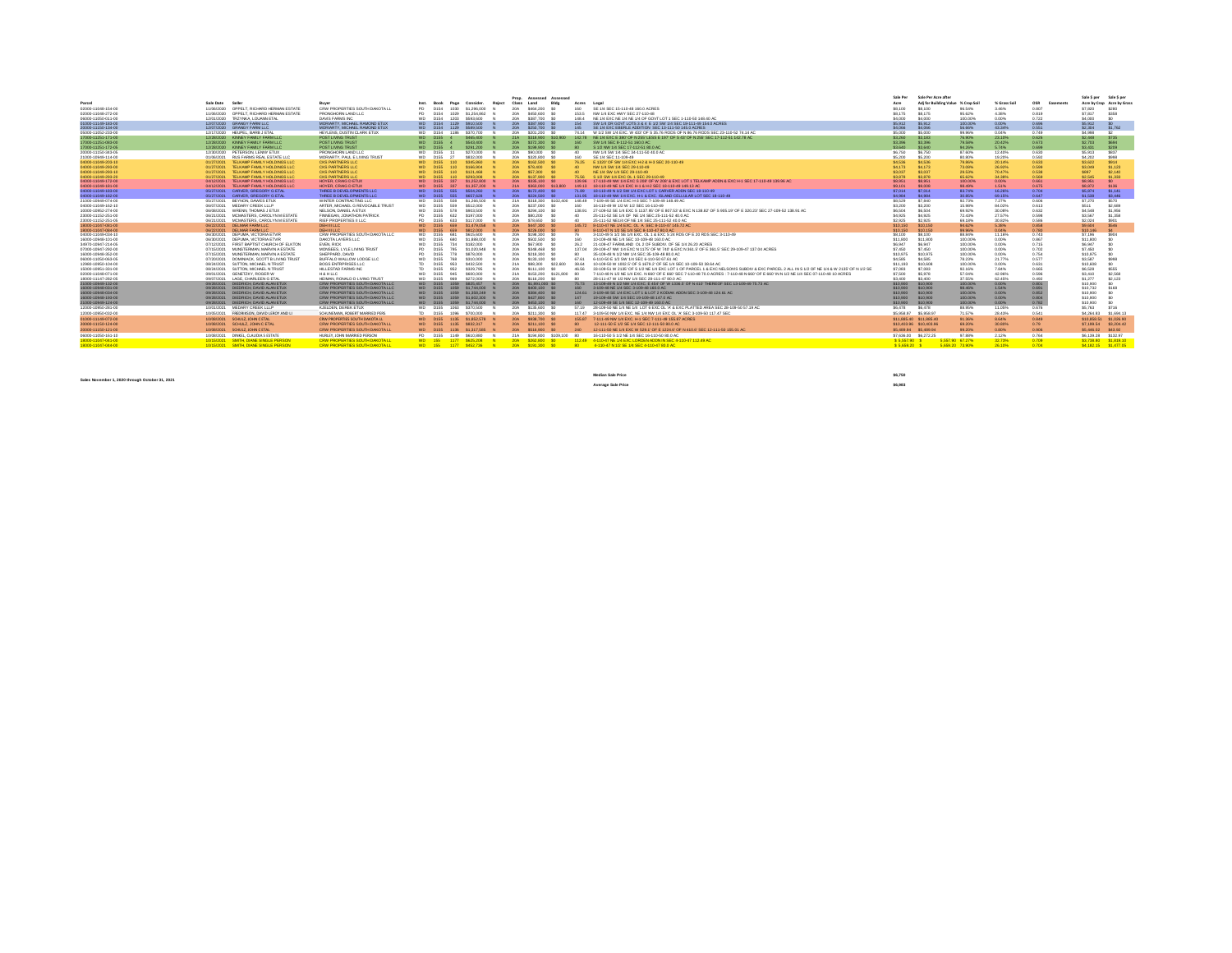|                                           |                                                                         |                                |                            |      |                     |                 |                                                    |       |                                                                                                                                       |          | Sale Per Acre                                                            |         |                 |                | Sale S per  | Sale \$ per           |
|-------------------------------------------|-------------------------------------------------------------------------|--------------------------------|----------------------------|------|---------------------|-----------------|----------------------------------------------------|-------|---------------------------------------------------------------------------------------------------------------------------------------|----------|--------------------------------------------------------------------------|---------|-----------------|----------------|-------------|-----------------------|
|                                           |                                                                         |                                |                            |      |                     |                 |                                                    |       |                                                                                                                                       |          | after Adi for                                                            |         |                 |                | Acre by     | Acre by               |
| Parcel                                    | Sale Date<br>Seller                                                     | Buyer                          | Inst. Book Page            |      | Consider.<br>Reject |                 | Prop. Cla: Assessed Land Assessed Bldg Acres Legal |       |                                                                                                                                       |          | Sale Per Acre Building Value % Crop Soil % Grass Soil OSR Easements Crop |         |                 |                |             | Grass                 |
| 20000-11150-222-05                        | 11/01/2019 TOFTE, MARLYN T LIVING REVOCAL                               | FIEGEN, JOHN ETUX              | TD D153                    | 964  | \$540,000           | 20f             | 281200                                             |       | 80 22-111-50 S 1/2 OF NW 1/4 SEC 22-111-50 80.0 AC                                                                                    | \$6,750  | \$6,750                                                                  | 83 69%  | 16.31% 0.66     |                |             | \$5,649.08 \$1,100.93 |
| 13000-11248-062-00                        | 11/14/2019 THOMPSON, RANDY LIVING TRUST                                 | DK OVERBY LLP                  | TD D153                    | 1007 | \$935,000 N         | 20A             | 498900                                             |       | 164.3 6-112-48 NW 1/4 SEC 6-112-48 164.30 AC                                                                                          | \$5,691  | \$5,691                                                                  | 44.73%  | 55.27% 0.6      |                |             | \$2,545.50 \$3,145.31 |
| 05000-11052-262-00                        | 11/22/2019 HEUPEL, BARB ETAL                                            | VOSTAD, KEVIN W ETUX           | <b>WD D153</b>             | 1062 | \$444,000 N         | 20 <sub>f</sub> | 301700                                             |       | 120 26-110-52 NW 1/4 EXC N 1/2 OF N 1/2 SEC 26-110-52 120.0 AC                                                                        | \$3,700  | \$3,700                                                                  | 90.41%  | 9.59% 0.67      |                | \$3,345.17  | \$354.83              |
| 05000-11052-263-00                        | 11/22/2019 HEUPEL, BARB J ETAL                                          | POST LIVING TRUST. THE         | <b>WD D153</b>             | 1061 | \$634,000 N         | 20 <sub>f</sub> | 436200                                             |       | 160 26-110-52 SW 1/4 SEC 26-110-52 160.0 AC                                                                                           | \$3,963  | \$3,963                                                                  | 98,28%  | 1.72% 0.71      |                | \$3,894.35  | \$68.16               |
| 04000-11049-202-00                        | 11/26/2019 STATE OF SOUTH DAKOTA                                        | NE HANSEN LLC                  | <b>WD D153</b>             | 1045 | \$1,560,000 N       | 21A             | 326700                                             | 40800 | 142.9 20-110-49 NW 1/4 EXC H-1 NW 1/4 SEC 20-110-49 142.92 AC                                                                         | \$10.915 | \$10,630                                                                 | 100.00% | 0.00% 0.63      |                | \$10,629.72 | \$0.00                |
| 14000-11151-321-00                        | 11/26/2019 STATE OF SOUTH DAKOTA                                        | HEYLENS, JOHN D LIVING TRUST E | QD D153                    | 1051 | \$246,805 N         | <b>20A</b>      | 179800                                             |       | 80 32-111-51 F 1/2 NF 1/4 SEC 32-112-52 80 ACRES                                                                                      | \$3,085  | \$3,085                                                                  | 86,38%  | 13.62% 0.61     |                | \$2,664.88  | \$420.19              |
| 14000-11151-333-00                        | 11/26/2019 STATE OF SOUTH DAKOTA                                        | HEYLENS JOHN D LIVING TRUST E  | OD D153                    | 1051 | \$721,061 N         | 20f             | 524500                                             |       | 320 33-111-51 W 1/2 SEC 33-111-51 320 ACRES                                                                                           | \$2,253  | \$2,253                                                                  | 97 82%  | 2.18% 0.6       |                | \$2,204.19  | \$49.12               |
| 14000-11151-321-10                        | 11/26/2019 STATE OF SOUTH DAKOTA                                        | JENSEN, GARY W                 | QD D153                    | 1053 | \$193,600 N         | 20f             | 193900                                             |       | 80 E 1/2 OF SE 1/4 SEC 32-111-51 80 ACRES                                                                                             | \$2,420  | \$2,420                                                                  | 67.52%  |                 | 32 48% 0.6 WRI | \$1,633.98  | \$786.02              |
| 14000-11151-334-00                        | 11/26/2019 STATE OF SOUTH DAKOTA                                        | HEYLENS KYLE JOHN              | OD D153                    | 1052 | \$369,534 N         | 20A             | 374600                                             |       | 152 7 33-111-51 SE 1/4 EXC SE 1/4 OF SW 1/4 OF SE 1/4 BUT INI CUDING THE WI165' OF SE 1/4 OF SW 1/4 OF SE 1/4 SEC 33-111 -51 152 7 AC | \$2,420  | \$2,420                                                                  | 8285%   | 17.15% 0.82     |                | \$2,004.97  | \$415.03              |
| 15000-10951-341-00                        | 12/09/2019 C & S ODEGAARD FARM LLC                                      | WOSJE, CHAD M LIVING TRUST ETA | <b>WD D153</b>             | 1086 | \$395,585 N         | 20A             | 255100                                             |       | 129.7 34-109-51 NE 1/4 EXC, E 500' SEC 34-109-51 129.70 AC                                                                            | \$3,050  | \$3,050                                                                  | 79.51%  | 20.49% 0.62     |                | \$2,425.06  | \$624.95              |
| 15000-10951-342-00                        | 12/09/2019 C & S ODEGAARD FARM LLC                                      | HILLESTAD FARMS INC            | <b>WD D153</b>             | 1102 | \$680,000 N         | 20A             | 328000                                             |       | 160 34-109-51 NW 1/4 SEC 34-109-51 160.0 AC                                                                                           | \$4,250  | \$4,250                                                                  | 44.29%  | 55.71% 0.52     |                |             | \$1,882.33 \$2,367.68 |
| 08000-11250-301-00                        | 12/27/2019 MOSTAD LAYNE R SINGLE PERSON                                 | PK.IF PROPERTIES LLC.          | <b>WD D153</b>             | 1148 | \$160,080 N         | <b>20A</b>      | 105500                                             |       | 47.3 30-112-50 NE 1/4 EXC W 831' & EXC MOSTAD CONSERVATION EASEMENT TRACT 1 SEC 30-112-50 47.3 AC                                     | \$3,384  | \$3,384                                                                  |         | 12.74% 0.65     |                | \$2,953.19  | \$431.17              |
| 08230-11250-301-00                        | 12/27/2019 MOSTAD, LAYNE R SINGLE PERSON                                | PK.IF PROPERTIES LLC.          | <b>WD D153</b>             | 1148 | \$187,920 N         | <b>20A</b>      | 125000                                             |       | 0 62.35 30-112-50 MOSTAD CONSERVATION EASEMENT TRACT 1 IN NE 1/4 SEC 30-112-50 62.34 AC                                               | \$3,014  | \$3,014                                                                  | 89.919  | 10.09% 0.65     |                | \$2,709.85  | \$304.11              |
| 04000-11049-294-00                        | 01/06/2020 CLARK, VERNA SINGLE PERSON                                   | <b>CITY OF BROOKINGS</b>       | <b>WD D154</b>             |      | \$760,000 N         | 20 <sub>f</sub> | 277900                                             |       | 160 29-110-49 SE 1/4 SEC 29-110-49                                                                                                    | \$4,750  | \$4,750                                                                  | 68.88%  | 31.12% 0.54     |                |             | \$3,271.80 \$1,478.20 |
| 20000-11150-122-05                        | 01/29/2020 DIETER, CHARLES D ETUX                                       | BURLAGE. TYLER N ETUX          | <b>WD D154</b>             | 68   | \$275,000 N         | 20A             | 170000                                             |       | 0 53.48 12-111-50 N 1/2 NW 1/4 EXC H-2 & EXC BLOCK 1 DIETER ADDN SEC 12-111-50 53.48 ACRES                                            | \$5,142  | \$5,142                                                                  | 58.52%  | 41.48% 0.6      |                |             | \$3,009.16 \$2,132.95 |
| 07000-10947-164-00                        | 02/18/2020 LYNN, SONIA B SINGLE PERSON                                  | <b>BROWNLEE ENTERPRISES</b>    | <b>WD D154</b>             | 125  | \$621,726 N         | 20A             | 171700                                             |       | 0 70.04 16-109-47 N1/2 SE1/4 EXC BLOCK 1 LYNN ADDN SEC 16-109-47 70.04 AC                                                             | \$8,877  | \$8,877                                                                  | 100.00% | 0.00% 0.82      |                | \$8,876.73  | \$0.00                |
| 08005-11250-302-01                        | 02/28/2020 ANDERSON, MARK S ETUX                                        | KRUMREY, BRADLEY K TRUST AGREE | <b>WD D154</b>             |      | \$247,500 N         | 25A             | 68500                                              |       | 55700 29.79 30-112-50 APLAND ADDN TRACT 1 IN W 1/2 SEC 30-112-50 29.79 AC                                                             | \$8,308  | \$6,438                                                                  | 100.00% | 0.00% 0.91      |                | \$6,438.40  | \$0.00                |
| 23000-11152-083-00                        | 03/04/2020 GARTNER ORVAL N 2012 IRREVOCA HUNTIMER TODD MARRIED PERSON   |                                | TD D154                    | 154  | \$265,326 N         | 20A             | 116500                                             |       | 40 8-111-52 NF 1/4 SW 1/4 SEC 8-111-52 40 0 AC                                                                                        | \$6,633  | \$6,633                                                                  | 100,00% | 0.00% 0.75      |                | \$6,633,15  | \$00                  |
| 23000-11152-083-05                        | 03/04/2020 GARTNER, ORVAL N 2012 IRREVOCA HUNTIMER, TODD MARRIED PERSON |                                | TD D154                    |      | \$251.977 N         | <b>20A</b>      | 110600                                             |       | 40 8-111-52 NW 1/4 SW 1/4 SEC 8-111-52 40.0 AC                                                                                        | \$6,299  | \$6,299                                                                  | 100,00% | 0.00% 0.72      |                | \$6,299.43  | \$0.00                |
| 23000-11152-083-10                        | 03/04/2020 GARTNER ORVAL N 2012 IRREVOCA HUNTIMER TODD MARRIED PERSON   |                                | TD D154                    |      | \$317 057 N         | <b>20A</b>      | 138900                                             |       | 0 53 68 8-111-52 S 1/2 SW 1/4 FXC W 915' OF S 1252' SEC 8-111-52 53 68 AC                                                             | \$5,906  | \$5,906                                                                  | 83.98%  | 16.02% 0.7      |                | \$4,960.22  | \$946.21              |
|                                           | 23025-11152-064-02  03/05/2020 CONVERSE, GORDON W ETUX                  | GARTNER, ORVAL N 2012 IRREVOCA | <b>WD D154</b>             |      | \$819,000 N         | 20A             | 344110                                             |       | 126 06-111-52 CONVERSE ADDN LOT 2 IN SE 1/4 SEC 06-111-52 126 ACRES                                                                   | \$6,500  | \$6,500                                                                  | 93.94%  | 6.06% 0.72      |                | \$6,106.10  | \$393.90              |
| 11000-11252-284-10                        | 06/01/2020 GROON IRENE I I IVING TRUST                                  | SPILDE JOSHUAR ETUX            | <b>TD</b> D <sub>154</sub> | 427  | \$234 786 N         | <b>20A</b>      | 160100                                             |       | 66 28-112-52 SE 1/4 EXC E 1551' SEC 28-112-52 66 0 ACRES                                                                              | \$3,557  | \$3,557                                                                  | 83.59%  | 16.41% 0.66     |                | \$2,973.60  | \$583.76              |
|                                           | 11000-11252-283-00 06/01/2020 GROON IRENE LIJUING TRUST                 | SPILDE JOSHUAR ETUX            | TD D154                    | 427  | \$583.284 N         | <b>20A</b>      | 397400                                             |       | 160 28-112-52 SW 1/4 SEC 28-112-52 160 0 AC                                                                                           | \$3,646  | \$3,646                                                                  | 81 44%  | 18.56% 0.67     |                | \$2,968.92  | \$676.61              |
|                                           | 23000-11152-202-05    06/08/2020 SWENSON, SHANE ETAL                    | ANTONEN. NATHAN JAY ETUX       | <b>WD D154</b>             | 451  | \$460,000 N         | 21A             | 262240                                             |       | 100 20-111-52 E 1660' OF NW 1/4 SEC 20-111-52 100.0 AC                                                                                | \$4,600  | \$3,924                                                                  | 93.76%  | 6.24% 0.67      |                | \$3,679.14  | \$244.86              |
| 5000-10951-081-00                         | 06/19/2020 SWEEN ROBERT D AND CLORA M IN WINTER RYAN MARRIED PERSOL     |                                | TD D154                    | 512  | \$543,660 N         | 20A             | 218100                                             |       | 80 8-109-51 SE 1/4 NE 1/4 NE 1/4 SE 1/4 SEC 8-109-51 80.0 AC                                                                          | \$6,796  | \$6,793                                                                  |         | 5.82% 0.72      |                | \$6,397.88  | \$395.37              |
| 15000-10951-093-00                        | 06/19/2020 SWEEN ROBERT D AND CLORA M IN                                | WINTER RYAN MARRIED PERSOL     | <b>TD</b> D <sub>154</sub> | 512  | \$476,340 N         | 20A             | 190800                                             |       | 80 9-109-51 SW 1/4 NW 1/4 NW 1/4 SW 1/4 SEC 9-109-51 80.0 AC                                                                          | \$5,954  | \$5,954                                                                  | 79.26%  | 20.74% 0.66     |                |             | \$4,719.34 \$1,234.91 |
|                                           | 13000-11248-161-00  08/25/2020 STAMP, GREG R ETUX                       | CRW PROPERTIES OF SOUTH DAKOTA | <b>WD D154</b>             | 784  | \$1,280,000 N       | 20A             | 512900                                             |       | 160 16-112-48 NE 1/4 SEC 16-112-48 160.0 AC                                                                                           | \$8,000  | \$8,000                                                                  | 100.00% | 0.00% 0.83      |                | \$8,000     |                       |
| 07000-10947-284-00                        | 08/26/2020 WITTE AG PARTNERSHIP #1 I TD                                 | VASKE RONALD K TRUST           | <b>WD D154</b>             | 782  | \$828,000 N         | 21A             | 312100                                             | 17900 | 120 28-109-47 N 1/2 SE 1/4 SW 1/4 SE 1/4 SEC 28-109-47 120 0 AC                                                                       | \$6,900  | \$6,751                                                                  | 100.00% | 0.00% 0.67      |                | \$6,751     |                       |
|                                           | 16000-10948-074-05  09/29/2020 DIEDRICH, SPENCAR DEAN ETUX              | LC OLSON FAMILY TRUST          | <b>WD D154</b>             | 892  | \$137,945 N         | 20A             | 78700                                              |       | 0 29.35 7-109-48 E540' OF SE 1/4 EXC S580' THEREOF & W260' OF E800' OF N653' S1233' OF SE1/4 SEC 29.35 ACRES                          | \$4,700  | \$4,700                                                                  | 100.00% | $0.00\%$ $0.69$ |                | \$4,700     |                       |
|                                           |                                                                         |                                |                            |      |                     |                 |                                                    |       |                                                                                                                                       |          |                                                                          |         |                 |                |             |                       |
| Sales November 1, 2019 - October 29, 2020 |                                                                         |                                |                            |      |                     |                 |                                                    |       | <b>Median Sale Price Per Acre</b>                                                                                                     | \$4,750  |                                                                          |         |                 |                |             |                       |

**Average Sale Price Per Acre \$5,223**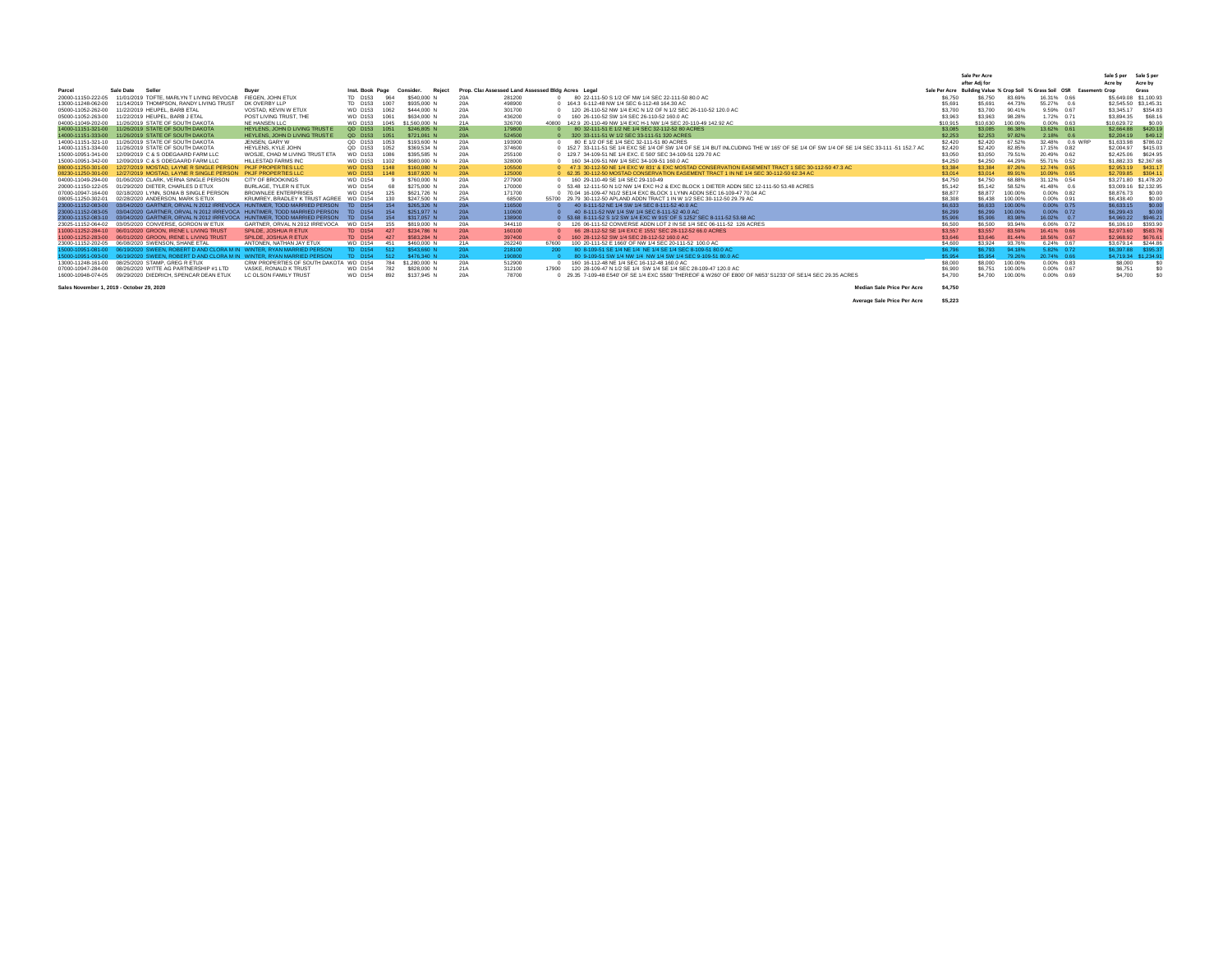|                                          |                                                                                  |                                                                |                 |                     |                 | Prop                | Assessed              |      |                                                                                                                                                 | Sale Per      | Sale Per Acre after         | % Crop                             | % Grass                     |                | Sale \$ per<br>Easemen Sale S per |             |
|------------------------------------------|----------------------------------------------------------------------------------|----------------------------------------------------------------|-----------------|---------------------|-----------------|---------------------|-----------------------|------|-------------------------------------------------------------------------------------------------------------------------------------------------|---------------|-----------------------------|------------------------------------|-----------------------------|----------------|-----------------------------------|-------------|
| Parcel                                   | Sale Date Seller                                                                 | <b>Buye</b>                                                    | Inst            | <b>Book</b>         | Page            | Consider.<br>Class  | Bldg<br>Assessed Land |      | Acres<br>Legal                                                                                                                                  | Acre          | Adi for Building Value Soil |                                    | Soil                        | OSR            | Acre by Crop Acre by Grass        |             |
| 12000-10950-112-00                       | 11/13/2018 LIEFFORT, LAWRENCE J TETAMENTA                                        | SIOUX EMPIRE DEVELOPMENT CORPO                                 | TD              | D152                | 998             | \$200,000 20A       | \$77,400              | -50  | 26.57 11-109-50 SW 1/4 NW 1/4 EXC. MEYER'S 2ND ADDN OR W 1/2 S 1/2 NW 1/4 EXC. MEYERS 2ND ADDN SEC 11-109-50 26.57 AC                           | \$7.527       | \$7.527                     | 99.96%                             | 0.04%                       | 0.742          | \$7.524                           |             |
| 20000-11150-131-00                       | 11/16/2018 BEECH, JOSEPH ETUX                                                    | UNDERWOOD, KEITH ETUX                                          | WD              | D152                | 1021            | \$325,850 20A       | \$182,425             | SO.  | 100.00 13-111-50 NE 1/4 EXC W 712.5' & EXC S 808' OF E 646' & EXC LOT H-2 SEC 13-111-50 100 ACRES                                               | \$3,259       | \$3,259                     | 72.25% 27.75%                      |                             | 0.563          | \$2,354                           | \$904       |
| 16000-10948-014-00                       | 12/17/2018 LORENZEN, NORBERT L ESTATE                                            | KRUGER, BRIAN R ETUX                                           | PD              | D152                | 1085            | 466069 20A          | \$183,650             | SO.  | 79.67 1-109-48 E 1/2 SE 1/4 SEC 1-109-48 79.67 AC                                                                                               | \$5,850       | \$5,850                     | 95.57%                             | 4.43%                       | 0.56           | \$5,591                           | \$259       |
| 16000-10948-014-05                       | 12/17/2018 LORENZEN, NORBERT L ESTATE                                            | KRUGER, RALPH E ETUX                                           | <b>PD</b>       | D152                | 1084            | 466069 20A          | \$183,650             |      | \$0 79.67 01-109-48 W 1/2 SE 1/4 SEC 01-109-48 79.67 AC                                                                                         | \$5,850       | \$5,850                     | 94.68%                             | 5.32%                       | 0.623          | \$5,539                           | \$311       |
| 3000-11248-252-00                        | 12/18/2018 TRULOCK, DENNIS EUGENE REVOCAB                                        | <b>SMYER, THEODORE R ETUX</b>                                  | TD.             | D152                | 1092            | \$203,608 20A       | \$109,900             |      | \$0 160.00 25-112-48 NW 1/4 SEC 25-112-48 160.0 AC                                                                                              | \$1,273       |                             |                                    | \$1.273 41.20% 58.80% 0.552 |                | \$524                             | \$748       |
| 3000-11248-251-10                        | 12/18/2018 TRULOCK, DENNIS EUGENE REVOCAB                                        | <b>SMYER, THEODORE R ETUX</b>                                  | TD.             | D <sub>152</sub>    | 1092            | \$514,116 20A       | \$277,500             |      | \$0 80.00 25-112-48 N 1/2 NE 1/4 SEC 25-112-48 80.0 AC                                                                                          | \$6,426       |                             |                                    | S6.426 30.41% 69.59%        | 0.411          | \$1,954                           | \$4,472     |
| 3000-11248-253-00                        | 12/18/2018 TRULOCK, DENNIS EUGENE REVOCAB                                        | <b>SMYER, THEODORE R ETUX</b>                                  | TD.             | D <sub>152</sub>    | 1092            | \$301.429 20A       | \$162,700             |      | \$0 112.60 25-112-48 N 1/2 SW 1/4 EXC TRULOCK ADDN BLOCK 1 SE 1/4 SW 1/4 SEC 25-112-48 112.6 AC                                                 | \$2,677       |                             | \$2.677 26.13% 73.87%              |                             | 0.519          | \$699                             | \$1.977     |
| 3000-11248-253-10                        | 12/18/2018 TRULOCK, DENNIS EUGENE REVOCAB                                        | <b>SMYER, THEODORE R ETUX</b>                                  | TD.             | D <sub>152</sub>    | 1092            | \$142,656 20A       | \$77,000              | SO.  | 40.00 25-112-48 SW 1/4 SW 1/4 SEC 25-112-48 40.0 AC                                                                                             | \$3,566       | \$3.566                     | 54.00%                             | 46.00%                      | 0.572          | \$1.926                           | \$1.641     |
| 980-11248-234-00                         | 12/18/2018 TRULOCK, DENNIS EUGENE REVOCAB                                        | <b>SMYER, THEODORE R ETUX</b>                                  | TD.             | D <sub>152</sub>    | 1092            | \$65.214 20A        | \$35,200              |      | 7.89 PT, OF E 1/2 SE 1/4 EAST & S, OF H-1 OF SEC, 23-112-48 7.89 AC                                                                             | \$8,265       |                             |                                    | S8.265 23.45% 76.55%        | 0.459          | \$1,938                           | \$6.327     |
| 000-11248-261-00                         | 12/18/2018 TRULOCK, DENNIS EUGENE REVOCAB                                        | <b>SMYER. THEODORE R ETUX</b>                                  | TD.             | D <sub>152</sub>    | 1092            | \$18,527 20A        | \$10,000              |      | 30.10 26-112-48 NE 1/4 NE 1/4 EXC, PART S & W OF ROAD & OL A SEC 26-112-48 30.1 AC                                                              | S616          |                             |                                    | \$616 17.44% 82.56%         | 0.447          | \$107                             | \$508       |
| 03000-11249-174-05                       | 12/19/2018 OLSON, LUCINDA ETAL                                                   | OLSON, BRAD M SINGLE PERSON                                    | <b>WD</b>       | D152                | 1098            | \$322,165 20A       | \$288,000             | SO.  | 90.93 17-112-49 SE 1/4 EXC. SE 1/4 SE 1/4 EXC. W 334' OF E 1654' OF S 1819' & S 499' OF NE 1/4 SE 1/4 SEC 17-112-49                             | \$3,543       |                             | \$3.543 97.70% 2.30%               |                             | 0.812          | \$3,462                           | <b>S81</b>  |
| 13000-11248-141-00                       | 12/19/2018 HOLMAN, DAVID C                                                       | <b>KLEIN, BRIAN L ETAL</b>                                     | WD              | <b>D152</b>         | 1123            | \$204,390 20A       | \$89,300              | SO.  | 80.00 14-112-48 S 1/2 NE 1/4 SEC 14-112-48 80.0 AC                                                                                              | \$2,555       | \$2.555                     | 16.90%                             | 83.10%                      | 0.439          | \$432                             | \$2.123     |
| 13000-11248-141-20                       | 12/19/2018 HOLMAN, DAVID C                                                       | <b>KLEIN, BRIAN L ETAL</b>                                     | WD              | D152                | 1123            | \$240,325 20A       | \$105,000             | SO.  | 70.00 14-112-48 NW 1/4 NE 1/4 NE 1/4 NW 1/4 EXC. CLAUSON OUTLOTS SEC 14-112-48 70.0 AC                                                          | \$3,433       | \$3,433                     | 31.34%                             | 68.66%                      | 0.52           | \$1,076                           | \$2.357     |
| 13000-11248-142-20                       | 12/19/2018 HOLMAN, DAVID C                                                       | <b>KLEIN, BRIAN L ETAL</b>                                     | <b>WD</b>       | D152                | 1123            | \$249,022 20A       | \$108,800             | SO.  | 80.00 14-112-48 S 1/2 NW 1/4 SEC 14-112-48 80.0 AC                                                                                              | \$3,113       | \$3.113                     |                                    | 24.73% 75.27%               | 0.497          | \$770                             | \$2,343     |
| 13000-11248-144-10                       | 12/19/2018 HOLMAN, DAVID C                                                       | <b>KLEIN, BRIAN L ETAL</b>                                     | WD              | D152                | 1123            | \$89,263 20A        | \$39,000              | SO.  | 40.00 14-112-48 NW 1/4 SE 1/4 SEC 14-112-48 40.0 AC                                                                                             | \$2,232       | \$2,232                     |                                    | 7.78% 92.22%                | 0.429          | \$174                             | \$2,058     |
| 01000-11149-253-00                       | 12/27/2018 ROBBINS LEGACY LLC                                                    | W BROWN FARM LTD                                               | WD              | D153                | $\mathbf{R}$    | \$890,652 20A       | \$402,300             |      | \$0 213.33 25-111-49 SW 1/4 & W 1/3 OF SE 1/4 SEC 25-111-49 213.33 ACRES                                                                        | \$4,175       | S4.175                      |                                    | 71.42% 28.58%               | 0.508          | \$2,982                           | \$1,193     |
| 03000-11249-354-00                       | 01/04/2019 NORTHBROOK FARMS LLC                                                  | MOBERG, DOYLE G ETUX                                           | WD              | D153                | 14              | \$832,000 20A       | \$507,200             |      | \$0 160.00 35-112-49 SE 1/4 SEC 35-112-49 160.0 ACRES                                                                                           | \$5,200       | \$5,200                     | 99.36%                             | 0.64%                       | 0.809          | \$5.167                           | \$33        |
| 01000-11149-171-05                       | 01/12/2019 TELKAMP. EDWARD ESTATE                                                | LC OLSON FAMILY TRUST                                          | PD              | D153                | 60              | \$354,315 20A       | \$186,200             | SO.  | 54.51 17-111-49 N 1/2 NE 1/4 EXC. ROAD (H-1) & EXC W 638' & EXC N 187' OF E 691' OF W 1329' SEC 17-111-49 54.51 ACRES                           | \$6,500       | \$6.500                     | 96.37%                             | 3.63%                       | 0.875          | \$6.264                           | \$236       |
| 21000-10949-213-00                       | 01/12/2019 TELKAMP, EDWARD LIVING TRUST                                          | BURLAGE, LENNY LIVING TRUST                                    | TD              | D153                | 92              | \$680,000 20A       | \$283,600             | SO.  | 80.00 21-109-49 N 1/2 SW 1/4 SEC 21-109-49 80.0 AC                                                                                              | \$8,500       | \$8,500                     | 100.00%                            | 0.00%                       | 0.903          | \$8,500                           | -SO         |
| 21000-10949-213-05                       | 01/12/2019 TELKAMP, EDWARD LIVING TRUST                                          | <b>BURLAGE, TRONN C</b>                                        | TD              | D153                | 133             | \$277,618 20A       | \$170,100             | SO.  | 55.64 21-109-49 S 1/2 SW 1/4 EXC. S 921' OF W 1152' SEC 21-109-49 55.64 AC                                                                      | \$4,990       | \$4,990                     | 100.00%                            | 0.00%                       | 0.779          | \$4,990                           | -SO         |
| 04000-11049-153-00                       | 01/15/2019 TELKAMP, EDWARD ESTATE                                                | ARTER, MICHAEL G REVOCABLE TRU                                 | <b>PD</b>       | <b>D153</b>         | 33 <sup>2</sup> | \$648,128 20A       | \$259,200             |      | \$0 145.87 15-110-49 SW 1/4 EXC. E 600' OF W 1278' OF S 1026' ADA SW 1/4 EXC E600' OF W 1278' OF S 1026' OF SW 1/4 OF SW 1/4 SEC 15-110-49      | \$4,443       |                             | S4.443 55.15%                      | 44.85%                      | 0.561          | \$2,450                           | \$1.993     |
| 04000-11049-154-00                       | 01/15/2019 TELKAMP, EDWARD ESTATE                                                | ARTER, MICHAEL G REVOCABLE TRU                                 | <b>PD</b>       | D <sub>153</sub>    | 33              | \$891.927 20A       | \$356,700             | SO - | 160.00 15-110-49 SE 1/4 SEC 15-110-49                                                                                                           | \$5.575       | \$5.575                     | 84 91%                             | 15.09%                      | 0.604          | \$4,733                           | \$841       |
| 21000-10949-204-00                       | 01/19/2019 TELKAMP, EDWARD LIVING TRUST                                          | SOOBROOK FARMS INC                                             | <b>TD</b>       | D <sub>153</sub>    | 67              | \$1,059,344 20A     | \$531,800             |      | \$0 160.00 20-109-49 SE 1/4 SEC 20-109-49 160.0 AO                                                                                              | \$6,621       |                             | \$6.621 100.00%                    | 0.00%                       | 0.847          | \$6,621                           | \$0         |
| 21000-10949-281-05                       | 01/19/2019 TELKAMP, EDWARD LIVING TRUST                                          | SOOBROOK FARMS INC                                             | TD.             | D <sub>153</sub>    | 67              | \$1,180,656 20A     | \$592,700             |      | \$0 160.00 28-109-49 NE 1/4 SEC 28-109-49 160.0 AO                                                                                              | \$7,379       |                             | \$7,379 100,00%                    | 0.00%                       | 0.944          | \$7,379                           | \$0         |
| 6000-10948-062-00                        | 01/21/2019 SOUTH DAKOTA STATE UNIVERSITY                                         | <b>VANDYKE, LESTER ETUX</b>                                    | <b>WD</b>       | D <sub>153</sub>    | 58              | \$367,404 20A       | \$174,000             |      | \$0 65.38 6-109-48 E 1/2 NW 1/4 EXC N 641' OF E 643' OF W 840' & EXC S 75' OF E 482' OF W 840' 6-109-48 65.38                                   | \$5,620       |                             |                                    | \$5.620 95.36% 4.64% 0.615  |                | \$5,359                           | \$261       |
| 16000-10948-062-05                       | 01/21/2019 SOUTH DAKOTA STATE UNIVERSITY                                         | <b>VANDYKE, LESTER ETUX</b>                                    |                 | WD D153             |                 | 58 \$325,596 20A    |                       |      | \$154,200 \$0 74.01 6-109-48 W 1/2 NW 1/4 SEC 6-109-48 74.01 AC                                                                                 | \$4,399       |                             |                                    | \$4,399 93.65% 6.35% 0.617  |                | \$4,120                           |             |
| 6000-11050-034-00                        | 01/22/2019 TELKAMP, EDWARD ESTATE                                                | <b>SOUTH DAKOTA CROP IMPROVEMENT</b>                           | PD <sub>1</sub> | D153                |                 | 68 \$1,245,080 20A  | \$463,400             |      | \$0 146.48 3-110-50 SE 1/4 EXC E 779' OF \$ 756' SEC 3-110-50 146.48 AC                                                                         | \$8,500       |                             |                                    | \$8,500 100,00% 0.00% 0.806 |                | <b>S8.500</b>                     |             |
| 00-11150-264-0                           | 01/22/2019 TELKAMP EDIKAPO INGNO TRIKTE                                          | <b>COLITIA DAVOTA CROD IMADROVIEMENT</b>                       | TO.             | 10152               | 70              | <b>CCOC 000 20A</b> | 5000.000              |      | 70.00 26-111-50 SF 1/4 SF 1/4 NF 1/4 SF 1/4 FXC N 91S' OF F 400' THEREOF & H-2 SFC 26-111-50 Z0 0 AC                                            | ce son :      |                             | CRISION GO 20%                     | <b>DOM:</b>                 | <b>In ex-</b>  | CO AA1                            |             |
| 01000-11149-204-00                       | 01/29/2019 TELKAMP, EDWARD LIVING TRUST                                          | RS MAATILAAN LLC                                               | TD T            | <b>D153</b>         | 116             | \$592,000 20A       | \$271.100             |      | \$0 80.00 20-111-49 W 1/2 SE 1/4 SEC 20-111-49 80.0 ACRES                                                                                       | \$7,400       |                             |                                    | \$7,400 100.00% 0.00% 0.863 |                | \$7,400                           | S0          |
| 04000-11049-083-00                       | 01/30/2019 TELKAMP, EDWARD LIVING TRUST                                          | <b>RIPLEY, JOEL R ETAL</b>                                     | TD.             | D <sub>153</sub>    | 129             | \$685,532 21A       |                       |      | \$335.000 \$5.400 126.60 8-110-49 SW 1/4 EXC LOT 1 OF BARNETT ADDN & LOT 1 TELKAMP ADDN & EXC H-1 SEC 8-110-49 126.6 AC                         | <b>SS.415</b> |                             |                                    | \$5.372 95.71% 4.29% 0.684  |                | <b>SS.183</b>                     | \$232       |
| 14025-11049-082-00                       | 01/30/2019 TELKAMP, EDWARD LIVING TRUST                                          | <b>RIPLEY, JOEL R ETAL</b>                                     | TD.             | D <sub>153</sub>    | 129             | \$307,978 21A       | \$150,500             |      | \$0 94.18 8-110-49 BARNETT ADDN LOTS 3 4 & 5 IN THE NW 1/4 OF SEC. 8-110-49 94.18 AC                                                            | \$3,270       |                             |                                    | \$3,270 29.61% 70.39% 0.594 |                | \$968                             | \$2.302     |
| 21000-10949-214-00                       | 02/22/2019 DIEDRICH, DAVID A ETUX                                                | RS MAATILAAN LLC                                               | WD              | D153                | 146             | \$1,216,000 20A     | \$548,000             |      | \$0 160.00 21-109-49 SE 1/4 SEC 21-109-49 160.0 AC                                                                                              | \$7,600       |                             | \$7,600 100,00%                    | 0.00%                       | 0.872          | \$7,600                           | S0          |
| 06000-11050-132-05                       | 02/01/2019 HILL KATHRYN A SINGLE PERSON                                          | HOYER, CRAIG D ETUX                                            | WD              | D153                | 85              | \$602,910 20A       | \$251,900             | SO.  | 77.24 13-110-50 N 1110' OF NW 1/4 EXC H-2: N 1110' OF W 478 OF NE 1/4 SEC 13-110-50 77.24                                                       | \$7,806       |                             | \$7,806 100,00%                    | 0.00%                       | 0.833          | \$7,806                           | S0          |
| 06000-11050-091-00                       | 02/27/2019 TELKAMP, EDWARD ESTATI                                                | RAUSCH, KYLE ETAL                                              | PD              | D153                | 156             | \$465,270 20A       | \$188,550             | SO   | 72.6 9-110-50 NE1/4 EXC N 1074' OF 1/4 & S 286' OF N 136 OF W 1040' EXC N 712' S 1140' OF E 1030' THEREOF SEC 09-110-5                          | \$6,409       | \$6,409                     | 65.12% 34.88%                      |                             | 0.668          | \$4.173                           | \$2,235     |
| 06000-11050-091-05                       | 02/27/2019 TELKAMP, EDWARD ESTATI                                                | VANDEWEERD. HARVEY ETAL                                        | PD              | D153                | 168             | \$422,322 20A       | \$209,600             | SO.  | 72.6 09-110-50 N 1074' OF NE 1/4 & S 286' OF N 1360' OF W 1040' OF NE 1/4 SEC 06-110-50 72.6 AC                                                 | \$5,817       | \$5.817                     | 92.33%                             | 7.67%                       | 0.761          | \$5.371                           | \$446       |
| 11000-11252-124-00                       | 02/28/2019 SAATHOFF, LAYNE J ETUX                                                | LINNEMAN, ALAN MICHAEL SINGLE                                  | WD              | D <sub>153</sub>    | 144             | \$244.041 20A       | \$199,600             | so.  | 80.00 12-112-52 S 1/2 SE 1/4 SEC 12-112-52 80.0 AC                                                                                              | \$3,051       | \$3.051                     | 83.40%                             | 16.60%                      | 0.666          | \$2,544                           | \$506       |
| 11000-11252-131-10                       | 02/28/2019 SAATHOFF, LAYNE J ETUX                                                | LINNEMAN, ALAN MICHAEL SINGLI                                  | <b>WD</b>       | <b>D153</b>         | 144             | \$230,959 20A       | \$188,900             | -so- | 80.00 13-112-52 N 1/2 NE 1/4 SEC 13-112-52 80.0 AO                                                                                              | \$2,887       | \$2,887                     | 84.90%                             | 15.10%                      | 0.624          | \$2,451                           | \$436       |
| 04000-11049-012-00                       | 03/07/2019 TELKAMP, EDWARD ESTATI                                                | VANDYKE, LESTER G ETAI                                         | <b>PD</b>       | D <sub>153</sub>    | 219             | \$801.840 20A       | \$405,900             | SO.  | 154.00 1-110-49 NW 1/4 SEC 1-110-49                                                                                                             | \$5,207       | \$5.207                     | 100.00%                            | 0.00%                       | 0.671          | \$5.207                           | <b>SO</b>   |
| 04000-11049-011-00                       | 03/07/2019 TELKAMP, EDWARD ESTATE                                                | VANDYKE, LESTER G ETAL                                         | PD.             | D <sub>153</sub>    | 219             | \$199.917 20A       | \$101.200             | SO.  | 41.86 1-110-49 W 631.2' OF NE 1/4 SEC 1-110-49 41.86 ACRES                                                                                      | S4.776        |                             | S4.776 96.03%                      | 3.97%                       | 0.623          | \$4,586                           | \$190       |
| 04000-11049-013-00                       | 03/07/2019 TELKAMP, EDWARD ESTATE                                                | VANDYKE, LESTER G ETAL                                         | PD.             | D <sub>153</sub>    | 219             | \$489,915 20A       | \$248,000             | SO.  | 91.00 1-110-49 S 1/2 EXC LOT 2 3 4 OF WHEELER ADDN AND EXC OL A SEC 1-110-49                                                                    | \$5.384       |                             | \$5.384 100.00%                    | 0.00%                       | 0.694          | \$5,384                           | - \$0       |
|                                          | 03/07/2019 TELKAMP, EDWARD LIVING TRUST                                          | KLINKHAMMER, JOSHUA ETAL                                       | TD.             | D153                | 253             | \$469,260 20A       | \$228,300             |      | \$0 156.42 11-110-49 NW 1/4 EXC LOT 1 WHEELER ADD SEC 11-110-49 156.42 ACRES                                                                    | \$3,000       | \$3,000                     | 32.06%                             | 53.60%                      | 0.745          | \$962                             | \$1.608     |
| 20155-11150-031-03                       | 03/07/2019 VANDERWAL, LARRY ETUX                                                 | FIEGEN, JOHN RAYMOND ETUX                                      | WD              | D153                | 161             | \$300,000 20A       | \$240,500             | SO.  | 152.8 03-110-50 VANDERWAL ADDN LOT 3 N 1/2 SEC 03-111-50 152.8 ACRES                                                                            | \$1,963       | \$1,963                     | 37.19%                             | 62.81%                      | 0.551          | \$730                             | \$1.233     |
| 06000-11050-124-00                       | 03/29/2019 TELKAMP, EDWARD LIVING TRUST                                          | VANDEWEERD, CAMERON ETAL                                       | TD              | D153                | 237             | \$883,260 20A       | \$430,700             | SO   | 147.21 12-110-50 SE 1/4 EXC S 700' OF W 796' SEC 12-110-50 147.21 AC                                                                            | \$6,000       |                             | \$6,000 100.00%                    | 0.00%                       | 0.745          | \$6,000                           | S0          |
| 21000-10949-344-00                       | 04/18/2019 MESSERLI, MARY ETAL                                                   | RASMUSSEN, TROY ETUX                                           | WD              | D153                | 267             | \$600,000 21A       |                       |      | \$351,700 \$24,000 160,00 34-109-49 SE 1/4 SEC 34-109-49 160.0 AC                                                                               | \$3,750       | \$3,600                     | 72.38% 27.62%                      |                             | 0.623          | \$2,714                           | \$1.036     |
| 09000-11247-333-00                       | 04/26/2019 HEGDAHL, BRIAN C SINGLE PERSON                                        | <b>GRANITE PROPERTIES LLC</b>                                  | WD              | D153                | 286             | \$420,000 20A       | \$205,400             | SO.  | 80.00 33-112-47 E 1/2 SW 1/4 SEC 33-112-47 80.0 AC                                                                                              | \$5,250       | \$5.250                     | 87.74%                             | 12.26%                      | 0.679          | \$4,606                           | <b>S644</b> |
| 02000-11048-252-05                       | 05/28/2019 VASKE, JON LIVING TRUST                                               | SILVER TREE ACRES LLLP                                         | TD.             | D153                | 403             | \$553,410 20A       | \$230,300             | SO.  | 79.04 25-110-48 E 1/2 NW 1/4 EXC HWY & H-4 SEC 25-110-48                                                                                        | \$7,002       |                             |                                    | \$7.002 88.66% 11.34%       | 0.738          | \$6,208                           | \$794       |
| 02000-11048-351-00                       | 05/28/2019 VASKE FARMS LLC                                                       | <b>WROBEL, BARBERA SINGLE PERSON</b>                           | <b>WD</b>       | <b>D153</b>         | 402             | \$504,000 20A       | \$231,000             |      | \$0 80.00 35-110-48 E 1/2 NE 1/4 SEC 35-110-48                                                                                                  | \$6,300       |                             | \$6.300 100.00%                    | 0.00%                       | 0.735          | \$6,300                           | <b>SO</b>   |
| 02000-11048-351-10                       | 05/28/2019 VASKE FARMS LLC                                                       | <b>WROBEL, BARBERA SINGLE PERSON</b>                           | <b>WD</b>       | <b>D153</b>         | 402             | \$252,000 20A       | \$123,800             | SO.  | 40.00 35-110-48 E 1/2 W 1/2 NE 1/4 SEC 35-110-48                                                                                                | \$6,300       | \$6,300                     | 95.43%                             | 4.57%                       | 0.799          | \$6.012                           | \$288       |
| 07000-10947-204-05                       | 05/31/2019 VASKE FARMS LLC                                                       | PONTO FAMILY REVOCABLE LIVING                                  | WD              | D153                | 430             | \$604,000 20A       | \$252,300             | SO.  | 80.00 20-109-47 W 1/2 SE 1/4 SEC 20-109-47 80.0 AC                                                                                              | \$7,550       |                             | \$7,550 100,00%                    | 0.00%                       | 0.803          | \$7,550                           | -SO         |
| 04000-11049-251-00                       | 06/17/2019 FRIEDRICH, COREY A                                                    | SYHRE, DANNY R ETUX                                            | WD              | D153                | 482             | \$1,088,360 20A     | \$536,200             |      | \$0 155.48 25-110-49 NE 1/4 EXC HWY & EXC S 17' OF N 50' SEC 25-110-49                                                                          | \$7,000       |                             | \$7,000 100,00%                    | 0.00%                       | 0.878          | \$7,000                           | S0          |
| 16000-10948-363-05                       | 06/20/2019 PARKS, CHARLES H ETUX                                                 | SHEPPARD, BRENDAN ETUX                                         | WD              | <b>D153</b>         | 505             | \$292,000 20A       | \$122,100             |      | \$0 40.00 36-109-48 SE 1/4 SW 1/4 SEC 36-109-48 40.0 AC                                                                                         | \$7,300       |                             | \$7,300 100,00%                    | 0.00%                       | 0.777          | \$7,300                           | <b>SO</b>   |
| 16000-10948-364-05                       |                                                                                  |                                                                | WD              |                     | 505             | \$584,000 20A       | \$248,300             |      | \$0 80.00 36-109-48 \$1/2 SE 1/4 SEC 36-109-48 80.0 AC                                                                                          | \$7,300       |                             |                                    | 0.00%                       | 0.79           | \$7,300                           | sn.         |
|                                          | 06/20/2019 PARKS, CHARLES H ETUX<br>07/22/2019 STAMP, RODNEY R AND BERNICE ET AL | SHEPPARD, BRENDAN ETUX<br>SELLECK. CHARLES W AND CHERI L       | WD              | <b>D153</b><br>D153 | 614/615         | \$1,120,000 20A     | \$526,200             |      | \$0 160.00 3-111-48 SE 1/4 SEC 3-111-48 160.0 AC                                                                                                | \$7,000       |                             | \$7,300 100,00%<br>\$7,000 100,00% | 0.00%                       | 0.838          | \$7,000                           | S0          |
| 19000-11148-034-00                       |                                                                                  |                                                                | WD              | D <sub>153</sub>    | 759             | \$554,280 20A       | \$249,600             |      | \$0 120.00 36-110-48 N 1/2 SW 1/4 & NW 1/4 SE 1/4 SEC 36-110-48                                                                                 | \$4,619       |                             |                                    |                             |                | \$3,329                           | \$1.290     |
| 02000-11048-363-00<br>02000-11048-342-10 | 08/29/2019 THOMPSON, BRENT G ETUX<br>08/29/2019 THOMPSON, BRENT G ETUX           | WROBEL, BARBARA SINGLE PERSON<br>WROBEL, BARBARA SINGLE PERSON | WD              | D <sub>153</sub>    | 759             | \$223,500 20A       | \$100,700             | SO.  | 53.30 34-110-48 S 1/3 NW 1/4 INC RR SEC 34-110-48 53.3 ACRES                                                                                    | \$4,193       | \$4.193                     | 57.95% 42.05%                      | S4.619 72.08% 27.92%        | 0.597<br>0.587 | \$2,430                           | \$1,763     |
| 02000-11048-341-15                       | 08/29/2019 THOMPSON, BRENT G ETUX                                                | WROBEL, BARBARA SINGLE PERSON                                  | WD              | D <sub>153</sub>    | 759             | \$116,220 20A       | \$54,800              |      | \$0 26.67 34-110-48 \$1/3 W 1/2 NE 1/4 SEC 34-110-48 26.67 ACRES                                                                                | \$4,358       |                             |                                    | \$4.358  54.56%  45.44%     | 0.633          | \$2,378                           | \$1,980     |
|                                          |                                                                                  |                                                                |                 |                     | 944             |                     |                       |      |                                                                                                                                                 | <b>SR 902</b> |                             |                                    |                             |                |                                   |             |
| 22000-11051-114-00                       | 10/29/2019 CARVER, MARCIA ANN SINGLE PERS                                        | OLD TREE FARMS LLC                                             | WD              | D153                |                 | \$580.125 21A       | \$188,600 \$26,800    |      | 65.17 11-110-51 W 865' & E 752.2' OF S 1190' EXC S 305' OF W 524' & E 403' OF W 927' OF S 446' IN SE 1/4 SUBJECT TO PUBLIC ROAD ROW & EASEMENTS |               |                             | \$8.490 98.22% 1.78%               |                             | 0.75           | \$8,743                           | \$158       |

**Sales Nov 1, 2018 - October 31, 2019**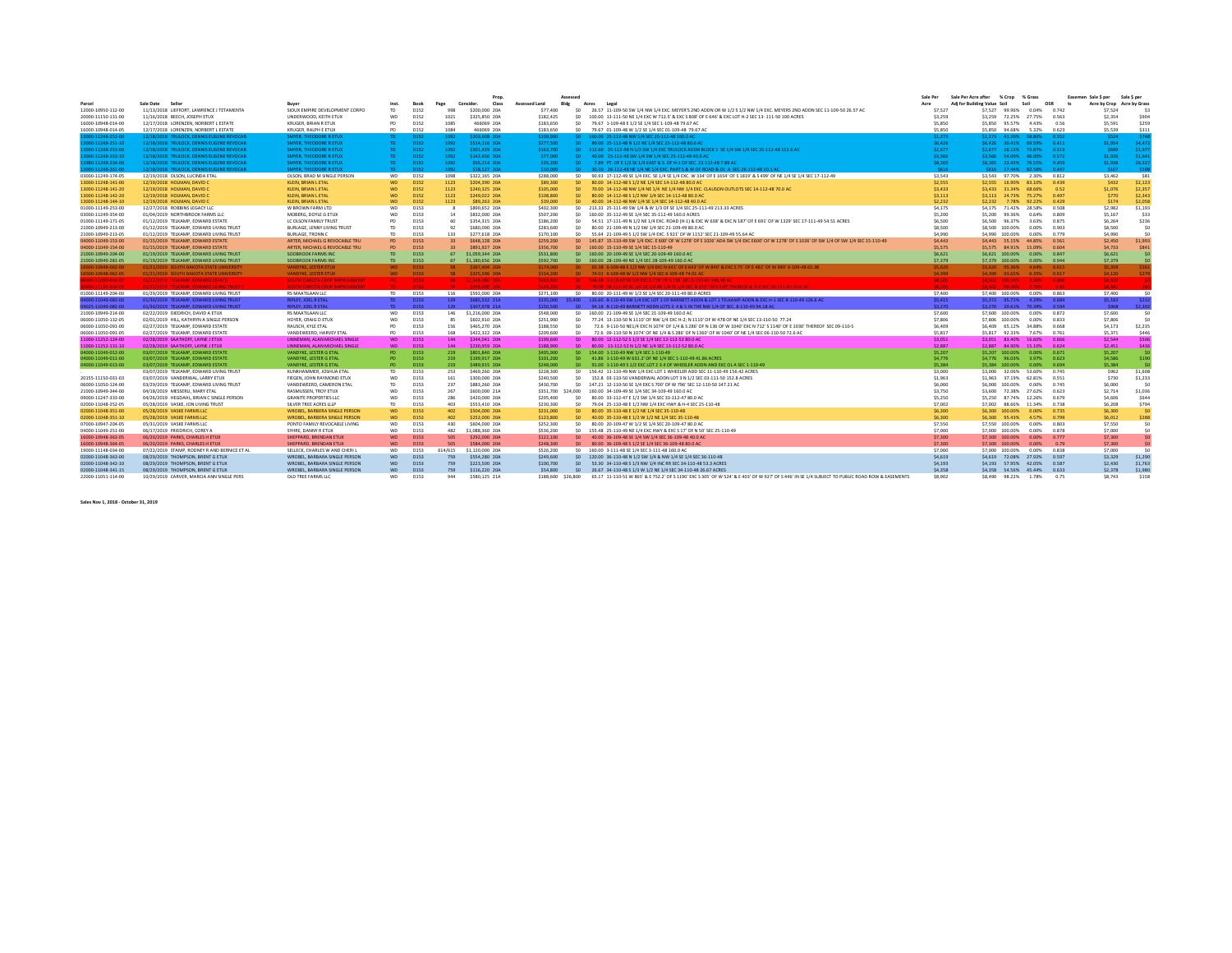|                    |                                           |                                |                 |      |                        |           |           |      |                                                                              |                                                                                           |          | Sale Per Acre                               |         |              |             |                   | Sale \$ per Sale \$ per |
|--------------------|-------------------------------------------|--------------------------------|-----------------|------|------------------------|-----------|-----------|------|------------------------------------------------------------------------------|-------------------------------------------------------------------------------------------|----------|---------------------------------------------|---------|--------------|-------------|-------------------|-------------------------|
|                    |                                           |                                |                 |      | Prop.                  | Assessed  | Assessed  |      |                                                                              |                                                                                           | Sale Per | after Adi for                               |         |              |             | Acre by           | acre by                 |
| Parcel             | Sale Date<br>Seller                       | Buyer                          | Inst. Book Page |      | Consideration<br>Class | Land      | Bldg      |      | Acres Legal                                                                  |                                                                                           | Acre     | Building Value % Crop Soil % Grass Soil OSR |         |              |             | Easements<br>Crop | grass                   |
| 07000-10947-152-10 | 10/10/2017 DEZEEUW, HENRIETTA             | <b>XOCHITL ENTERPRISES</b>     | WD D151         | 872  | \$304,000 20A          | \$183,900 |           | Ś٥   | 80 15-109-47 S 1/2 NW 1/4 SEC 15-109-47 80.0 AC                              |                                                                                           | \$3,800  | \$3,800                                     | 100.00% | 0.00%        | 0.623       | \$3,800           | S0                      |
| 17000-11251-163-10 | 11/08/2017 HITCHCOCK, JOYCE MARIE ETAL    | <b>RIEF PROPERTIES MNR</b>     | WD D151         | 976  | \$275,000 20A          | \$190,700 |           | Ś٥   | 80 16-112-51 SE 1/4 SW 1/4 SW 1/4 SE 1/4 SEC 16-112-51 80.0 AC               |                                                                                           | \$3,438  | \$3,438                                     | 87.94%  | 12.06%       | 0.639       | \$3,023           | \$415                   |
| 16111-10948-114-00 | 11/17/2017 GEBHART, RICHARD M             | KRUGER, TAYLOR JAMES           | PD D151         | 1012 | \$249,000 25A          | \$67,400  | \$139,800 |      | 20.07 11-109-48 GEHART ADDN LOT 1 IN SE 1/4 SEC 11-109-48 20.7 ACRES         |                                                                                           | \$12,407 | \$4,036                                     | 100.00% | 0.00%        | 0.831       | \$12,407          | \$0                     |
| 04000-11049-323-00 | 12/18/2017 FREYBERG, WAYNE C ETAL         | LG EVERIST INCORPORATED        | WD D151         | 1130 | \$320,000 20A          | \$189,100 |           |      | \$0 79.79 32-110-49 N 1/2 SW 1/4 EXC H-2 SEC 32-110-49 79.79 ACRES           |                                                                                           | \$4,011  | \$4,011                                     | 96.05%  |              | 3.95% 0.616 | \$3,852           | \$158                   |
| 11000-11252-022-00 | 01/16/2018 CARTER, JAMES H REVOCABLE INTE | RUNIA, JERRY & GERALDINE LIVIN | TD D152         | 60   | \$885,064 20A          | \$433,400 |           | SO.  | 160 2-112-52 NW 1/4 SEC 2-112-52 160.0 AC                                    |                                                                                           | \$5,532  | \$5,532                                     | 94.56%  |              | 5.44% 0.702 | \$5,231           | \$301                   |
| 11000-11252-021-10 | 01/16/2018 CARTER, JAMES H REVOCABLE INTE | RUNIA, JERRY & GERALDINE LIVIN | TD D152         | 60   | \$309,193 20A          | \$151,400 |           |      | \$0 56.34 2-112-52 N 1/2 NE 1/4 EXC. N 440' SEC 2-112-52 56.34 AC            |                                                                                           | \$5,488  | \$5,488                                     | 95.88%  |              | 4.12% 0.694 | \$5,262           | \$226                   |
| 20000-11150-343-05 | 03/06/2018 BAUER, DAVID ETUX              | PETERSON, LENNY ETUX           | WD D152         | 173  | \$212,000 20A          | \$97,100  |           | \$0  | 40 34-111-50 NW 1/4 SW 1/4 SEC 34-111-50 40.0 AC                             |                                                                                           | \$5,300  | \$5,300                                     | 87,60%  | 12.40%       | 0.630       | \$4,643           | \$657                   |
| 05000-11052-281-00 | 03/16/2018 CONATSER, BARRY W ETUX         | JJC CHRISTENSEN LLC            | WD D152         | 202  | \$630,000 20A          | \$300,900 |           |      | \$0 151.9 28-110-52 NE 1/4 EXC OL 1 IN NE 1/4 NE 1/4 SEC 28-110-52 151.90 AC |                                                                                           | \$4,147  | \$4,147                                     | 60.54%  | 39.46% 0.561 |             | \$2,511           | \$1,637                 |
| 13000-11248-034-00 | 04/16/2018 SNODGRESS, ILA V               | <b>BLACKFORK LLC</b>           | <b>WD D152</b>  | 282  | \$785,200 20A          | \$304,200 |           | SO.  | 160 3-112-48 SE 1/4 SEC 3-112-48 160 AC                                      |                                                                                           | \$4,908  | \$4,908                                     | 62.43%  | 37.57% 0.545 |             | \$3,064           | \$1,844                 |
| 13000-11248-023-00 | 04/16/2018 SNODGRESS, ILA V               | <b>BLACKFORK LLC</b>           | <b>WD D152</b>  | 282  | \$460,200 20A          | \$178,500 | \$200     |      | 80 2-112-48 W 1/2 SW 1/4 SEC 2-112-48 80 AC                                  |                                                                                           | \$5,753  | \$5,747                                     | 65.28%  | 34.72% 0.615 |             | \$3,755           | \$1,997                 |
| 13980-11248-031-00 | 04/16/2018 SNODGRESS, ILA V               | <b>BLACKFORK LLC</b>           | <b>WD D152</b>  | 282  | \$52,000 20A           | \$20,900  |           | SO.  | 10 3-112-48 S 10 ACRES OF NE 1/4 SEC 3-112-48 10 ACRES                       |                                                                                           | \$5,200  | \$5,200                                     | 81.20%  | 18.80% 0.573 |             | \$4,222           | \$978                   |
| 15980-10951-361-10 | 05/23/2018 OLSON, ERICH L ETUX            | <b>MOHN. JONATHAN E</b>        | <b>WD D152</b>  | 387  | \$169,400 25A          | \$28,000  | \$66,900  |      |                                                                              | 10 36-109-51 N 1045' OF W 353' IN NE 1/4 & S 525' OF N 1045' OF E 127' IN NW              | \$16,940 | \$4,998                                     | 88.30%  | 11.70% 0.734 |             | \$14,958          | \$1,982                 |
| 15980-10951-361-15 | 05/23/2018 OLSON, ERICH L ETUX            | <b>MOHN. JONATHAN E</b>        | <b>WD D152</b>  | 387  | \$145,600 24A          | \$81,600  |           |      |                                                                              | \$0 28.01 36-109-51 N 1343' OF W 353' EXC N 1045' IN NE 1/4 & N 1343' OF E 880' EXC       | \$5,198  | \$5,198                                     | 100.00% |              | 0.00% 0.743 | \$5,198           |                         |
| 07000-10947-164-10 | 06/25/2018 VASKE, JON LIVING TRUST        | MIDWEST EXCHANGE LLC           | TD D152         | 490  | \$604,000 20A          | \$232,000 |           | sn.  | 80 16-109-47 S 1/2 SE 1/4 SEC 16-109-47 80.0 AC                              |                                                                                           | \$7,550  | \$7,550                                     | 100.00% |              | 0.00% 0.740 | \$7.550           | \$0                     |
| 10000-10952-204-10 | 07/17/2018 MCKENZIE, JASON ETUX           | ANDERSON, ELMO T JR ETUX       | WD D152         | 560  | \$310,000 25A          | \$51,700  |           |      |                                                                              | \$82,300 48,62 20-109-52 W 1806' OF N 773' OF S 933' & E 1371' OF W 1806' OF S 160' & S 5 | \$6,376  | \$2,460                                     | 16.56%  | 83.44%       | 0.428       | \$1,056           | \$5,320                 |
| 08000-11250-204-15 | 07/23/2018 REITZ, MICHAEL ETUX            | VANGROOTHEEST, WILBUR          | WD D152         | 586  | \$186,000 20A          | \$99,700  |           | \$0  | 40 20-112-50 NW 1/4 SE 1/4 SEC 20-112-50 40.0 AC                             |                                                                                           | \$4,650  | \$4,650                                     | 100.00% | 0.00%        | 0.636       | \$4,650           | \$0                     |
| 15000-10951-314-00 | 07/25/2018 STAUFFACHER, DELORES J ETVIR   | G. AND S. FARMS INCORPORATED   | WD D152         | 595  | \$820,125 20A          | \$333,200 |           | \$O  |                                                                              | 145 31-109-51 SE 1/4 AKA E 1/2 SE 1/4 & GOVT LOTS 6 & 7 SEC 31-109-51 145.0 A             | \$5.656  | \$5,656                                     | 69.22%  | 30.78% 0.637 |             | \$3,915           | \$1,741                 |
| 21000-10949-031-00 | 07/26/2018 MESSNER, LEOLA TESTAMENTARY TF | SPILDE ELECTRIC INC            | TD D152         | 599  | \$630,000 20A          | \$117,200 |           | \$O. |                                                                              | 44.48 3-109-49 S 1/2 NE 1/4 EXC SPILDE SECOND ADDN & EXC MESSNER'S ADDN &                 | \$14,164 | \$14,164                                    | 100.00% | 0.00%        | 0.673       | \$14.164          | \$0                     |
| 08000-11250-204-15 | 07/23/2018 REITZ, MICHAEL ETUX            | VANGROOTHEEST. WILBUR SINGLE P | WD D152         | 586  | \$186,000 20A          | \$99,700  |           | Ś۵   | 40 20-112-50 NW 1/4 SE 1/4 SEC 20-112-50 40.0 AC                             |                                                                                           | \$4,650  | \$4,650                                     | 100.00% | 0.00%        | 0.636       | \$4,650           | \$0                     |
| 10000-10952-204-10 | 07/17/2018 MCKENZIE, JASON ETUX           | ANDERSON, ELMO T JR ETUX       | WD D152         | 560  | \$310,000 25A          | \$51,700  |           |      |                                                                              | \$82,300 48.62 20-109-52 W 1806' OF N 773' OF S 933' & E 1371' OF W 1806' OF S 160' & S 5 | \$6,376  | \$2,460                                     | 16.56%  | 83.44%       | 0.428       | \$1,056           | \$5,320                 |
| 15000-10951-314-00 | 07/25/2018 STAUFFACHER, DELORES J ETVIR   | G. AND S. FARMS INCORPORATED   | WD D152         | 595  | \$820.125 20A          | \$333,200 |           | \$0  |                                                                              | 145 31-109-51 SE 1/4 AKA E 1/2 SE 1/4 & GOVT LOTS 6 & 7 SEC 31-109-51 145.0 /             | \$5,656  | \$5,656                                     | 69.22%  | 30.78%       | 0.637       | \$3,915           | \$1,741                 |
| 08000-11250-291-00 | 08/15/2018 MOSTAD, LAYNE R SINGLE PERSON  | PKJF PROPERTIES LLC            | <b>WD D152</b>  | 684  | \$221,083 20A          | \$125,000 |           |      |                                                                              | 0 53.87 29-112-50 NE 1/4 EXC MOSTAD CONSERVATION EASEMENT TRACT 1 8                       | \$4,104  | \$4,104                                     | 92.74%  | 7.26%        | 0.598       | \$3,806           | \$298                   |
| 08230-11250-291-00 | 08/15/2018 MOSTAD, LAYNE R SINGLE PERSON  | PKJF PROPERTIES LLC            | <b>WD D152</b>  | 684  | \$108,419 20A          | \$61,300  |           |      |                                                                              | 0 70.97 29-112-50 MOSTAD CONSERVATION EASEMENT TRACT 1 IN NE 1/4 SEC 29-1:                | \$1,528  | \$1,528                                     | 65.569  | 34.44%       | 0.438 WRP   | \$1,002           | \$526                   |
| 08230-11250-291-02 | 08/15/2018 MOSTAD, LAYNE R SINGLE PERSON  | <b>PKJF PROPERTIES LLC</b>     | <b>WD D152</b>  | 684  | \$77,998 20A           | \$44,100  |           |      |                                                                              | 0 35.16 29-112-50 MOSTAD CONSERVATION EASEMENT TRACT 2 IN NE 1/4 SEC 29-1:                | \$2,218  | \$2,218                                     | 100,00% | 0.00%        | 0.639 WRP   | \$2,218           | \$0                     |
|                    |                                           |                                |                 |      |                        |           |           |      |                                                                              |                                                                                           |          |                                             |         |              |             |                   |                         |

Sales Nov 1, 2017 through October 31, 2018

**Average** \$6,533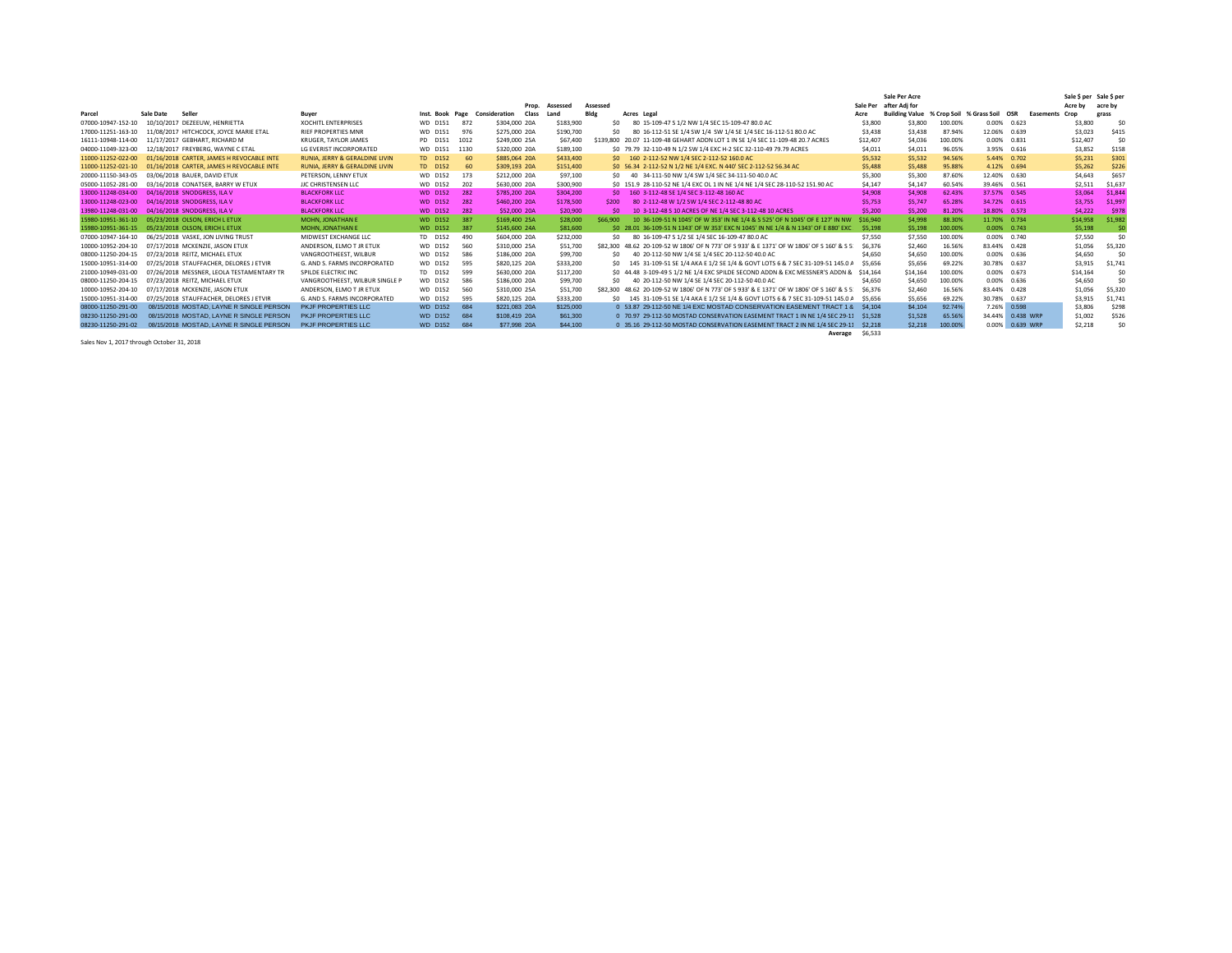|                    |                                           |                                |                 |      |                     |                                                    |                 |    |                                                                                            |        |                    |         |        |                   | Sale \$ per Sale \$ per |         |         |
|--------------------|-------------------------------------------|--------------------------------|-----------------|------|---------------------|----------------------------------------------------|-----------------|----|--------------------------------------------------------------------------------------------|--------|--------------------|---------|--------|-------------------|-------------------------|---------|---------|
|                    |                                           |                                |                 |      |                     |                                                    |                 |    |                                                                                            |        | Sale Per % Crop    | % Grass |        |                   | acre by                 | acre by |         |
| Parcel             | Sale Date<br>Seller                       | Buyer                          | Inst. Book Page |      | Consider.           | Prop. Clas Assessed Land Assessed Bidg Acres Legal |                 |    |                                                                                            | Acre   |                    |         | OSR    | <b>Fasements</b>  | <b>Crop</b>             | grass   |         |
| 02000-11048-323-00 | 11/01/2016 JENSEN, LAWRENCE M ETAL        | JENSEN, CHASE L SINGLE PERSON  | WD D150         | 1015 | S420,000 20A        | \$141,900                                          | SO <sub>1</sub> |    | 80 32-110-48 E 1/2 SW 1/4 SEC 32-110-48                                                    |        | \$5,250            | 35.51%  | 64,493 | 0.65              | \$1.864                 |         | \$3,386 |
| 16000-10948-092-00 | 11/17/2016 JENSEN, LAWRENCE M ETAL        | JENSEN, LAWRENCE M ETUX        | WD D150         | 107  | S769.600 20A        | \$391,000                                          | ۹n              |    | 148 9-109-48 NW 1/4 EXC RR ROW SEC 9-109-48 148.0 AC                                       |        | \$5,200            | 98.61%  | 1.39%  | 0.72              | \$5,128                 |         | \$72    |
| 16000-10948-114-00 | 12/05/2016 GEBHART, RICHARD M ESTATE      | THIELEN FARMS INC              | PD D150         | 1121 | \$928,680 20A       | S407.846                                           | S.              |    | 130 S. 11-109-48 SE 1/4 EXC. RR. & EXC LOT 1 GERHART ADDN SEC 11, 130 SO ACRES             |        | \$7,100            | 100,00% | 0.00%  | 0.94              | \$7,100                 |         | Sn      |
| 16000-10948-041-05 | 12/29/2016 BALSTER, EDWIN J SINGLE PERSON | BAUER, DAVID ETUX              | WD D150         |      | S275,000 21A        | S84,800                                            | \$13,900        |    | 46 18 4-109-48 N 650' OF NE 1/4 & S418' OF N1068' OF F 708'OF NE 1/4 SEC 4-109-48 46 18 AC |        | \$5,955            | 43.83%  | 56.179 | 0.63              | \$2,610                 |         | \$3,345 |
| 34970-10947-214-00 | 01/04/2017 LANGIN, VELOISE K ETAL         | VASKE FARMS LLC                | WD D151         | 10   | \$374,803 20A       | \$154,700                                          | SO              |    | 52.42 21-109-47 FARMLAND OL 1 & 3 SUBDIV. OF SE 1/4 52.42 ACRES                            |        | \$7,150<br>100,00% |         | 0.00%  | 0.80              | \$7.150                 |         | Sn      |
| 16100-10948-022-01 | 01/18/2017 GEBHART, M RICHARD ESTATE      | <b>KRUGER, BRIAN RAY ETUX</b>  | PD D151         |      | S169.169 20A        | S117,800                                           | S <sub>0</sub>  |    | 47.8 02-109-48 GEBHART ADDN LOT 1 IN NW 1/4 SEC 02 47.8 AC                                 |        | \$3,539            | 100,00% | 0.00%  | 0.76              | \$3,539                 |         | \$0     |
| 16100-10948-022-02 | 01/18/2017 GEBHART, M RICHARD ESTATE      | <b>KRUGER, BRIAN RAY ETUX</b>  | PD D151         |      | S271.364 20A        | S189.300                                           | SO.             |    | 76.8 02-109-48 GEHART ADDN LOT 2 IN NW 1/4 SEC 02 76.8 AC                                  |        | \$3,533            | 84,739  | 15.27% | 0.55              | \$2.994                 |         | \$540   |
| 16100-10948-022-03 | 01/18/2017 GEBHART, M RICHARD ESTATE      | <b>KRUGER, BRIAN RAY ETUX</b>  | PD D151         |      | S136,837 20A        | \$95,600                                           | S <sub>0</sub>  |    | 38.8 02-109-48 GEBHART ADDN LOT 3 IN NW 1/4 SEC 02 38.8 AC                                 |        | \$3,527<br>100,009 |         | 0.00%  | 0.81              | \$3,527                 |         | Sn      |
| 11000-11252-013-10 | 02/03/2017 KALLEVIG, ELEANOR C REVOCABLE  | RITTER, SHARON L MARRIED PERSO | TD D151         |      | S152,000 20A        | \$96,900                                           | SO <sub>1</sub> |    | 40 1-112-52 SW 1/4 SW 1/4 SEC 1-112-52 40.0 AC                                             |        | \$3,800            | 99.83%  |        | 0.66              | \$3.794                 |         |         |
| 17000-11251-161-00 | 02/03/2017 KALLEVIG, ELEANOR C REVOCABLE  | VANDYKE, LESTER ETUX           | TD D151         |      | S999.636 20A        | S394.100                                           |                 |    | 152 16-112-51 NE 1/4 EXC N 660.0' OF THE W 132.0' SEC 16-112-51 152.0 AC                   |        | \$6,577            | 82.34%  | 17.66% | 0.74              | \$5.415                 |         | \$1.161 |
| 17000-11251-164-00 | 02/03/2017 KALLEVIG, ELEANOR C REVOCABLE  | VANDYKE, LESTER ETUX           | TD D151         |      | <b>SROB 024 204</b> | S318.500                                           |                 |    | 117.8 16-112-51 NW 1/4 SE 1/4 E 1/2 SE 1/4 SEC 16-112-51 117.8 AC                          |        | \$6,859<br>86 349  |         | 13.66% | 0.75              | \$5.922                 |         | \$937   |
| 15000-10951-192-00 | 03/22/2017 CAMPBELL BRIGGS, NELDA TRUST   | WOSJE, CHAD M LIVING TRUST ETA | TR D151         | 192  | S485.130 20A        | \$257,500                                          |                 | SO | 116.9 19-109-51 NW 1/4 EXC, SW 1/4 NW 1/4 SEC 19-109-51 116.90 AC                          |        | \$4,150            | 84.64%  | 15.36% | 0.73              | \$3.513                 |         | \$637   |
| 15000-10951-192-10 | 03/22/2017 CAMPBELL BRIGGS, NELDA TRUST   | WOSJE, CHAD M LIVING TRUST ETA | TR D151         | 192  | S159,990 20A        | \$85,000                                           | S <sub>0</sub>  |    | 36.7 19-109-51 SW 1/4 NW 1/4 SEC 19-109-51 36.70 AC                                        |        | \$4,359            | 82 37%  | 17.63% | 0.66              | \$3.591                 |         | \$769   |
| 10000-10952-233-00 | 04/25/2017 SOUTH DAKOTA STATE UNIVERSITY  | WOSJE, CHAD M LIVING TRUST ETA | WD D151         | 303  | 1.088.000 204       | \$333,300                                          | SO <sub>1</sub> |    | 160 23-109-52 SW 1/4 SEC 23-109-52 160 0 AC                                                |        | \$6,800            | 70.06%  | 29 949 | 0.62              | \$4.76                  |         | \$2,036 |
| 12188-10950-224-02 | 04/27/2017 VANLAECKEN, RICHARD R ETUX     | JENSEN, CHAD ETUX              | <b>WD D151</b>  | 299  | \$11,529 24A        | \$6,700                                            |                 |    | 7.62 22-109-50 VANLAECKEN ADDN BLOCK IN SE 1/4 SEC 22-109- 7.62 ACRES                      |        | \$1.513            | 2.62%   | 97 38% | 0.47 WRP          |                         | \$40    | \$1,473 |
| 12650-10950-224-10 | 04/27/2017 VANLAECKEN, RICHARD R ETUX     | JENSEN, CHAD ETUX              | <b>WD D151</b>  | 299  | \$27,531 24A        | \$16,000                                           | SO.             |    | 14.27 22-109-50 VANLAEKEN CONSERVATION EASEMENT TRACT 1 IN SE 1/4 SEC 22-109-50 14.27 AC   |        | \$1,929            | 89.77%  | 10.23% | 0.60 WRP          | \$1,73                  |         | \$197   |
| 12650-10950-224-15 | 04/27/2017 VANLAECKEN RICHARD R FTUX      | JENSEN, CHAD ETUX              | <b>WD D151</b>  | 299  | \$23,940 24A        | \$13,900                                           | SO.             |    | 12.09 22-109-50 VANLAECKEN CONSERVATION EASEMENT TRACT 2 IN SE 1/4 SEC 22-109-50 12.09 AC  |        | \$1,980<br>100,009 |         | 0.00%  | 0.61 WRP          | \$1,980                 |         | Sn      |
| 20000-11150-343-05 | 06/08/2017 MORIARTY, PAUL E LIVING TRUST  | BAUER, DAVID ETUX              | TD D151         | 457  | \$230,000 20A       | S91.400                                            | SO              |    | 40 34-111-50 NW 1/4 SW 1/4 SEC 34-111-50 40.0 AC                                           |        | \$5,750            | 87.60%  | 12,40% | 0.63              | \$5.03                  |         | \$713   |
| 06014-11051-011-03 | 07/20/2017 JOHNSON, ALVIN D AND BEVERLY J | VOSS. TODD SINGLE PERSON       | TD D151         | 596  | \$160,504           | 20A<br>S298.700                                    |                 |    | 164.62 1-110-51 JOHNSON ADDN TRACT 3 IN NE 1/4 SEC 1-110-51 164.62 AC                      |        | \$975              |         | 26,90% | 0.55 Y            | \$713                   |         | \$262   |
| 22006-11051-012-02 | 07/20/2017 JOHNSON, JODY D SINGLE PERSON  | VOSS, TODD SINGLE PERSON       | WD D151         | 595  | \$150,881           | 20A<br>\$288,300                                   |                 |    | 154.75 1-110-51 JOHNSONS ADDN NW 1/4 SEC 1-110-51 TRACT 2 154.75 AC                        |        | \$975              |         | 28.219 | O <sub>38</sub> Y | \$700                   |         | \$275   |
| 13000-11248-102-05 | 09/13/2017 HOEFERT, SHEILA K SINGLE PERSO | KNUTSON, WAYNE ETUX            | WD D151         | 788  | \$273,004           | 20A<br>\$181,350                                   | SO              |    | 80 10-112-48 W 1/2 OF NW 1/4 SEC 10-112-48 80 AC                                           |        | \$3,413            | 69 33%  | 30.67% | 0.63              | \$2,366                 |         | \$1.047 |
| 13000-11248-102-10 | 09/13/2017 HOEFERT, SHEILA K SINGLE PERSO | KNUTSON, JESSE ETUX            | WD D151         | 789  | \$301.995           | 20A<br>\$181,350                                   | SO              |    | 80 10-112-48 W 1/2 OF SW 1/4 SEC 10-112-48 80 AC                                           |        | \$3,775            | 79.64%  | 20.369 | 0.71              | \$3,006                 |         | \$769   |
| 09000-11147-103-00 | 09/19/2017 SUN RAY ACRES LLC              | <b>BLACKFORK LLC</b>           | WD D151         | 814  | \$340,000           | 204<br>S128.100                                    | SO <sub>1</sub> |    | 80 10-111-47 W 1/2 SW 1/4 SEC 10-111-47 80.0 AC                                            |        | \$4,250            | 49.53%  | 50.47% | 0.54              | \$2.105                 |         | \$2.145 |
|                    |                                           |                                |                 |      |                     |                                                    |                 |    |                                                                                            | Median | \$4,150            |         |        |                   |                         |         |         |

Sales Nov 1 2016 - September 27 2017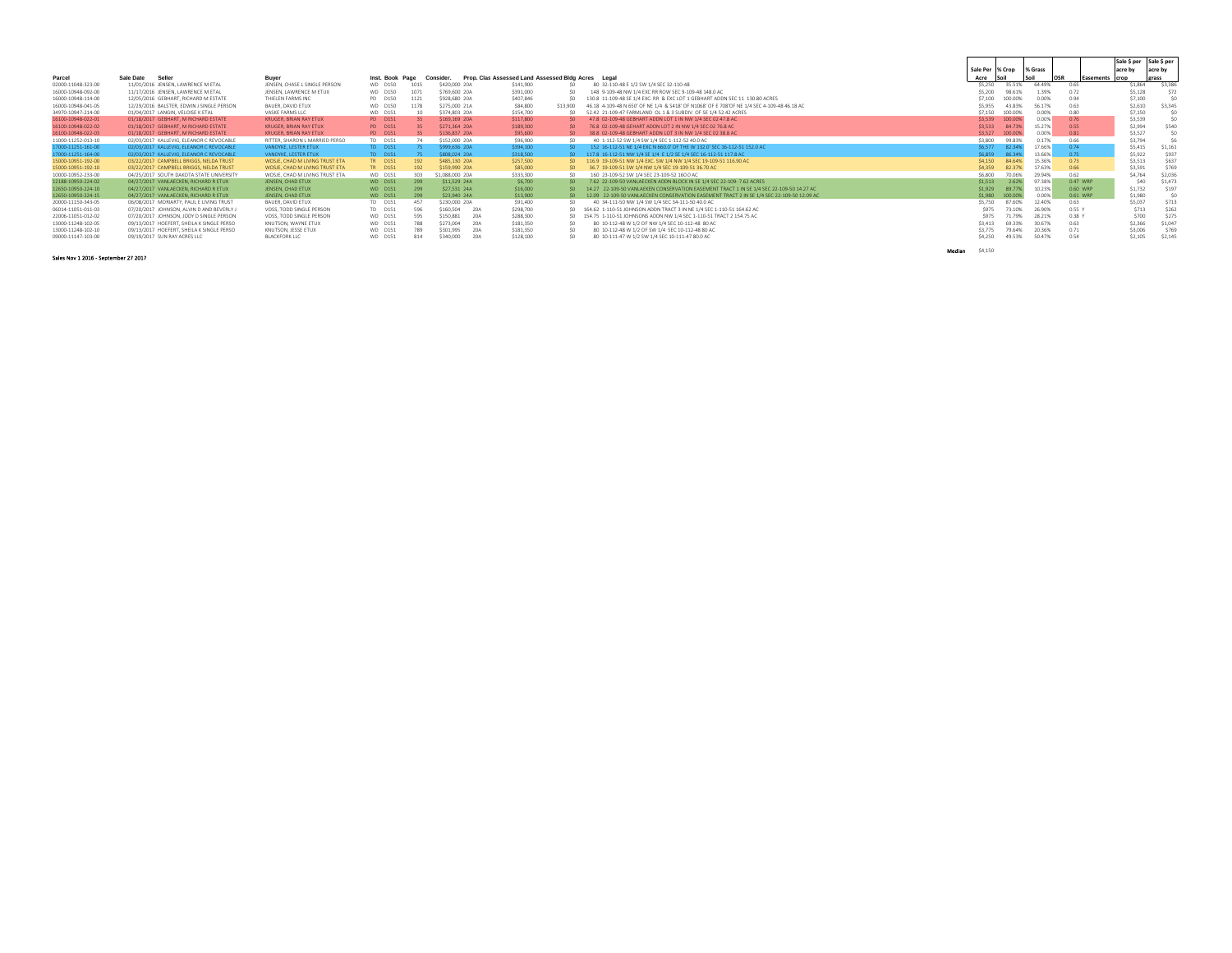|                    |                  |                                      |                                 |            |             |               |                  |               | Assessed Assessed |        |                                                                                                               |         |          | Sale Per % Crop | % Grass |       | <b>Fasemer</b> | Sale \$ per Sale \$ per<br>t acre by acre by |         |
|--------------------|------------------|--------------------------------------|---------------------------------|------------|-------------|---------------|------------------|---------------|-------------------|--------|---------------------------------------------------------------------------------------------------------------|---------|----------|-----------------|---------|-------|----------------|----------------------------------------------|---------|
| Parcel             | <b>Sale Date</b> | Seller                               | Ruver                           |            |             | Page          | Consider.        | Prop. Class I | Land              | Acres  |                                                                                                               |         | Acre     |                 |         |       |                |                                              | grass   |
| 16000-10948-041-00 | 12/10/2015       | DIEDRICH, DAVID ETUX                 | FRIEDRICH, CURTIS W ETUX        |            |             | $1034$ $\leq$ | 1.109.745.00 20A |               | 369600            |        | 113.82 4-109-48 NE 1/4 EXC N 650' & S 418' OF N 1068' OF E 708' SEC 4-109-48 113.82 AC                        |         | \$9,750  | 99.95           | 0.05%   | 0.535 |                | S9.745                                       |         |
| 12000-10950-111-10 | 12/15/2015       | SWEEN, DAVID ALLAN ESTATE            | VK PROPERTIES LLC               | PD         | 1149        | 1042          | 320,000.00 20A   |               | 63100             |        | 40 11-109-50 E 1/2 S 1/2 NE 1/4 OR SE 1/4 NE 1/4 SEC 11-109-50 40.0 AC                                        |         | \$8,000  | 51,90%          | 48.10%  | 0.535 |                | \$4,152                                      | \$3,848 |
| 06000-11050-283-10 | 12/16/2015       | <b>BODDICKER, MAJOR L ETAL</b>       | VOSS, TODD SINGLE PERSON        |            | 9149        | $1092$ $\leq$ | 177,595.00 20A   |               | 52800             |        | 53.33 28-110-50 OL 6 SEC 28-110-50 53.33 AC                                                                   |         | \$3,330  | 10.379          | 89.63%  | 0.535 |                | \$345                                        | \$2,985 |
| 06000-11050-282-10 | 12/16/2015       | <b>BODDICKER, MAJOR L ETAL</b>       | VOSS, TODD SINGLE PERSON        |            | D149        | $1092$ S      | 299,687.00 20A   |               | 89100             |        | 80 28-110-50 W 1/2 NW 1/4 SEC 28-110-50 80.0 AC                                                               |         | \$3,746  | 11.68%          | 88.32%  | 0.535 |                | \$438                                        | \$3.30  |
| 07000-10947-202-00 | 12/19/2015       | DIEDRICH, DAVID A ETUX               | VASKE FARMS LLC                 | <b>M/D</b> |             |               | 1.726.780.00 20A |               | 517000            |        | 156.98 20-109-47 NW 1/4 EXC HWY SEC 20-109-47 156.98 AC                                                       |         | \$11,000 | 100,00          | 0.003   | 0.535 |                | \$11,000                                     |         |
| 06000-11050-044-00 | 04/12/2016       | <b>ESTWICK, ROBERT D ETUX</b>        | SOUTH DAKOTA CROP IMPROVEMENT   | WD         | D150        | 249           | 586,707.00 20A   |               | 212900            |        | 73.11 4-110-50 W 1/2 SE 1/4 EXC W 484' OF E 2138' OF S 620' SEC 4-110-50 73.11 ACRES                          |         | \$8,025  | 100,00%         | 0.00%   | 0.871 |                | \$8,025                                      |         |
| 13000-11248-163-00 |                  | 04/25/2016 HULSEBUS, EDWARD J TRUST  | HULSEBUS, MICHAEL ETUX          |            | <b>150</b>  | 279           | 445,000.00 20A   |               | 504600            |        | 160 16-112-48 SW 1/4 SEC 16-112-48 160.0 AC                                                                   |         | \$2,781  | 98.84%          | 1 1 6%  | 0.941 |                | \$2.749                                      |         |
| 13000-11248-142-10 | 05/02/2016       | <b>RB FAMILY LIMITED PARTNERSHIP</b> | <b>KLEIN, BRIAN L ETAL</b>      |            | 0150        | $302$ S       | 126,968.00 20A   |               | 70300             |        | 40 14-112-48 NW 1/4 NW 1/4 SEC 14-112-48 40.0 AC                                                              |         | \$3,174  | 48,60%          | 51.40%  | 0.411 |                | S1.543                                       | \$1,63  |
| 13000-11248-144-00 | 05/02/2016       | <b>RB FAMILY LIMITED PARTNERSHIP</b> | KLEIN, BRIAN L ETAL             |            |             |               | 53.099.00 20A    |               | 29400             |        | 40 14-112-48 SW 1/4 SE 1/4 SEC 14-112-48 40.0 AC                                                              |         | \$1,327  |                 |         | 0.411 |                |                                              |         |
| 13000-11248-151-00 | 05/02/2016       | <b>RB FAMILY LIMITED PARTNERSHIP</b> | KLEIN, BRIAN L ETAL             |            | <b>D150</b> | 302<          | 275,066,00 20A   |               | 152300            |        | 160 15-112-48 NE 1/4 SEC 15-112-48 160.0 AC                                                                   |         | \$1,719  | 0.00%           | 100.00% | 0.405 |                | sol                                          | S1.71   |
| 13000-11248-221-00 | 05/02/2016       | <b>RB FAMILY LIMITED PARTNERSHIP</b> | KLEIN, BRIAN L ETAL             |            | D150        | 302 S         | 181,873.00 20A   |               | 100700            |        | 80 22-112-48 E 1/2 NE 1/4 SEC 22-112-48 80.0 AC                                                               |         | \$2,273  | 26.53%          | 73.47%  | 0.402 |                | S603                                         | \$1.67  |
| 13000-11248-143-00 | 05/02/2016       | <b>RB FAMILY LIMITED PARTNERSHIP</b> | <b>KLEIN, BRIAN L ETAL</b>      |            | D150        | 302 S         | 741.397.00 20A   |               | 174000            | 236500 | 120 14-112-48 N 1/2 SW 1/4. SE 1/4 SW 1/4 SEC 14-112-48 120.0 AC                                              |         | S6.178   | 38.24%          | 61.76%  | 0.411 |                | \$2.363                                      | \$3.81  |
| 13000-11248-231-10 | 05/02/2016       | <b>RB FAMILY LIMITED PARTNERSHIP</b> | <b>KLEIN, BRIAN L ETAL</b>      |            | D150        | 302 S         | 200,475.00 20A   |               | 111000            |        | 80 23-112-48 W 1/2 NE 1/4 SEC 23-112-48 80.0 AC                                                               |         | \$2,506  | 32.34%          | 67.66%  | 0.411 |                | \$810                                        | \$1,69  |
| 13000-11248-232-00 | 05/02/2016       | <b>RB FAMILY LIMITED PARTNERSHIP</b> | KLEIN, BRIAN L ETAL             |            | 0150        | 302<          | 321.122.00 20A   |               | 177800            |        | 160 23-112-48 NW 1/4 SEC 23-112-48 160 AC                                                                     |         | \$2,007  | 19.50%          | 80.50%  | 0.411 |                | S391                                         | \$1.61  |
| 19000-11148-092-00 | 07/21/2016       | WILLMOTT, RANDALL D ETUX             | NORFELD HUTTERIAN BRETHREN INC. | WD         | <b>D150</b> | $672$ $\leq$  | 216,000.00 20A   |               | 111300            |        | 47.76 9-111-48 W 818' IN NW 1/4 SEC 9-111-48 47.76 ACRES                                                      |         | \$4,523  | 67.96%          | 32.04%  | 0.698 |                | \$3,074                                      | \$1,449 |
| 04000-11049-121-00 | 09/08/2016       | WHEELER FARMS INC                    | KLINKHAMMER, JOSHUA ETUX        | WD         | D150        | 824 9         | 160,000.00 21A   |               | 88400             | 16000  | 80 12-110-49 N 1/2 NE 1/4 SEC 12-110-49                                                                       |         | \$2,000  | 26.54%          | 73.46%  | 0.482 |                | \$531                                        | \$1,469 |
| 01000-11149-131-05 | 09/12/2016       | MORIARTY, PAUL E LIVING TRUST        | MILLER, TIMOTHY I ETAL          |            | D150        | 845           | 500,000.00 20A   |               | 178200            |        | 72.03 13-111-49 E 1/2 NE 1/4 INC E 113.2' OF W 1/2 NE 1/4 & EXC OLS 1 & 2 & EXC H-2 SEC 13-111-49 72.03 ACRES |         | \$6,942  | 90.38           | 9.62%   | 0.69  |                | S6.274                                       | \$668   |
| 15000-10951-284-00 | 09/30/2016       | JEPPESEN FARMS LLC                   | VANDERPAN, TIMOTHY ETUX         | <b>WD</b>  | 0150        | 904           | 884,000.00 20A   |               | 270446            |        | 129.96 28-109-51 SE 1/4 SEC 28-109-51 160.0 AC                                                                |         | \$6,802  | 75.87%          | 24 18%  | 0.616 |                | \$5,157                                      | \$1,645 |
|                    |                  |                                      |                                 |            |             |               |                  |               |                   |        |                                                                                                               | Average | \$4,782  |                 |         |       |                |                                              |         |
|                    |                  |                                      |                                 |            |             |               |                  |               |                   |        |                                                                                                               | Median  | \$3,538  |                 |         |       |                |                                              |         |

**Sales Nov 1, 2015 thru Oct 24, 2016**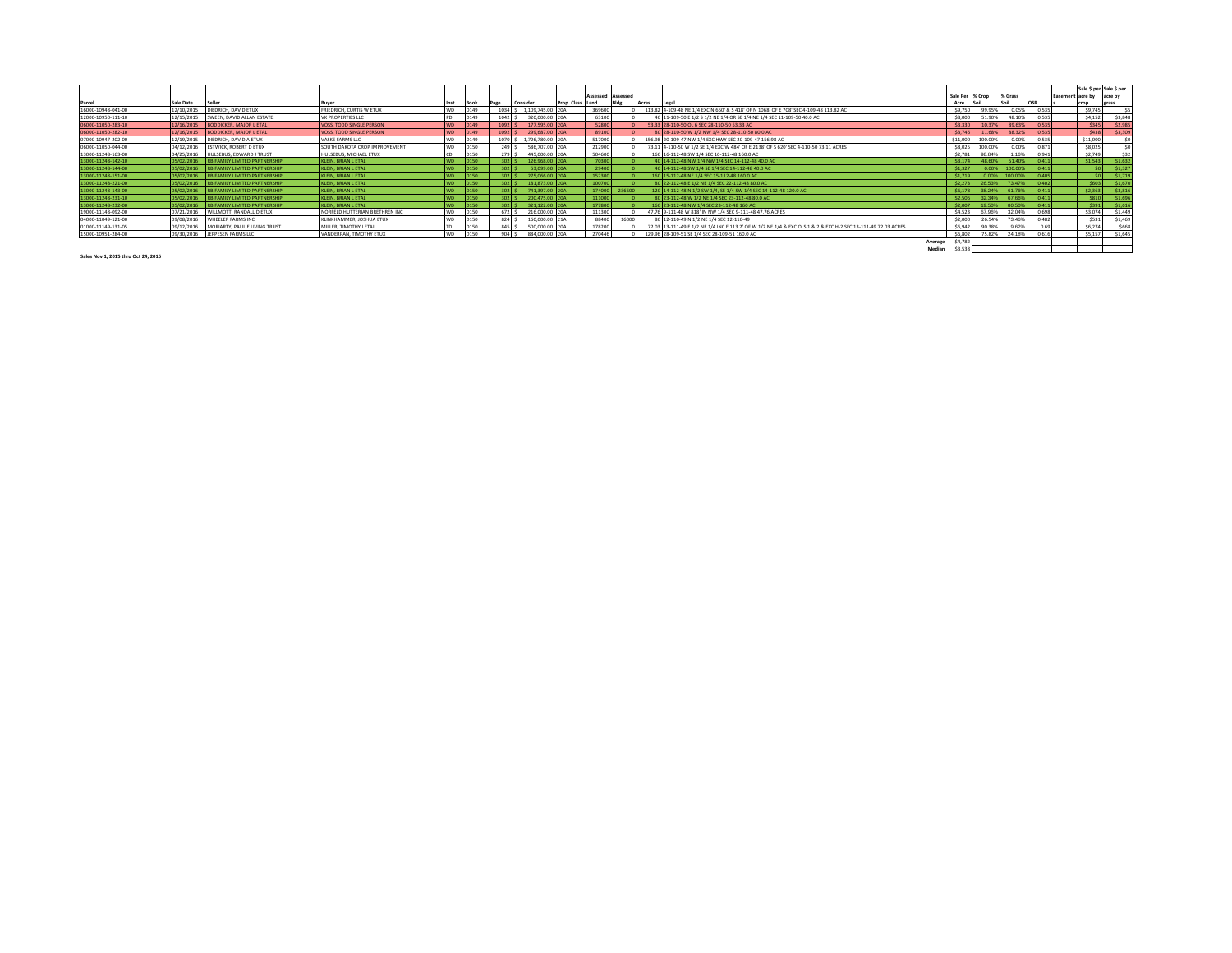|                    |                                           |                                      |                |              |                                                          |                                         |  |                    |                                                                                                                                             |              |                                             |                     |     |         | Sale \$           | Sale S                            |
|--------------------|-------------------------------------------|--------------------------------------|----------------|--------------|----------------------------------------------------------|-----------------------------------------|--|--------------------|---------------------------------------------------------------------------------------------------------------------------------------------|--------------|---------------------------------------------|---------------------|-----|---------|-------------------|-----------------------------------|
|                    |                                           |                                      |                |              |                                                          |                                         |  |                    |                                                                                                                                             | Sale Per     | % Crop                                      | % Grass             |     | Fasemen | Per acre Per acre |                                   |
| Parcel             | Sale Date<br>Seller                       |                                      |                |              | Inst. Book Page Consider.                                | Class Ass Land Ass Bidg Total Ass Acres |  |                    | I enal                                                                                                                                      | Acre         |                                             |                     | OSR |         | by crop by grass  |                                   |
| 02000-11048-104-00 | 01/02/2015 STORLEY, VONDA K MARRIED PERSO | ROLLAND HUTTERIAN BRETHREN INC       | <b>ND D149</b> |              | 1 \$1,540,250 20A \$313,700                              |                                         |  | $$0$ $$313,700$    | 152.48 10-110-48 SE 1/4 EXC N 563' OF S 1968' OF E 582' OF SEC 10-110-48 152.48 AC                                                          | \$10 101     | 82.57%                                      | 17 43% 0.6          |     |         |                   | \$8,341 \$1,761                   |
| 02000-11048-301-00 | 12/19/2014 KAHLER, ALEX L ETUX            | VAN VUGT. STURGIS W REVOCABLE        |                |              | WD D148 1132 \$560,868 20A \$138,700                     |                                         |  | \$0 \$138,700      | 72.37 30-110-48 E 1/2 NE 1/4 EXC. HWY, & EXC. FOULKE SUB, SEC 30-110-48                                                                     | \$7,750      |                                             | 93.60% 6.40% 0.66   |     |         | \$7,254           | S496                              |
| 2000-11048-351-00  | 03/27/2015 SMIT, ROSEMARY ETAL            | <b>VASKE FARMS LLC</b>               |                |              | 175 \$734 633 20A                                        |                                         |  | \$0 \$198,900      | 80 35-110-48 E 1/2 NE 1/4 SEC 35-110-48                                                                                                     | CO 183       | 100.00%                                     | 0.00% 0.74          |     |         | \$9,183           |                                   |
| 02000-11048-351-10 | 03/27/2015 SMIT ROSEMARY FTAL             | <b>VASKE FARMS LLC</b>               |                |              | <b>CROS BRY DOA</b>                                      |                                         |  | $\frac{1}{21065}$  | 35-110-48 E 1/2 W 1/2 NF 1/4 SEC 35-110-48                                                                                                  | <b>CORRA</b> | 05.43%                                      | 4.57% 0.8           |     |         | <b>CO 3RS</b>     | CAA                               |
| 03000-11249-164-00 | 01/29/2015 MICHEEL, LOIS H ESTATE         | MK OLSON & SONS LLC                  | PD D149        |              | 48 \$960,000 20A                                         | \$355,900                               |  | \$0 \$355,900      | 160 16-112-49 SE 1/4 SEC 16-112-49                                                                                                          | \$6,000      | 92.85%                                      | 715% 0.68           |     |         | \$5,571           | \$429                             |
| 04000-11049-114-10 | 12/31/2014 LC OLSON LLP                   | MONSEES, LYLE                        |                |              | WD D148 1163 \$266,000 20A \$105,800                     |                                         |  | \$0 \$105,800      | 80 11-110-49 E 1/2 SE 1/4 SEC 11-110-49                                                                                                     |              | \$3.325 35.79% 64.21% 0.58                  |                     |     |         | \$1,190 \$2,135   |                                   |
| 08000-11250-303-00 | 11/13/2014 RIEGER, MICHAEL D SINGLE PERSO | RODMAN, JULE T MARRIED PERSON        |                | WD D148 1042 | \$285,670 20A \$103,300                                  |                                         |  | \$0 \$103,300      | 74.2 30-112-50 S 1/2 SW 1/4 SEC 30-112-50 74.20 AC                                                                                          | \$3,850      |                                             | 37.52% 62.48% 0.6   |     |         |                   | \$1,445 \$2,405                   |
| 10000-10952-103-00 | 03/25/2015 LARSON, TOM C ETUX             | DDEO LLC                             | WD D149        | 165          | \$260,000 21A                                            | \$199,300                               |  | \$37,700 \$237,000 | 92.55 10-109-52 SW 1/4 EXC LANGUM ADDN SEC 10-109-52 92.55 AC                                                                               | \$2,809      |                                             | 85 35% 14 65% 0.67  |     |         | \$2,398           | S412                              |
| 11000-11252-051-00 | 12/19/2014 LARSEN, SARA REVOCABLE TRUST   | FUHR, MARK J ETUX                    |                |              | TD D148 1148 \$1,000,000 20A \$522,100                   |                                         |  | \$0 \$522,100      | 246.19 5-112-52 ALL SECTION EXC. ARLINGTON BEACH LAGOON ADDN, SEC 5-112-52 246.19 AC LEASED SITE TOWER 11990-11252-052-00 ALSO SITS ON THIS | \$4,062      |                                             | 91.16% 8.84% 0.64   |     |         | \$3,703           | \$359                             |
| 11000-11252-233-00 | 02/19/2015 REED, SHAWN ETUX               | JACOBSON, TREVOR ETU:                | <b>WD D149</b> |              | 83 \$560,000 20A \$174,700                               |                                         |  | \$0 \$174,700      | 160 23-112-52 SW 1/4 SEC 23-112-52 160.0 AC                                                                                                 | \$3,500      |                                             | 24 61% 75 39% 0.48  |     |         | S861              | \$2,639                           |
| 16000-10948-041-00 | 12/12/2014 SCHUT, ETHEL SINGLE PERSON     | DIEDRICH, DAVID ETUX                 | WD D148        |              | 1118 \$1,138,200 20A                                     | \$338.30                                |  | \$338,300          | 113.82 4-109-48 NE 1/4 EXC N 650' & S 418' OF N 1068' OF E 708' SEC 4-109-48 113.82 AC                                                      | \$10,000     | 99.95%                                      | 0.05% 0.88          |     |         | \$9,995           |                                   |
| 20000-11150-084-00 | 11/21/2014 ULMER, J W TRUST               | MORIARTY, PAUL E LIVING TRUS'        | <b>WD D148</b> |              | 1057 \$1,004,918 21A \$313,500                           |                                         |  | \$6,000 \$319,500  | 137.66 8-111-50 SE 1/4 EXC. S 65 RODS OF E 55 RODS SEC 8-111-50 138.34 AC                                                                   | \$7,300      | 98.98%                                      | 1.02% 0.78          |     |         | \$7,226           | C7A                               |
| 21000-10949-301-00 | 11/14/2014 JONES, DENNIS R ETUX           | SOOBROOK FARMS INC                   | WD D148        |              | 1025 \$1.128.966 204 \$342.600                           |                                         |  | \$0 \$342,600      | 136.02 30-109-49 NE 1/4 EXC. LOT H-1 & EXC. S 559' OF N 1102' OF E 735' SEC 30-109-49 136.02 AC                                             | \$8,300      | 95.74%                                      | 4.26% 0.75          |     |         | \$7,946           | \$354                             |
| 16000-10948-281-00 | 07/10/2015 ADOLPH, DORIS J ESTATE         | MIDWEST FARM PROPERTIES LLC          |                |              | PD D149 513 \$1,063,140 21A \$405,800 \$30,400 \$436,200 |                                         |  |                    | 158 28-109-48 NE 1/4 EXC. H-1 IN SEC. LINE SEC 28-109-48 158.0 AC                                                                           |              | \$6,729 100,00% 0,00% 0.76                  |                     |     |         | \$6,729           |                                   |
| 16000-10948-282-00 | 07/10/2015 ADOLPH, DORIS J ESTATE         | MIDWEST FARM PROPERTIES LLC          |                |              | PD D149 513 \$769,860 20A \$320,400                      |                                         |  | \$0 \$320,400      | 160 28-109-48 NW 1/4 SEC 28-109-48 160.0 AC                                                                                                 | \$4,812      | 82 25% 17 75% 0.64                          |                     |     |         | \$3,958           | \$854                             |
| 09000-11147-052-00 | 20150819 MOEN, LEONA REVOCABLE LIVING T   | <b>EASTVIEW FARMS LLC</b>            |                |              | WD D149 676 \$170,217 20A                                | \$55,500                                |  | \$0 \$55,500       | 41.45 NW 1/4 NW 1/4 OR LOT 4 SEC 5-111-47 41.45 AC                                                                                          | \$4,107      |                                             | 52.67% 47.33% 0.486 |     |         |                   | \$2,163 \$1,944                   |
| 09000-11147-051-10 | 20150819 MOEN, LEONA REVOCABLE LIVING     | <b>EASTVIEW FARMS LLC</b>            | <b>WD D149</b> |              | 676 \$172,721 20A                                        | \$56,100                                |  | \$56,100           | 85 LOTS 2-3 SEC 5-111-47 85.0 AC                                                                                                            | \$2,032      |                                             | 0.00% 100.00% 0.402 |     |         |                   | \$2.03                            |
| 09000-11247-324-00 | 20150819 MOEN, LEONA REVOCABLE LIVING     | <b>EASTVIEW FARMS LLC</b>            | <b>WD D149</b> |              | 676 \$157,702 20A                                        | \$50,100                                |  | \$1,000 \$51,100   | 80 W 1/2 SE 1/4 SEC 32-112-47 80.0 AC                                                                                                       | \$1,971      |                                             | 0.00% 100.00% 0.402 |     |         |                   | \$0 \$1.97                        |
| 21000-10949-151-00 | 20151029 DIEDRICH, DAVID MARRIED PERSO    | JENSEN, CHAD W ETUX                  | <b>WD D149</b> |              | 891 S601 720 20A                                         | \$241,80                                |  | \$241,800          | 150.44 NE 1/4 EXC S 429' OF W 454.5' OF E 1439.7' & S 180' OF E 985.2' & EXC LOT H-1 SEC 15-109-49 150.43 AC                                | \$4,000      |                                             | 62.86% 37.14% 0.628 |     |         |                   | \$2,514 \$1,486                   |
| 21000-10949-114-00 | 20151029 DIEDRICH, DAVID MARRIED PERSON   | RUS FARMS REAL ESTATE LLC            | WD D149        | <b>R93</b>   | \$800,000 20A                                            | \$294,200                               |  | \$0 \$294 200      | 160 SE 1/4 SEC 11-109-49                                                                                                                    | \$5,000      |                                             | 80 80% 19 20% 0 628 |     |         | \$4,040           | S960                              |
| 13000-11248-074-00 | 20151027 MERSBERGEN, JEFF L ETUX          | RED WILLOW HUTTERIAN BRETHREN        |                |              | WD D149 878 \$927,300 20A \$358,400                      |                                         |  | \$0 \$358,400      | 154.55 SE 1/4 EXC, S 330' OF E 726' SEC 7-112-48 154.55 AC                                                                                  |              | \$6,000 80,39% 19,61% 0.735                 |                     |     |         |                   | \$4,823 \$1,177                   |
| 21000-10949-251-00 | 20151029 DIEDRICH, DAVID A ETUX           | CLARK, DONALD D ETUX                 | WD D149        |              | 892 \$1,170,750 20A \$284,900                            |                                         |  | \$0 \$284,900      | 111.5 NE 1/4 EXC DIEDRICH ADD SEC 25-109-49 111.50 AC                                                                                       | \$10,500     | 99.66%                                      | 0.34% 0.757         |     |         | \$10,464          | \$36                              |
| 13000-11248-143-00 | 20150807 STAMP, GREG ETUX                 | <b>RB FAMILY LIMITED PARTNERSHIP</b> |                |              | WD D149 602 \$858,672 21A \$159,800                      |                                         |  | ###### \$396.300   | 120 N 1/2 SW 1/4, SE 1/4 SW 1/4 SEC 14-112-48 120.0 AC                                                                                      | \$7.156      |                                             | 38.24% 61.76% 0.411 |     |         |                   | \$2,736 \$4,419                   |
| 13000-11248-142-10 | 20150807 STAMP, GREG ETUX                 | <b>RB FAMILY LIMITED PARTNERSHIP</b> |                |              | WD D150 602 \$138,840 20A \$64,500                       |                                         |  | \$0 \$64,500       | 40 NW 1/4 NW 1/4 SEC 14-112-48 40.0 AC                                                                                                      | \$3,471      |                                             | 48 60% 51 40% 0 583 |     |         | \$1,687 \$1,78    |                                   |
| 13000-11248-144-00 | 20150807 STAMP, GREG ETUX                 | <b>RB FAMILY LIMITED PARTNERSHIP</b> |                |              | WD D151 602 \$59,808 20A                                 | \$27,200                                |  | \$0 \$27,200       | 40 SW 1/4 SE 1/4 SEC 14-112-48 40.0 AC                                                                                                      | \$1,495      |                                             | 0.00% 100.00% 0.411 |     |         |                   | \$0 \$1,49                        |
| 13000-11248-151-00 | 20150807 STAMP, GREG ETUX                 | <b>RB FAMILY LIMITED PARTNERSHIP</b> |                |              | VD 0152 602 \$303.312 20A \$140.40                       |                                         |  | \$0 \$140,400      | 160 NE 1/4 SEC 15-112-48 160.0 AC                                                                                                           | \$1,896      |                                             | 9.13% 90.87% 0.411  |     |         |                   | S <sub>173</sub> S <sub>172</sub> |
| 13000-11248-221-00 | 20150807 STAMP, GREG ETUX                 | <b>RB FAMILY LIMITED PARTNERSHIP</b> | <b>ND D153</b> |              | 602 \$200,784 20A                                        | \$92.60                                 |  | \$0 \$92,600       | 80 E 1/2 NE 1/4 SEC 22-112-48 80.0 AC                                                                                                       | \$2,510      |                                             | 26.53% 73.47% 0.478 |     |         | S666              | \$1,844                           |
| 13000-11248-231-10 | 20150807 STAMP, GREG ETUX                 | <b>RB FAMILY LIMITED PARTNERSHIP</b> |                |              | WD D154 602 \$220,008 20A \$101,900                      |                                         |  | \$0 \$101,900      | 80 W 1/2 NE 1/4 SEC 23-112-48 80.0 AC                                                                                                       |              | \$2,750 32,34% 67,66% 0.503                 |                     |     |         |                   | S889 \$1.86                       |
| 13000-11248-232-00 | 20150807 STAMP, GREG ETUX                 | <b>RB FAMILY LIMITED PARTNERSHIP</b> |                |              | WD D155 602 \$354.576 20A \$163.60                       |                                         |  | \$0 \$163,60       | 160 NW 1/4 SEC 23-112-48 160.0 AC                                                                                                           | \$2,216      |                                             | 19.50% 80.50% 0.465 |     |         |                   | \$432 \$1.78                      |
| 14245-11151-122-00 | 05/01/2015 LUZE, DANIEL W ETUX            | ROOSTER FLATS LLC                    |                |              | WD D149 275 \$302,000 24A \$417,800                      |                                         |  | \$0 \$417,800      | 270.7 LUZE'S CONSERVATION EASEMENT. TRACT 1 & 2 IN W 1/2 SEC 12-111-51 TRACT 1 - 144.84 AC & TRACT 2 - 125.86 AC TOTAL ACRES = 270.70       |              | \$1.116    59.65%    40.35%    0.549    WRP |                     |     |         |                   | S665 \$450                        |
|                    |                                           |                                      |                |              |                                                          |                                         |  |                    | Average                                                                                                                                     | \$5,126      |                                             |                     |     |         |                   |                                   |
|                    |                                           |                                      |                |              |                                                          |                                         |  |                    | Median                                                                                                                                      | \$4,107      |                                             |                     |     |         |                   |                                   |

Sales Nov 1, 2014 thru October 31,2015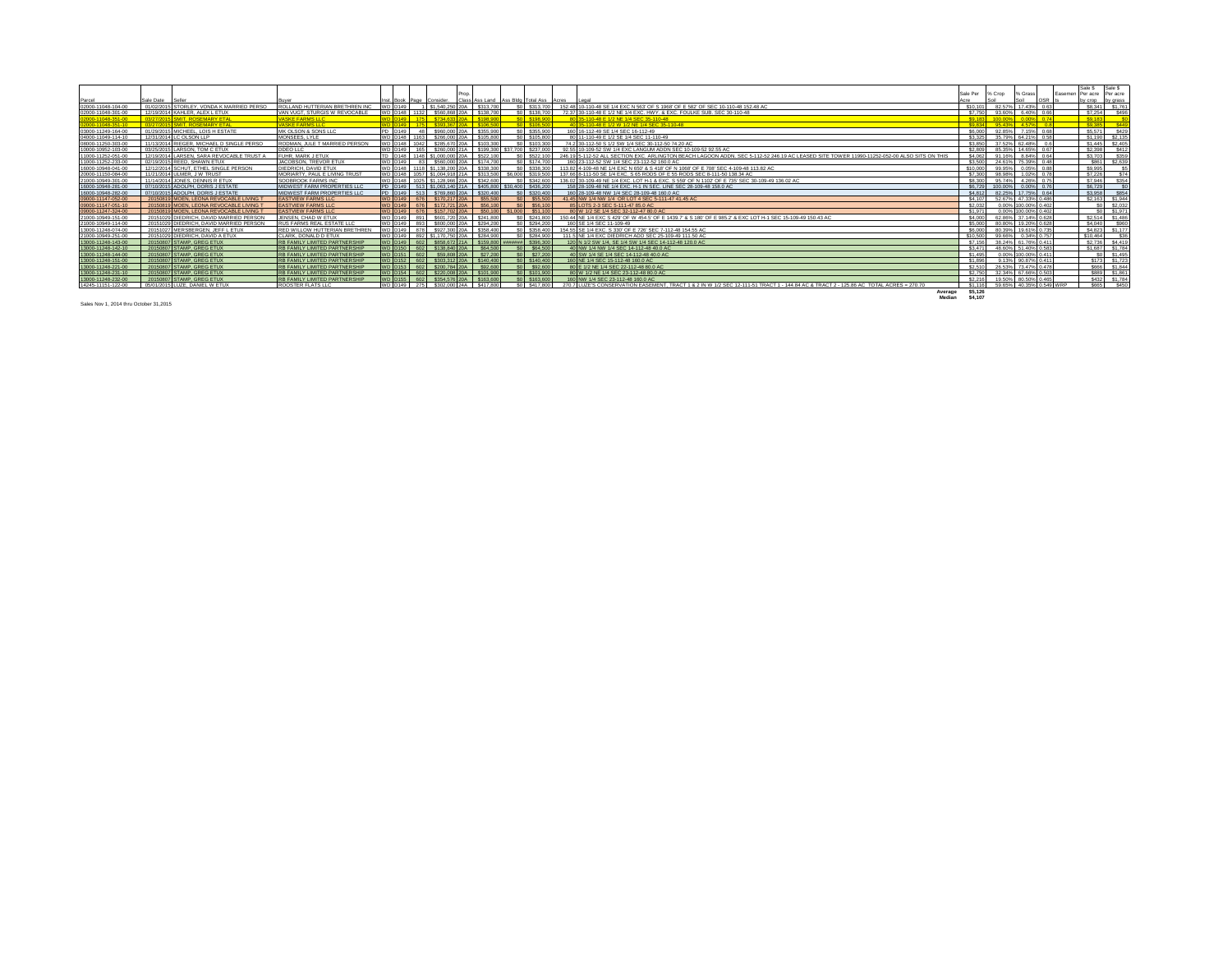|                    |                                               |                |                               |                              |                                                                                                                                                  |                  |                 |         |       | Sale S            | Sale \$ per Sale \$ |                |
|--------------------|-----------------------------------------------|----------------|-------------------------------|------------------------------|--------------------------------------------------------------------------------------------------------------------------------------------------|------------------|-----------------|---------|-------|-------------------|---------------------|----------------|
|                    | Prop.                                         |                |                               |                              |                                                                                                                                                  | Sale Per         | % Crop          | % Grass |       | Easem Per acre    | acre by             | per acre       |
| Parcel             | Sale Date<br>Inst. Book Page<br>Consider      | Class Ass Land |                               |                              | Ass Bldg Total Ass Acres Legal                                                                                                                   | Acre             | Soil            | Soil    | OSR   | ents<br>by crop   | grass               | by grass       |
| 01000-11149-213-00 | 12/16/2013 TD D147<br>1124 \$1,446,406 20A    | \$385,200      |                               |                              | \$0 \$385,200   153,17 21-111-49 SW 1/4 EXC S 556' OF E 535' SEC 21-111-49                                                                       |                  | \$9,443 100,009 | 0.00%   | 0.855 | \$9,443           |                     |                |
| 01000-11149-214-00 | 12/17/2013 TD D147<br>\$561,829 20A<br>1124   | \$149,600      |                               | \$0 \$149,600                | 78.32 21-111-49 W 1/2 SE 1/4 EXC S 556' OF W 132' SEC 21-111-49                                                                                  | \$7,174          | 99.45%          | 0.55%   | 0.650 | \$7,134           | \$39                |                |
| 01000-11149-214-10 | 12/18/2013 TD D147<br>\$328,825 20A<br>1124   | \$87,600       | SO <sub>2</sub>               | \$87,600                     | 51.79 21-111-49 E 1/2 SE 1/4 EXC S 1234' OF E 996' SEC 21-111-49                                                                                 | \$6,349          | 92.10%          | 7.90%   | 0.583 | \$5,848           | \$502               |                |
| 05000-11052-124-10 | 12/30/2013 CD D147<br>\$390,483 20A<br>1168   | \$144,900      |                               | $$0$ $$144,900$              | 94.5 12-110-52 SE 1/4 NORTH OF RR ROW SEC 12-110-52 94.5 ACRES + OR -                                                                            |                  | \$4,132 66.16%  | 33.84%  | 0.581 | \$2,734           | \$1,398             | \$0            |
| 05000-11052-123-20 | \$105,117 20A<br>12/31/2013 CD D147<br>1168   | \$39,000       | SO                            | \$39,000                     | 20 12-110-52 E 1/2 SW 1/4 NORTH OF RR ROW SEC 12-110-52 20 ACRES + OR -                                                                          |                  | \$5,256 88,95%  | 11.05%  | 0.696 | \$4,675           | \$581               |                |
| 05000-11052-131-10 | 12/30/2013 CD D147<br>\$332,000 20A<br>1169   | \$131,600      |                               | \$0 \$131,600                | 80 13-110-52 N 1/2 NE 1/4 SEC 13-110-52 80.0 AC                                                                                                  | \$4,150          | 75.98%          | 24.02%  | 0.584 | \$3,153           | \$997               |                |
| 07000-10947-102-00 | 12/31/2013 WD D148<br>\$1,276,062 20A         | \$360,500      |                               | \$0 \$360,500                | 204.17 10-109-47 NW 1/4 EXC HWY LOTS 1-2 EXC HWY OF LOT 1 SEC 10-109-47 204.17 AC                                                                | \$6,250          | 98.38%          | 1.62%   | 0.602 | S6.149            | \$101               |                |
| 13000-11248-221-00 | \$130,000 20A<br>02/13/2014 WD D148<br>121    | \$81,300       | \$0                           | \$81,300                     | 80 22-112-48 E 1/2 NE 1/4 SEC 22-112-48 80.0 AC                                                                                                  | \$1,625          | 26.53%          | 73.47%  | 0.478 | \$431             | \$1,194             | \$0            |
| 13000-11248-251-00 | 12/06/2013 WD D147<br>\$288,791 20A<br>1093   | \$82,200       | SO <sub>1</sub>               | \$82,200                     | 80 25-112-48 S 1/2 NE 1/4 SEC 25-112-48 80.0 AC                                                                                                  | \$3.610          | 30.41%          | 69.59%  | 0.474 | \$1.098           | \$2.512             |                |
| 13000-11248-254-00 | 12/07/2013 WD D146<br>\$213,181 20A<br>1093   | \$56,700       | SO <sub>1</sub>               | \$56,700                     | 80 25-112-48 S 1/2 SE 1/4 SEC 25-112-48 80.0 AC                                                                                                  | \$2,665          | 4.21%           | 95.79%  | 0.437 | \$112             | \$2,553             |                |
| 13000-11248-254-10 | 12/08/2013 WD D147<br>\$187,266 20A<br>1093   | \$49,800       | SO <sub>1</sub>               | \$49,800                     | 80 25-112-48 N 1/2 SE 1/4 SEC 25-112-48 80.0 AC                                                                                                  | \$2.341          | 3.56%           | 96,44%  | 0.386 | \$83              | \$2,257             |                |
| 15000-10951-143-05 | 12/23/2013 TD D148<br>\$482,500 20A           | \$135,200      |                               | \$0 \$135,200                | 65.18 14-109-51 N 2138' OF SW 1/4 & W 30' OF E 282' OF S 528.03' SEC 14-109-51 130.36 AC                                                         | \$7.403          | 99.93%          | 0.07%   | 0.706 | \$7,397           | \$5                 |                |
| 15000-10951-143-05 | 12/23/2013 TD D148<br>\$482,500 20A           | \$135,200      |                               | \$0 \$135,200                | 65.18 14-109-51 N 2138' OF SW 1/4 & W 30' OF E 282' OF S 528.03' SEC 14-109-51 130.36 AC                                                         |                  | \$7,403 99.93%  | 0.07%   | 0.706 | \$7,397           | \$5                 | \$1            |
| 15000-10951-362-10 | 12/23/2013 TD D148<br>\$322,000 20A           | \$149,550      |                               | \$0 \$149,550                | 72.3 36-109-51 NW 1/4 NW 1/4 E 1/2 NW 1/4 EXC, N 1343' OF E 880' NE 1/4 EXC, E 1380' & EXC, N 1343' OF W 353' SEC 36-109-51 144.69 AC            | \$4.454          | 99.069          | 0.94%   | 0.704 | \$4,412           | S42                 |                |
| 15000-10951-362-10 | 12/23/2013 TD D148<br>\$322,000               | \$149,550      |                               | $$0$ \$149.55                | 72.3 36-109-51 NW 1/4 NW 1/4 E 1/2 NW 1/4 EXC. N 1343' OF E 880' NE 1/4 EXC. E 1380' & EXC. N 1343' OF W 353' SEC 36-109-51 144.69 AC            | \$4,454          | 99.06           | 0.94%   | 0.704 | S <sub>4.41</sub> | \$42                |                |
| 16000-10948-333-00 | 12/03/2013 WD D147<br>\$848,640 20A<br>1164   | \$185,793      |                               | \$0 \$185,793                | 82 33-109-48 SW 1/4                                                                                                                              | \$10,349         | 93.44%          | 6.56%   | 0.790 | \$9,670           | \$679               | \$1            |
| 16000-10948-333-00 | 12/15/2013 WD D147<br>\$815,360 20A<br>1165   | \$178,507      |                               | \$0 \$178,507                | 78 33-109-48 SW 1/4 SEC 33-109-48                                                                                                                | \$10,453         | 93.44%          | 6.56%   | 0.790 | \$9,768           | <b>S686</b>         | \$1            |
| 20000-11150-234-00 | 12/13/2013 WD D147<br>\$1,349,040 20A<br>1114 | \$407,800      |                               | \$0 \$407,800                | 153.3 23-111-50 E 1/2 SW 1/4 EXC E 77" OF S 638' SEC 23-111-50 78.87 AC : 23-111-50 W 1/2 SE 1/4 EXC W 380' OF S 638' SEC 23-111-50 74.43 AC     |                  | \$8,800 100,00% | 0.00%   | 0.905 | \$8,800           | \$0                 |                |
| 21000-10949-151-00 | \$600,000 21A<br>11/01/2013 WD D147<br>991    |                |                               | \$223,000 \$46,500 \$269,500 | 158.98 15-109-49 NE 1/4 EXC LH-1                                                                                                                 |                  | \$3.122 62.61%  | 37.399  | 0.567 | \$1,955           | \$1,167             |                |
| 23000-11152-053-05 | 04/25/2014 WD D148<br>296<br>\$624,000 20A    | \$163,700      |                               | \$0 \$163,700                | 80 5-111-52 E 1/2 SW 1/4 SEC 5-111-52 80.0 AC                                                                                                    | \$7,800          | 94.39%          | 5.61%   | 0.707 | \$7,362           | \$438               |                |
| 04000-11049-331-00 | 05/16/2014 WD D148<br>366<br>\$1,443,375 20A  | \$296,100      |                               | \$0 \$296,100                | 159.5 33-110-49 NE 1/4 EXC RR SEC 33-110-49                                                                                                      | \$9,049          | 100.00%         | 0.00%   | 0.632 | \$9,049           | \$0                 | $\mathbf{S}$ 1 |
| 08000-11250-211-00 | \$1,116,000 20A<br>06/05/2014 WD D148<br>441  | \$282,000      |                               | \$0 \$282,000                | 155 21-112-50 NE 1/4 EXC S 1/2 SE 1/4 NE 1/4 NE 1/4 SEC 21-112-50 155.00 ACRES                                                                   | \$7,200          | 75.97%          | 24.03%  | 0.664 | \$5,470           | \$1,730             |                |
| 08980-11250-211-00 | \$46,500 20A<br>06/05/2014 WD D148<br>441     | \$8,000        | \$1,700                       | \$9,700                      | 5 21-112-50 S 1/2 OF SE 1/4 OF NE 1/4 OF NE 1/4 SEC 21-112-50 5.00 ACRES                                                                         | \$9,300          | 56,809          | 43.209  | 0.634 | \$5,282           | \$4,018             |                |
| 08000-11250-214-00 | 06/05/2014 WD D148<br>\$1,162,500 20A<br>441  | \$326,700      |                               | \$326,700                    | 160 21-112-50 SE 1/4 SEC 21-112-50 160.0 AC                                                                                                      | \$7,266          | 86.55%          | 13.45%  | 0.722 | \$6,288           | \$977               |                |
| 20000-11150-274-00 | \$856,000 20A<br>06/06/2014 WD D148<br>460    | \$297,600      |                               | \$0 \$297,600                | 160 27-111-50 SE 1/4 SEC 27-111-50 160.0 AC                                                                                                      | \$5,350          | 76.75%          | 23.25%  | 0.687 | \$4,106           | \$1,244             | \$1            |
| 20000-11150-131-00 | 09/12/2014 WD D148<br>801<br>\$930,000 21A    |                | \$266,400 \$100,300 \$366,700 |                              | 155 13-111-50 NE 1/4 SEC 13-111-50 155.0 AC                                                                                                      | \$6,000          | 75.70%          | 24.30%  | 0.644 | \$4,542           | \$1,458             |                |
| 02000-11048-343-00 | \$1,719,690 20A<br>10/01/2014 WD D148<br>875  | \$544,200      |                               | \$0 \$544,200                | 301.7 34-110-48 SW 1/4 INC RR SEC 34-110-48 : 34-110-48 SE 1/4 INC, O.L. 1 BUT EXC OL 2 & RR & EXC W 319.2' OF S 955' SEC 34-110-48 142.31 ACRES | \$5,700          | 72.23%          | 27.77%  | 0.582 | \$4,117           | \$1,583             |                |
| 16000-10948-044-00 | 10/01/2014 WD D148<br>877<br>\$1,072,000 20A  | \$245,200      |                               | \$0 \$245,200                | 80 4-109-48 N 1/2 SE 1/4 SEC 4-109-48 80.0 AC                                                                                                    | \$13,400 100.00% |                 | 0.00%   | 0.907 | \$13,400          | \$0                 | \$1            |
| 02000-11048-351-05 | 06/25/2014 WD D148<br>564<br>\$265,000 21A    |                | \$74,900 \$51,800 \$126,700   |                              | 40 W 1/2 W 1/2 NE 1/4 SEC 35-110-48                                                                                                              | \$6,625          | 92.48%          | 7.52%   | 0.655 | S6.127            | \$498               | \$1            |
|                    |                                               |                |                               |                              |                                                                                                                                                  | $A^0$            |                 |         |       |                   |                     |                |

Sales 1Nov13 thru 31Oct14 **\$6,349**

**\$6,452**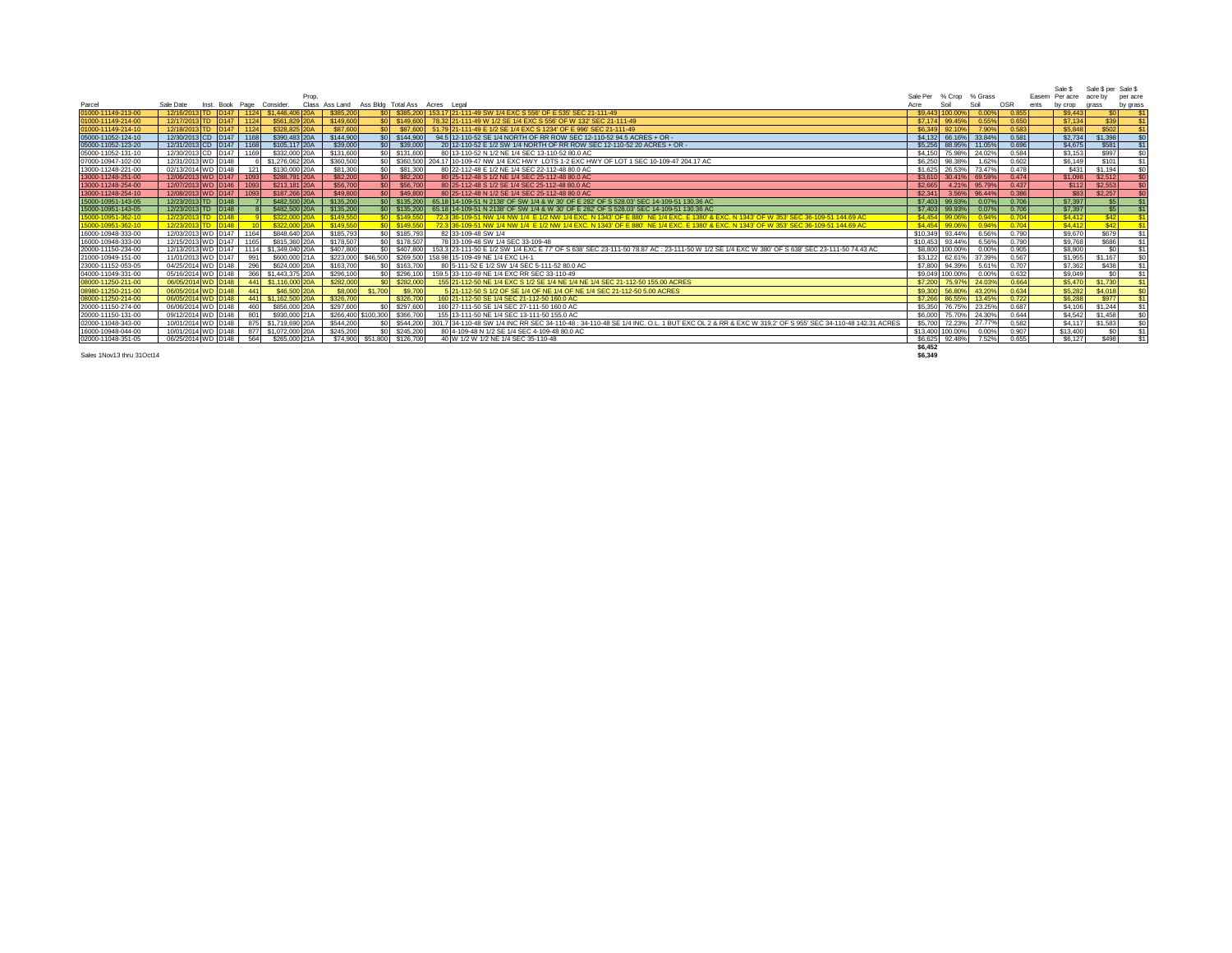|                    |                                     |                         |     |                                       |           |                |                              |                                                                                                                                               |                        |               |                  |                   |       |                | Sale \$ Per Sale \$ per |         |
|--------------------|-------------------------------------|-------------------------|-----|---------------------------------------|-----------|----------------|------------------------------|-----------------------------------------------------------------------------------------------------------------------------------------------|------------------------|---------------|------------------|-------------------|-------|----------------|-------------------------|---------|
|                    |                                     |                         |     |                                       |           |                |                              |                                                                                                                                               |                        | Sale Pe       |                  | % Grass           |       |                |                         | acre by |
| Parcel             | Sale Date Inst. Book Page Consider. |                         |     |                                       |           |                |                              | Class Ass Land Ass Bldg Total Ass Acres Legal                                                                                                 | Comment 1              |               | % Crop Soil Soil |                   |       | Easements crop |                         |         |
| 05000-11052-163-00 | 02/15/2013 WD                       | D <sub>147</sub>        | 115 | \$455,000 20A                         | \$116,800 |                |                              | \$0 \ \$116,800 \ 91.11 16-110-52 N 1/2 SW 1/4 EXC BLOCK 1 SELKEN ADDITION: S 1/2 SE 1/4 NW 1/4 SEC 16-110-52                                 | GOOD BARE AG LAND SALE | \$4,994       | 66.68%           | 33.32%            | 0.564 |                | \$3,330                 | \$1,664 |
| 08000-11250-151-00 | 11/15/2012 WD D146 1101             |                         |     |                                       | \$288.80  |                | <b>50 \$288,800</b>          | 160 15-112-50 NE 1/4                                                                                                                          |                        | <b>S5.791</b> | 87.19%           |                   |       |                | \$5,049                 |         |
| 8000-11250-152-00  |                                     |                         |     |                                       |           |                |                              | 60 15-112-50 NW 1/4                                                                                                                           |                        |               |                  |                   |       |                |                         |         |
| 12000-10950-314-10 |                                     |                         |     | 12/12/2012 WD D146 1202 \$594,813 20A | \$226,100 |                | $$0$ $$226,100$              | 76 31-109-50 E 1/2 SE 1/4 EXC E 280' OF S 623' SEC 31                                                                                         |                        | \$7,826       | 100.00%          | $0.00\%$ 0.727    |       |                | \$7,826                 |         |
| 12000-10950-323-00 | 12/12/2012 WD                       | D <sub>146</sub>   1202 |     | \$356 887 20A                         | S84,900   | S <sub>0</sub> | \$84,900                     | 41.5 32-109-50 LOTS 3-4 EXC, OL 1 & 2 OF LOT 4 & EXC, LOTS 1-51 OF BORTNEM BEACH                                                              |                        | \$8,600       | 100.00%          | $0.00\%$ 0.800    |       |                | S8.600                  |         |
| 14000-11151-111-00 | 12/31/2012 WD                       | D <sub>147</sub>        | 29  | \$480,000 20A                         | \$130,700 |                | \$0 \$130,700                | 160 11-111-51 NE 1/4 SEC 11 160 ACRES                                                                                                         |                        | \$3,000       | 30.15%           | 69.85% 0.475      |       |                | \$905                   | \$2,096 |
| 21000-10949-114-00 | 01/31/2013 WD                       | D <sub>147</sub>        | 76  | \$690,000 20A                         | \$223,000 |                | \$0 \$223,000                | 160 11-109-49 SE 1/4                                                                                                                          |                        | \$4,313       | 80.80%           | 19.20% 0.592      |       |                | \$3,485                 | \$828   |
| 11000-11252-244-00 | 05/23/2013 WD                       | D <sub>147</sub>        | 404 | 717100 20A                            | 212400    |                |                              | \$212,400 143.54 24-112-52 SE 1/4 EXC. ENGBERG ADDN SEC 24-112-52 143.54 AC                                                                   |                        | \$4,996       | 81.40%           | 18.60% 0.614      |       |                | \$4,067                 | \$929   |
| 22000-11051-082-00 | 04/24/2013 WD                       | D147                    | 347 | 655000 20A                            | 201100    |                |                              | \$157,501 134.3 8-110-51 NW 1/4 EXC LOT 1 KNUTSON ADDN SEC 8 134.3 ACRES                                                                      |                        | \$4,877       | 79.61%           | 20.39% 0.629      |       |                | \$3,883                 | \$994   |
| 23060-11152-341-02 | 03/01/2013 WD                       | D147                    | 142 | 267300 25A                            | 26900     | 133900         |                              | \$160,800 17.92 34-111-52 LEE'S ADDN TRACT 2 IN NE 1/4 17.92 ACRES                                                                            |                        | \$7,444       | 75.95%           | 24.05% 0.635      |       |                | \$5,654                 | \$1,790 |
| 23061-11152-341-01 | 03/01/2013 WD                       | D147                    | 142 | 2700 25A                              | 1400      |                | \$1,400                      | 2.6 34-111-52 LEE'S SECOND ADDN LOT 1 IN NE 1/4 SEC 34 2.6 ACRES                                                                              |                        | \$1,038       | 0.00%            | 100.00% 0.402 WRP |       |                |                         | \$1,038 |
| 08000-11250-184-00 | 06/26/2013 WD                       | D <sub>147</sub>        | 558 | \$609,090 20A                         | \$245,200 |                |                              | 245200 160 18-112-50 SE 1/4 SEC 18-112-50 160.0 AC                                                                                            |                        | \$3,807       | 85.06%           | 14.94% 0.633      |       |                | \$3,238                 | \$569   |
| 08000-11250-173-00 | 06/26/2013 WD                       | D <sub>147</sub>        | 558 | \$594,645 20A                         | \$238,900 |                |                              | 238900 150.35 17-112-50 SW 1/4 INC. RR EXC. HOLTER ADDN SEC 17-112-50 150.35 AC                                                               |                        | \$3,955       | 93.95%           | 6.05% 0.637       |       |                | \$3,716                 | \$239   |
| 02000-11048-073-00 | 06/19/2013 WD                       | D <sub>147</sub>        | 519 | \$199,090 20A                         | \$28,700  |                | \$28,700                     | 31 7-110-48 NW 1/4 SW 1/4 (LOT 3) SEC 7-110-48                                                                                                |                        | \$6,422       | 0.00%            | 100.00% 0.646     |       |                |                         | \$6,422 |
| 02000-11048-073-10 | 06/19/2013 WD                       | D147                    | 519 | \$444,660 20A                         | \$64,100  |                | \$64,100                     | 71.6 7-110-48 SE 1/4 SW 1/4 LOT 4 SEC 7-110-48                                                                                                |                        | \$6,210       | 0.21%            | 99.79% 0.624      |       |                | \$13                    | \$6,197 |
| 12000-10950-104-00 | 07/15/2013 WD                       | D147                    | 580 | \$232,000 21A                         | \$49,300  | 63200          | 112500                       | 30.59 10-109-50 SE 1/4 EXC. SOUTHERN EST & EXC PARSLEY WAY & EXC. 16.4 ACRES WEST OF SOUTHERN ESTATES EXC W 1002.5' OF S 1679.2' & EXC N 293' |                        | \$5,518       | 100.00%          | 0.00%             | 0.63  |                | S5.518                  |         |
| 20000-11150-264-05 | 10/01/2013 TD                       | D147                    | 863 | \$682,500 20A                         | \$151,800 |                | \$0 \$151,800                | 70 26-111-50 SE 1/4 SE 1/4 NE 1/4 SE 1/4 EXC. N 915' OF E 400' THEREOF & H-2                                                                  |                        | \$9,750       | 99.30%           | 0.70%             | 0.993 |                | \$9,682                 | \$68    |
| 04000-11049-124-00 | 10/15/2013 WD                       | D <sub>147</sub>        |     | 911 \$1,128,000 21A                   |           |                | \$136,600 \$39,800 \$176,400 | 160 12-110-49 SE 1/4 SEC 12-110-49                                                                                                            |                        | \$6,801       | 3.02%            | 96.98%            | 0.64  |                | \$205                   | S6,596  |
|                    |                                     |                         |     |                                       |           |                |                              |                                                                                                                                               |                        |               |                  |                   |       |                |                         |         |

Sales 1Nov12 thru 31Oct13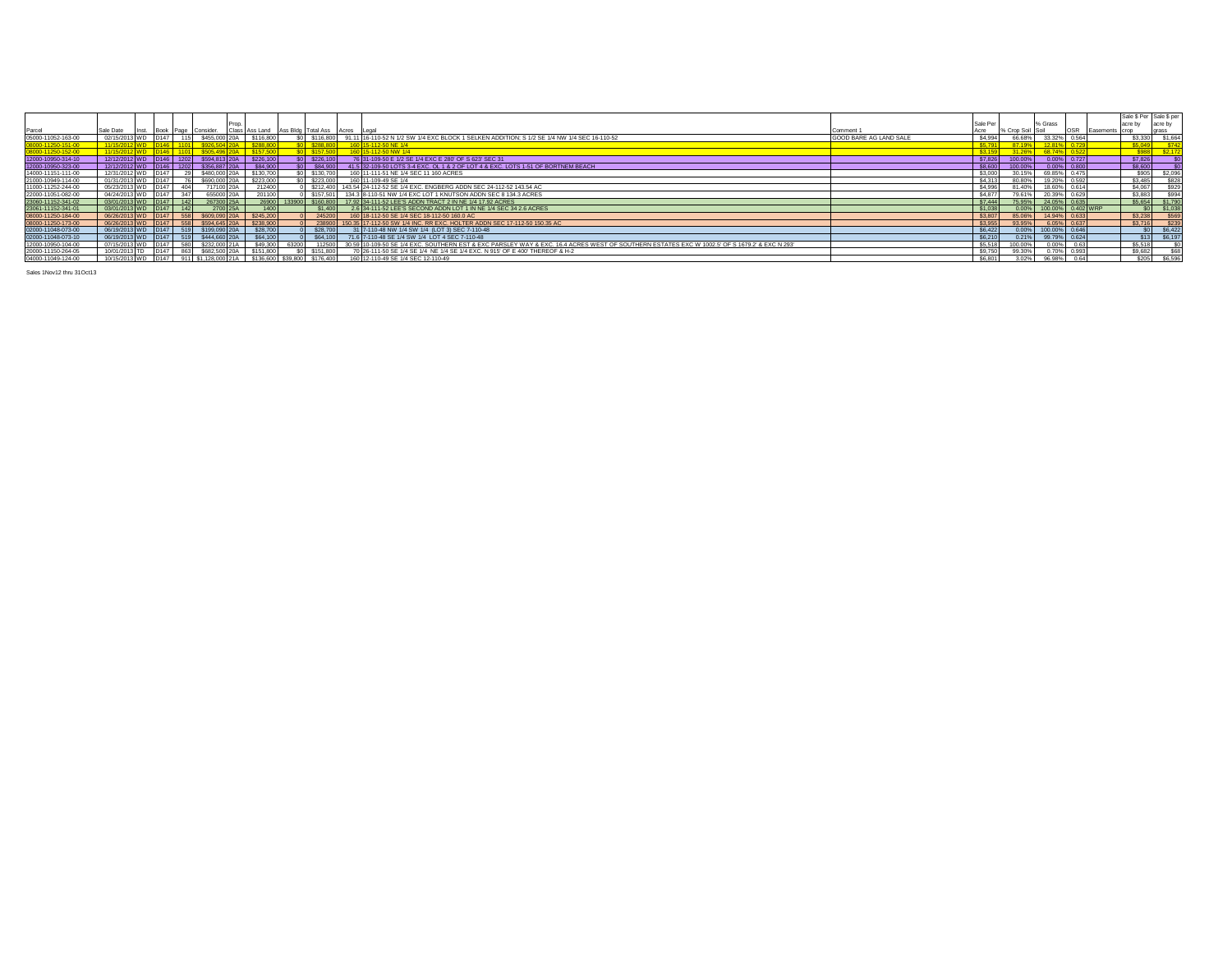|                                                   |                                                                                           |                                                                               |                                     |                                               |           |                                         |                                                                                                                                                                                       |                                                               |          |                           |                                |                             | Sale \$ Sale \$ per |
|---------------------------------------------------|-------------------------------------------------------------------------------------------|-------------------------------------------------------------------------------|-------------------------------------|-----------------------------------------------|-----------|-----------------------------------------|---------------------------------------------------------------------------------------------------------------------------------------------------------------------------------------|---------------------------------------------------------------|----------|---------------------------|--------------------------------|-----------------------------|---------------------|
|                                                   |                                                                                           |                                                                               |                                     |                                               |           |                                         |                                                                                                                                                                                       |                                                               | Sale Per | % Crop                    | % Grass                        | per acre acre by            |                     |
|                                                   |                                                                                           |                                                                               | Book Page Consider.                 |                                               |           | Class Ass Land Ass Bidg Total Ass Acres |                                                                                                                                                                                       | Comment 1                                                     |          |                           |                                | OSR Easements by crop grass |                     |
|                                                   | 01000-11149-041-10 03/23/2012 TELLINGHUSIEN, HERMAN E REVOCA MOBERG, DOYLE G ETUX         |                                                                               |                                     | TR D146 239 \$624,000 20A \$156.00            |           |                                         | 60 \$156,000 80.45 4-111-49 E 1/2 NE 1/4                                                                                                                                              |                                                               |          |                           | \$7,756 100,00% 0.00% 0.87     | \$7,756                     |                     |
| 03000-11249-351-00                                | 12/27/2011 HAWKINS. LEA L ETAL                                                            | <b>IOBERG, DOYLE G ETUX</b>                                                   |                                     | 963 \$944,000 20A                             | \$274.70  |                                         | \$0 \$274.700 160 35-112-49 NE 1/4                                                                                                                                                    |                                                               |          | \$5,900 93,02%            | 6.98% 0.78                     | \$5,488                     |                     |
|                                                   | 04000-11049-111-00 11/15/2011 WHEELER FARMS INC                                           | OPPELT. CHARLES H ETUX                                                        | WD D145 855 \$380,184 20A \$115,600 |                                               |           |                                         | \$0 \$115,600 135.8 11-110-49 NE 1/4 EXC LOT 1 & LOT 2 WHEELER ADDN                                                                                                                   |                                                               |          |                           | \$2,800 36,85% 63,15% 0.572    | \$1,032                     | \$1,76              |
|                                                   | 04000-11049-114-10   01/09/2012 WHEELER FARMS INC                                         | OLSON, LARRY O MARRIED PERSON WD D146 49 \$192,000 20A                        |                                     |                                               | \$67.70   |                                         | \$0 \$67,700 80 11-110-49 E 1/2 SE 1/4                                                                                                                                                |                                                               |          |                           | \$2,400 35,79% 64,21% 0.583    | <b>SR59</b>                 | \$1.54              |
|                                                   |                                                                                           | GREGORY, THOMAS ETUX                                                          |                                     | WD D146 185 \$163,000 20A \$104.30            |           |                                         | \$0 \$104,300 132 21-110-50 SE 1/4 NE 1/4 EXC N 842' OF E 630' THEREOF & THAT PART OF SE 1/4 LYING NORTHERLY OF EXISTING RR R-O-W ALL IN SEC 21-110-50                                | UNDIV 1/2 INTEREST                                            |          |                           | \$1,235 24,67% 75,33% 0.585    | \$305                       | \$93                |
| 06000-11050-214-00   02/28/2012   MORIARTY, LEO E |                                                                                           | <b>GREGORY, THOMAS ETUX</b>                                                   | WD D146 259 \$163,000 20A \$104,300 |                                               |           |                                         | \$0 \$104,300 132 21-110-50 SE 1/4 NE 1/4 EXC N 842' OF E 630' THEREOF & THAT PART OF SE 1/4 LYING NORTHERLY OF EXISTING RR R-O-W ALL IN SEC 21-110-50                                | RE-RECORD / UNDIV 1/2 INTERES \$1.235 24.67% 75.33%           |          |                           |                                | \$305                       | \$93                |
|                                                   | 33/21/2012 GRIES, THOMAS ETAI                                                             | <b>INCOLN PIPESTONE RURAL WATER</b>                                           |                                     |                                               |           |                                         | 3 \$162,600 115.1 34-109-47 E 1/2 NW 1/4 LOTS 1-2 EXC E 463' OF W 2246' OF N 531' & E 463' OF W 1783' OF N 220' OF NW 1/4 SEC 34                                                      |                                                               |          |                           |                                | \$3,877                     |                     |
|                                                   | 03/21/2012 GRIES THOMAS FTAL                                                              | <b>LINCOLN PIPESTONE RURAL WATER WI</b>                                       |                                     |                                               |           |                                         | 0 \$87,200 79.97 34-109-47 W 1/2 NW 1/4 EXC E 5 OF N 220                                                                                                                              |                                                               |          | <b>\$3501 6607% 3303%</b> |                                | $$2,313$ $$1,1$             |                     |
| 08980-11250-044-00                                | 03/05/2012 BJORKLUND, RANDY ETUX                                                          | BERGQUIST FAMILY LIMITED LIABI WD D146 166 \$235,000 20A \$61,500             |                                     |                                               |           |                                         | \$0 \$61,500 50.01 4-112-50 S1/2 SE1/4 EXC E 1700' BUT INCLUDING W 1400' OF E 1700' OF S 670' 50.01 ACRES                                                                             |                                                               |          |                           | \$4,699 68.67% 31.33% 0.621    |                             | \$3,227 \$1,47      |
| 13000-11248-344-00                                | 11/15/2011 POSS, ELEANOR SINGLE PERSON                                                    | MURPHY, TROY SINGLE PERSON                                                    | WD D145 863 \$888,000 20A \$226,50  |                                               |           |                                         | \$0 \$226,500 160 34-112-48 SE 1/4                                                                                                                                                    |                                                               |          |                           | \$5,550 83.03% 16.97% 0.676    | \$4,608                     |                     |
| 15000-10951-364-00                                | 12/21/2011 BATTLECREEK LAND AND LIVESTOCK VANDERPAN. TIMOTHY P ETUX                       |                                                                               | WD D145 951 \$418,000 20A \$130,000 |                                               |           |                                         | \$0 \$130,000 80 36-109-51 \$1/2 SE 1/4                                                                                                                                               |                                                               |          |                           | \$5,225 100,00% 0.00% 0.731    | \$5,225                     |                     |
|                                                   | 17000-11251-223-00   01/20/2012   GOODFELLOW, HOWARD                                      | LOOMIS, BARRY ETUX                                                            | WD D146                             | 59 \$425,000 20A \$196.70                     |           |                                         | \$0 \$196.700 113.9 22-112-51 SW 1/4 EXC S 677 & N 633' OF S 1310' OF W 352'                                                                                                          |                                                               |          |                           | \$3,733 100.00% 0.00% 0.777    | \$3,733                     |                     |
|                                                   |                                                                                           | PETERSON, DR JERALD A LIVING T   WD   D146   36   \$859,187   20A   \$168,000 |                                     |                                               |           |                                         | \$0 \$168,000 156 24-112-51 NE 1/4 EXC. TRACT 3-4                                                                                                                                     |                                                               |          |                           | \$5,508 100,00% 0.00% 0.484    | \$5,508                     |                     |
|                                                   |                                                                                           | JOINT WELLFIELD INC                                                           |                                     | WD D146 39 \$443,891 20A \$102,10             |           |                                         | \$0 \$102,100 80 24-112-51 N 1/2 SE 1/4                                                                                                                                               |                                                               |          |                           | \$5,549 98.95% 1.05% 0.576     | \$5,490                     |                     |
|                                                   | 17000-11251-244-05  01/12/2012 KNISELY, CHRISTOPHER H.S. ETAL                             | JOINT WELLFIELD INC                                                           |                                     |                                               |           |                                         | VD D146 39 \$438.596 21A \$94.900 \$5.900 \$100.800 80 24-112-51 \$1/2 SE 1/4                                                                                                         |                                                               |          |                           | \$5.482 94.16% 5.84% 0.540     | 55,162                      |                     |
|                                                   | 18000-11047-044-05   11/16/2011 B. F. JOHNSON INC ETAL                                    | LIBERTY LAND & LIVESTOCK LLC                                                  | WD D145 866 \$255,137 20A \$77,600  |                                               |           |                                         | \$0 \$77,600 80 4-110-47 \$1/2 SE 1/4                                                                                                                                                 |                                                               |          |                           | \$3,189 46.20% 53.80% 0.554    | \$1,473                     | \$1.7               |
|                                                   | 18050-11047-032-02 11/16/2011 B. F. JOHNSON INC ETAL                                      | LIBERTY LAND & LIVESTOCK LLC                                                  | WD D145 866 \$756,863 20A \$230,200 |                                               |           |                                         | \$0 \$230,200   144.4 3-110-47 BUFFALO RIDGE RANCH ADDN BLOCK 2 SEC 3 144.44 ACRES                                                                                                    |                                                               |          |                           | \$5,241 93,69% 6,31% 0,734     | \$4,911                     |                     |
| 19000-11148-033-00                                | 12/30/2011 NIELSEN, VIRGIL P TRUST                                                        | SELLECK, CHARLES W & CHERIL R   TD   D145   973   \$312,000   20A   \$95,200  |                                     |                                               |           |                                         | \$0 \$95,200 53,33 3-111-48 SW 1/4                                                                                                                                                    | UNIDV 1/3 INTEREST                                            |          |                           | \$5,850 100,00% 0.00% 0.803    | \$5,850                     |                     |
| 19000-11148-033-00                                | 12/30/2011 SIMMONS, VELVA MAE TRUST                                                       | SELLECK, CHARLES W & CHERIL R   TD   D145   974   \$624,000 20A   \$190,400   |                                     |                                               |           |                                         | \$0 \$190,400 106.7 3-111-48 SW 1/4                                                                                                                                                   | UNIDV 2/3 INTEREEST                                           |          |                           | \$5,850 100,00% 0.00% 0.803    | \$5,850                     |                     |
| 20000-11150-112-00                                | 11/16/2011 MARTIN, JIM C TRUST ETAL                                                       | PIUS INVESTMENTS LLP                                                          | TD D145 862 \$640,000 20A \$246,300 |                                               |           |                                         | \$0 \$246,300 160 11-111-50 NW 1/4                                                                                                                                                    |                                                               |          |                           | \$4,000 90,49% 9.51% 0.717     | \$3,620                     |                     |
| 20000-11150-354-00                                | 12/01/2011 DEBOISE, THOMAS W TRUSTEE J/D/ OINES FARMS LLC                                 |                                                                               | WD D145 904 \$794,600 20A \$232,901 |                                               |           |                                         | \$0 \$232,900 137 35-111-50 SE 1/4 EXC. HWY & EXC S 980 OF E 947 OF SE 1/4 SE 1/4                                                                                                     |                                                               |          |                           | \$5,801 100.00% 0.00% 0.765    | \$5,801                     |                     |
| 21000-10949-114-00                                | 01/25/2012 FIRST DAKOTA NATIONAL BANK                                                     | LINK, JASON ETAL                                                              |                                     | 75   \$495,000 20A                            | \$192.50  |                                         | \$0 \$192,500 160 11-109-49 SE 1/4                                                                                                                                                    |                                                               |          |                           | \$3.094 80.80% 19.20% 0.592    | \$2,500                     |                     |
| 23000-11152-242-00                                | 04/04/2012 CHRISTENSEN, JUDY ETAL                                                         | ANTONEN, NATHAN MARRIED PERSON WD D146   273   \$200,000 20A   \$53,000       |                                     |                                               |           |                                         | \$0 \$53,000 80 24-111-52 NW 1/4                                                                                                                                                      | UNIDV 1/2 INTEREST                                            |          |                           | \$2,500 25,96% 74,04% 0.447    | <b>S649</b>                 | \$1.85              |
| 23000-11152-242-00                                | 04/04/2012 CHRISTENSEN, JUDY ETAL                                                         | FIRST BANK & TRUST AS QUALIFIE WD D146 274 \$200,000 20A                      |                                     |                                               | \$53,000  |                                         | \$0 \$53,000 80 24-111-52 NW 1/4                                                                                                                                                      | UNIDV 1/2 INTEREST                                            |          |                           | \$2,500 25,96% 74,04% 0.447    |                             | \$649 \$1.85        |
|                                                   |                                                                                           | WOSJE, CHAD M ETUX                                                            |                                     |                                               |           |                                         | WD D146 785 \$147,500 25A \$8,900 \$21,300 \$30,200 20.5 27-109-52 STIME 1ST ADDN IN NW 1/4 SEC 27 20.58 ACRES                                                                        |                                                               |          |                           | \$7.195 0.63% 99.37% 0.410     |                             | \$45 \$7.15         |
|                                                   | 12185-10950-052-02  07/18/2012 HANSEN, ROBERT A ETUX                                      | THIEX. NATALIE W ETAL                                                         |                                     |                                               |           |                                         | WD  D146   694   \$200,000   25A   \$16,700   \$80,500   \$97,200   40   5-109-50 THIEX ADDN LOT 2 IN NW 1/4 OF SEC. 5-109-50 40.00 ACRES                                             |                                                               |          |                           | \$5,000 0.00% 100,00% 0.400    |                             | $$0 - $500$         |
|                                                   | 08000-11250-292-00  07/23/2012 HOLTER, DARVIN ETUX                                        | MOSTAD LAYNE R SINGLE PERSON WD D146                                          |                                     | 716 \$446 238 20A                             | \$123 134 |                                         | \$0   \$123.134   101.7 29-112-50 NW 1/4 INC. RR EXC HOLTER ADDN                                                                                                                      | UNIDV 2/3 INTEREST / UNIDV 1/3 II \$4.388 81.56% 18.44% 0.593 |          |                           |                                | \$3,579                     | \$80                |
|                                                   |                                                                                           | <b>IVAN GROOTHEESTM WILBUR ETUX I</b>                                         | D <sub>146</sub> 731 \$164,441 2    |                                               |           |                                         | \$0 \$57,000 40 20-112-50 SW 1/4 SE 1/4                                                                                                                                               |                                                               |          |                           | \$4.111 100.00% 0.00% 0.641    | 54,111                      |                     |
|                                                   | 12 HOLTER DAVID L& DIANNEL REV                                                            | VAN GROOTHEESTM WILBUR ETHX TTD D146 731   \$246 661 214   \$85 100           |                                     |                                               |           |                                         | \$300 \$85,400 79.16 20-112-50 \$1/2 SW 1/4 INC RR                                                                                                                                    | BUILDING VALUE \$300                                          |          |                           | \$3,116 78,83% 21,17% 0.535    | \$2456                      |                     |
|                                                   |                                                                                           | BERGQUIST FAMILY LIMITED LIABI WD D146   592   \$195.360 20A   \$38.100       |                                     |                                               |           |                                         | \$0 \$38,100 80 4-112-50 \$1/2 NE 1/4 80 ACRES                                                                                                                                        |                                                               |          |                           | \$2.442 5.60% 94.40% 0.419     | \$137 \$2.3                 |                     |
|                                                   |                                                                                           | <b>RERGOUIST FAMILY LIMITED LIARL</b>                                         |                                     | VD D146 592 \$332 640 204 S64 900             |           |                                         | \$0 \$64,900 80 4-112-50 N 1/2 SE 1/4 80 ACRES                                                                                                                                        |                                                               |          |                           | \$4,158 30,99% 69,01% 0.515    | $21280$ $225$               |                     |
|                                                   |                                                                                           | BERGQUIST FAMILY LIMITED LIABI WD D146 500 \$528,000 20A \$139,800            |                                     |                                               |           |                                         | \$0 \$139,800 160 4-112-50 SW 1/4                                                                                                                                                     |                                                               |          |                           | \$3.300 39.56% 60.44% 0.527    |                             | \$1,305 \$1,99      |
|                                                   | 16000-10948-031-00   06/07/2012 STEIN, MARGARET A SINGLE PERSO  DIEDRICH, DAVID ALAN ETUX |                                                                               |                                     | D <sub>146</sub> 527 \$1,074,771 20A \$245,50 |           |                                         | \$0 \$245,500 160 3-109-48 NE 1/4                                                                                                                                                     |                                                               |          |                           | \$6,717 98.46% 1.54% 0.691     | \$6,614                     |                     |
|                                                   | 06/07/2012 STEIN, MARGARET A SINGLE PERSO DIEDRICH, DAVID ALAN ETUX                       |                                                                               |                                     | 527 \$1.335.029 20A \$305.400                 |           |                                         | \$0 \$305,400 160 3-109-48 SE 1/4                                                                                                                                                     |                                                               |          |                           | \$8.344 100.00% 0.00% 0.85     | <b>SR 344</b>               |                     |
|                                                   | 04000-11049-112-00   09/21/2012 SIEMONSMA, MIKE ETUX                                      | EDWARD TELKAMP LIVING TRUST WD D146 917 \$308.929 20A \$66.008                |                                     |                                               |           |                                         | \$0 \$66,008 83 11-110-49 N 1428.57 EXC LOT 1 WHEELER ADDN IN NW 1/4 SEC 11                                                                                                           |                                                               |          |                           | \$3,722 32,06% 67,94% 0.536    |                             | \$1,193 \$2,528.7   |
|                                                   | 04000-11049-112-00   09/21/2012   MERSBERGEN. JEFF ETUX                                   | EDWARD TELKAMP LIVING TRUST WD D146   918   \$308.929 20A   \$58.392          |                                     |                                               |           |                                         | \$0 \$58.392 73.42 11-110-49 S 1211.43' IN NW 1/4 SEC 11                                                                                                                              |                                                               |          |                           | \$4,208 32,06% 67,94% 0.536    |                             | \$1,349 \$2,858.7   |
| 04000-11049-214-00                                | 10/25/2012 C & M FARMS LLC                                                                | MORIARTY, JOHN W ETAL                                                         |                                     | WD D146 1042 \$786,250 20A \$98,500           |           |                                         | \$0 \$98,500 152.7 21-110-49 SE 1/4 EXC. H-2                                                                                                                                          |                                                               |          |                           | \$5.150 7.05% 92.95% 0.570     |                             | \$363 \$4,786.9     |
| 05000-11052-314-00                                | 08/16/2012 BULFER, THOMAS JAMES                                                           | MADSEN, DANIEL                                                                |                                     | WD D146 793 \$399,400 20A \$106.20            |           |                                         | \$0 \$106,200 79.88 31-110-52 E 1/2 SE 1/4 PARCEL 2 OF SE 1/4 EXC. LOT 1 OF JOHNSON ADDN.                                                                                             |                                                               |          |                           | \$5,000 85,07% 14,93% 0,606    |                             | \$4,254 \$746.5     |
| 06060-11050-301-01                                | 10/30/2012 JOHNSON, LYLE D ETUX                                                           | PKJF PROPERTIES LLC                                                           |                                     | 1036 \$152,500 20A                            | \$92,20   |                                         | \$0 \$92,200 179.1 30-110-50 NE1/4 EXC TRACT 1 & TRACT 2 L.D. JOHNSON CONSERVATION EASEMENT AND EXC E1/2 SE1/4 NE1/4 13.72 ACRES : 30-110-50 THAT PORTION OF TRACT 1 L.D. JOHNSON COI |                                                               |          |                           | \$851 78.21% 21.79% 0.533 WRP  |                             | \$666 \$185.5       |
| 08000-11250-364-00                                | 10/29/2012 WESTBY, DARRELL E & LORRAINE A MORIARTY, PAUL E LIVING TRUST                   |                                                                               |                                     |                                               |           |                                         | TD  D146   1059   \$1,280,000   21A   \$295,800   \$5,400   \$301,200   160   36-112-50 SE 1/4                                                                                        |                                                               |          |                           | \$8,000 99.78% 0.22% 0.832     |                             | \$7,982 \$17.60     |
| 12188-10950-224-11                                | 08/28/2012 HACKER, CLAUD H ETUX                                                           | JENSEN, CHAD ETUX                                                             | WD D146 828 \$82,500 24A \$18,600   |                                               |           |                                         | \$0   \$18.600   35 22-109-50 VANLAECKEN ADDN BLOCK 1 IN TRACT 1 VANLAECKEN ADDN & ALSO IN SE 1/4 SE 1/4 SEC 22-109-50 35.00 ACRES                                                    |                                                               |          |                           | \$2,357 9.29% 90.71% 0.447 WRP |                             | S219 \$2,138.16     |
| 22000-11051-153-00                                | 10/27/2012 REEVES, ROBERT L ETUX                                                          | VANDERWAL FARMS INC                                                           | WD D146 1062 \$414,990 20A \$68,900 |                                               |           |                                         | \$0 \$68.900 39.5 15-110-51 W 1/2 SW 1/4                                                                                                                                              | UNIDV 1/2 INTEREST                                            |          |                           | \$10,506 98,80% 1,20% 0.787    | \$10,380 \$126.0            |                     |
|                                                   | 22000-11051-153-00 10/29/2012 REEVES, PATRICIA W SINGLE PERS VANDERWAL FARMS INC          |                                                                               | WD D146 1061 \$414,990 20A \$68,900 |                                               |           |                                         | \$0 \$68,900 39.5 15-110-51 W 1/2 SW 1/4                                                                                                                                              | <b>UNIDIV 1/2 INTEREST</b>                                    |          |                           | \$10,506 98,80% 1,20% 0.787    | \$10,380 \$126.0            |                     |

Sales from Nov 1, 2011 thru Oct 31, 2012 **Average \$4,702**

**Median \$4,516**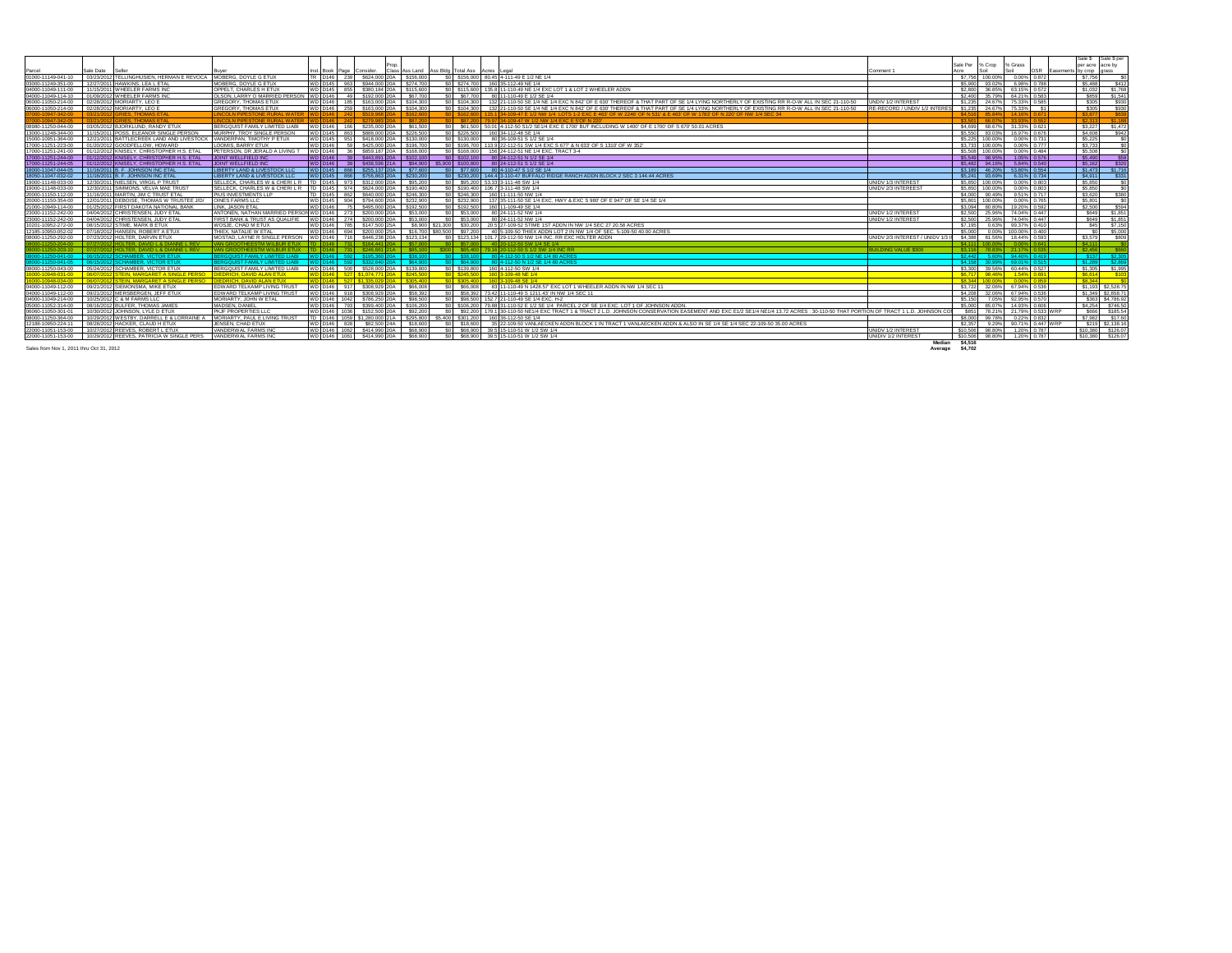|                     |                                                                                            |                                       |                         |                                                       |                                         |                              |                                                                                                                                         |                                                                 |                             |                                        |               | Sale \$ per Sale \$ per |                 |
|---------------------|--------------------------------------------------------------------------------------------|---------------------------------------|-------------------------|-------------------------------------------------------|-----------------------------------------|------------------------------|-----------------------------------------------------------------------------------------------------------------------------------------|-----------------------------------------------------------------|-----------------------------|----------------------------------------|---------------|-------------------------|-----------------|
|                     |                                                                                            |                                       |                         |                                                       |                                         |                              |                                                                                                                                         |                                                                 | Sale Per % Crop % Grass     |                                        |               | acre by                 | acre by         |
| Parcel              | Sale Date                                                                                  |                                       | Inst Rook Page Consider |                                                       | Class Ass Land Ass Bldg Total Ass Acres |                              | ll enal                                                                                                                                 | Comment 1 Acre                                                  | Soil                        | Soil                                   | OSR Easements | onr                     | grass           |
| 02000-11048-313-10  | 20111018 JENSEN, LAWRENCE MARK ETUX                                                        | JENSEN, CHASE L SINGLE PERSON         | <b>WD D145</b>          | \$168,225 20A                                         | \$78,108                                | \$78,108                     | 67.29 31-110-48 S 1/2 SW 1/4 EXC. QUINCEY ADDN.                                                                                         |                                                                 | \$2.500 89.95% 10.05% 0.601 |                                        |               |                         | \$2,249 \$251   |
| 02000-11048-324-00  | 20110302 MISKIMINS RANCH INC                                                               | <b>KRUGER, BRIAN R ETUX</b>           | WD D145 130             | \$480,000 20A                                         | \$172,243                               | SO \$172,243                 | 160 32-110-48 SE 1/4                                                                                                                    | 150% RULE / GOOD SALE \$3,000 59.15% 40.85% 0.642               |                             |                                        |               |                         | \$1,775 \$1,226 |
| 02000-11048-331-00  | 20110421 J & B FARMS LLC                                                                   | <b>RUS, MARION MARRIED PERSON</b>     | WD D145 276             | \$184,168 20A \$129,542                               |                                         | SO \$129,542                 | 80 33-110-48 N 1/2 NE 1/4 INC. RR                                                                                                       | 150% RULE / GOOD SALE   \$2,302 87.00%   13.00% 0.835           |                             |                                        |               |                         | \$2,003 \$299   |
| 02000-11048-334-00  | 20110421 J & B FARMS LLC                                                                   | <b>RUS. MARION MARRIED PERSON</b>     |                         | WD D145 276 \$550,592 20A \$202,673                   |                                         |                              | \$0 \$202,673 239,17 33-110-48 SE 1/4, S 1/2 NE 1/4                                                                                     | 150% RULE / GOOD SALE   \$2,302   44.87%   55.13% 0.571         |                             |                                        |               |                         | \$1,033 \$1,269 |
| 06000-11050-214-00  | 20110308 LUND, MERTON A REVOCABLE TRUST                                                    | MORIARTY. LEO E MARRIED PERSON        | WD D145 169             | \$325,250 20A \$94,846                                |                                         | \$0 \$94,846                 | 132 21-110-50 SE 1/4 NE 1/4 EXC N 842 OF E 630' THEREOF & THAT PART OF SE 1/4 LYING NORTHERLY OF EXISTING RR R-O-W ALL IN SEC 21-110-50 | 150% RULE / GOOD SALE \$2,464 24,67% 75,33% 0.585               |                             |                                        |               |                         | \$608 \$1,856   |
| 08000-11250-242-00  | 20101228 OHM-EETEN LIVING TRUST                                                            | MOBERG, DOYLE G ETUX                  | TD D144 1003            | \$695,787 20A                                         | \$245,824                               |                              | SO \$245,824 157,24 24-112-50 NW 1/4 EXC. H-2                                                                                           | 150% RULE / GOOD SALE \$4,425 100,00%                           |                             | 0.00% 0.774                            |               | \$4,425                 |                 |
| 08000-11250-243-00  | 20101228 OHM-EETEN LIVING TRUST                                                            | JENSEN, RANDY J ETUX                  | TD D144 1002            | \$699,716 20A \$247,413                               |                                         |                              | \$0 \$247.413 157.24 24-112-50 SW 1/4 EXC. H-2                                                                                          | 150% RULE / GOOD SALE \$4,450 100,00% 0.00% 0.779               |                             |                                        |               | \$4,450                 |                 |
| 10000-10952-094-00  | 20110609 ERICKSON, RICHARD SINGLE PERSO                                                    | STIME. MARK B ETUX                    | WD D145 416             | \$147,352 20A                                         | \$75,416                                | \$75,416                     | 53.75 9-109-52 SW 1/4 SE 1/4 LOT 2 EXC. OL 1                                                                                            | 150% RULE / GOOD SALE \$2.741 99.20%                            |                             | 0.80% 0.696                            |               | \$2,720                 | \$22            |
| 10000-10952-213-10  | 20110210 WILLIAMS, GORDON A ETUX                                                           | WOSJE. CHAD M ETUX                    | WD D145                 | \$140,000 20A                                         | \$79,588                                | 60 \$79,588                  | 80 21-109-52 S 1/2 SW 1/4                                                                                                               | 150% RULE / GOOD SALE   \$1,750   58,20%   41,80%   0.578 USFWS |                             |                                        |               | \$1,019                 | \$732           |
| 10000-10952-264-10  | 20110511 TISLAND, MARK W MARRIED PERSON                                                    | WOSJE, CHAD M ETUX                    | WD D145 309             | \$270,000 20A                                         | \$79,776                                | \$79,776                     | 65.55 26-109-52 E 1/2 SE 1/4 EXC S 848' OF W 742' SEC 26 65.55 ACRES                                                                    | 150% RULE / GOOD SALE \$4,119 85.50% 14.50% 0.613               |                             |                                        |               | \$3,522                 | \$597           |
| 10202-10952-223-00  | 20111027 STIME, MARK B ETUX                                                                | HOLT. TY ETUX                         |                         | C D145 806 \$300,000 25A \$14,500 \$176,200 \$190,700 |                                         |                              | 28 STIME 2ND ADDN IN SW 1/4 SEC 22-109-52                                                                                               |                                                                 | \$4,421 13,00% 87,00% 0.446 |                                        |               |                         | \$575 \$3,847   |
| 10000-10952-272-00  | 20110601 STIME, MARK B ETUX                                                                | <b>WOSJE, CHAD M ETUX</b>             |                         | WD D145 371 \$237,211 20A                             | \$83,100                                |                              | \$83,100 139.42 27-109-52 NW 1/4 EXC STIME 1ST ADDN SEC 27 139.42 ACRES                                                                 | 150% RULE / GOOD SALE \$1.701 20.98% 79.02% 0.461               |                             |                                        |               |                         | \$357 \$1,344   |
| 10203-10952-214-03  | 20110601 STIME, MARK B ETUX                                                                | WOSJE, CHAD M ETUX                    |                         | WD D145 371 \$72,869 20A                              | \$51,800                                | SO \$51,800                  | 42.98 21-109-52 TRACT 3 STIME 3RD ADDN IN SE 1/3 SEC 21 42.98 ACRES                                                                     | 150% RULE / GOOD SALE \$1,695 87.41% 12.59% 0.624               |                             |                                        |               |                         | \$1,482 \$213   |
| 10000-10952-281-00  | 20110601 STIME, MARK B ETUX                                                                | <b>GOODWIN, BARRY A LIVING TRUST</b>  |                         | WD D145 370 \$136,255 20A \$50,981                    |                                         | \$0 \$50,981                 | 80 28-109-52 E 1/2 NE 1/4                                                                                                               | 150% RULE / GOOD SALE   \$1,703 26,54%   73,46%   0.45 USFWS    |                             |                                        |               |                         | \$452 \$1,251   |
| 10000-10952-223-00  | 20110601 STIME, MARK B ETUX                                                                | <b>GOODWIN, BARRY A LIVING TRUST</b>  |                         | WD D145 370 \$225,794 20A \$79,100                    |                                         | SO \$79,100                  | 132 22-109-52 SW 1/4 EXC STIME 2ND ADDN                                                                                                 | 150% RULE / GOOD SALE \$1.711 24.34% 75.66% 0.442               |                             |                                        |               |                         | \$416 \$1,294   |
| 10203-10952-214-02  | 20110601 STIME, MARK B ETUX                                                                | <b>GOODWIN, BARRY A LIVING TRUST</b>  | WD D145 370             | S27.251 24A                                           | \$6,200                                 | \$0 \$6,200                  | 17 21-109-52 TRACT 2 OF STIME 3RD ADDN IN SW 1/4 SEC 21                                                                                 | 150% RULE / GOOD SALE \$1,603 0.00% 100.00% 0.385               |                             |                                        |               |                         | SO \$1,60       |
| 10000-10952-292-00  | 20110623 EVENSON, DONALD P ETUX                                                            | KASPERSON, KAY M                      | WD D145 438             | \$250,000 20A                                         | \$142,718                               | SO \$142,718                 | 160 29-109-52 NW 1/4                                                                                                                    | 150% RULE / GOOD SALE \$1,563 53,10% 46,90% 0.525               |                             |                                        |               |                         | \$830 \$733     |
| 11053-11252-093-00  | 20110628 PETERSON, DAVID L ETUX                                                            | ANTONEN, MARVIN & JOAN LIVING         | WD D145 459             | S60,000 24A                                           | \$44,982                                | S44.982                      | 64.54 9-112-52 HOLMES ADDN LOT 1 IN SW 1/4 9-112-52                                                                                     |                                                                 |                             | \$930 39.65% 60.35% 0.428 USFWS        |               |                         | \$369 \$561     |
| 12197-10950-091-01  | 20110328 WINKER, BRADLY J SINGLE PERSON                                                    | <b>ITE, ROBERT G ETUX</b>             | <b>WD D145 189</b>      | \$16,983 25A \$11,854 \$10,000 \$21,854               |                                         |                              | 9.2 9-109-50 WINKER ADDN LOT 1 SEC 9-109-50 9.20 ACRES                                                                                  |                                                                 |                             | \$759 98.91% 1.09% 0.639               |               | S751                    |                 |
| 12197-10950-091-02  | WINKER, BRADLY J SINGLE PERSON<br>2011032                                                  | <b>ITE ROBERT G ETUX</b>              | WD D145 189             | S53 220 24A                                           | \$38,806                                | \$38,806                     | 70 9-109-50 WINKER ADDN LOT 2 EXC W 1160' IN NE 1/4 SEC 9-109-50                                                                        |                                                                 |                             | \$760 22 63% 77 37% 0 423 WRP 70 acres |               | \$172                   | <b>S588</b>     |
| 17000-11251-212-00  | 20110516 GREENWOOD, HARMEN ETUX                                                            | RIEF, JEFFREY T ETUX                  |                         | WD D145 322 \$484,079 20A \$176,274                   |                                         |                              | \$0   \$176.274   158.71 21-112-51 NW 1/4 EXC. LOT 1 GREEN WOOD ADDN                                                                    | 150% RULE / GOOD SALE \$3,050 82,09% 17,91% 0.584               |                             |                                        |               | \$2,504                 | <b>\$546</b>    |
| 17000-11251-213-00  | 20110516 GREENWOOD, HARMEN ETUX                                                            | RIEF, JEFFREY T ETUX                  | WD D145 322             | \$467,521 20A \$172,100                               |                                         | SO \$172,100                 | 153.3 21-112-51 SW 1/4 EXC GREENWOOD 2ND ADDN                                                                                           | 150% RULE / GOOD SALE \$3.050 83.50% 16.50% 0.567               |                             |                                        |               | \$2,547                 | \$503           |
| $-11047 - 071 - 00$ | 20101209 SELKEN, MARK E ETUX                                                               | DAVIS, JOSEPH T ETUX                  |                         | ) D144   958   \$130.083 21A    \$28.281              |                                         | 800 S119.081                 | 17 7-110-47 SELKEN ADDN BLOCK 1 IN NE 1/4 17:00 ACRES                                                                                   |                                                                 |                             |                                        |               | S <sub>2</sub> .311     |                 |
|                     | 20101209 SELKEN, MARK E ETUX                                                               | <b>DAVIS, JOSEPH T ETUX</b>           | VD D144 958             | S369 917 20A                                          |                                         |                              | 0 7-110-47 NW 1/4                                                                                                                       |                                                                 |                             |                                        |               | S2 294                  |                 |
| 20000-11150-161-05  | 20101209 TOFTE, MARLYN T ETUX                                                              | STEEN, CRAIG ETUX                     | WD D144 988             | \$202,000 20A                                         | \$92,710                                | \$0 \$92 710                 | 80 16-111-50 S 1/2 NF 1/4                                                                                                               | 150% RULE / GOOD SALE 32 525 80 50% 19 50% 0 624                |                             |                                        |               |                         | \$2,033 \$492   |
| 000-11152-141-00    | 20110429 BUNKER, BRADLEY A SINGLE PERSO   JOSEPHSEN, GREGORY SINGLE PERS   WD   D145   289 |                                       |                         | \$215,000 20A                                         | \$119,798                               | SO 5119 798                  | 133 14-111-52 NE 1/4 EXC, N 673' OF E 910' & EXC S 677' OF N 1350' OF E 910' BUT INC S 130' OF N 1350' OF E 389                         | 150% RULE / GOOD SALE   \$1.617   48.70%   51.30%   0.558 USEWS |                             |                                        |               |                         | \$787 \$82      |
| 000-11152-142-00    | 20110429 BUNKER, BRADLEY A SINGLE PERSO                                                    | JOSEPHSEN, GREGORY SINGLE PERS        | VD D145 289             | \$285,000 20A                                         | \$209,383                               | SO \$209,383                 | 293 14-111-52 NW 1/4                                                                                                                    | 150% RULE / GOOD SALE \$973 23.90% 76.10% 0.397 USFWS           |                             |                                        |               |                         | \$232 \$74      |
| 23055-11152-084-05  | 20110516 DOBSON, YVONNE M ETVIR                                                            | JOSEPHSEN, BRADY SINGLE PERSON        | WD D145 327             | \$186,000 24A                                         | \$93,280                                | SO \$93,280                  | 63.3 8-111-52 LOT 5 KNUTSON ADDN IN E 1/2 SEC 08 63.30 ACRES                                                                            | 150% RULE / GOOD SALE \$2,938 99,72% 0.28% 0.73                 |                             |                                        |               | \$2,930                 |                 |
| 04000-11049-034-10  | 20110727 MEDARY CREEK LLLP                                                                 | SHORT, CHARLES G                      | WD D145 577             | \$243,200 20A                                         | \$109,569                               | SO \$109.56                  | 76 3-110-49 S 1/2 SE 1/4 EXC, OL 1 & EXC S 24 RDS OF E 20 RDS                                                                           | 150% RULE / GOOD SALE   \$3.200 88.84%   11.16% 0.743           |                             |                                        |               | \$2,843                 | \$357           |
| 12000-10950-023-20  | 20110728 FOLKERTS, JOHN C ETUX                                                             | BIELFELDT. DENNIS D MARRIED PE        | WD D145 558             | \$580,000 21A                                         |                                         | \$27,752 \$475,400 \$503,152 | 21.45 2-109-50 SW 1/4 SW 1/4 EXC. S 18 ACRES & EXC. N 75' OF S 669' OF W 322'                                                           |                                                                 | \$4,876 100,00% 0.00% 0.64  |                                        |               | \$4,876                 |                 |
| 15000-10951-212-00  | 20110718 HUSBY, LYNN S ETUX                                                                | <b>INTERMILL, REED A ETUX</b>         | WD D145 525             | \$461,700 20A                                         | \$320,500                               | $$0$ $$320.500$              | 160 21-109-51 NW 1/4                                                                                                                    | 150% RULE / GOOD SALE \ \$2.886 57.16% 42.84% 0.496             |                             |                                        |               |                         | \$1,649 \$1,236 |
| 15000-10951-163-00  | 20110718 HUSBY, LYNN S ETUX                                                                | INTERMILL, REED A ETUX                | WD D145 525             | \$438,300,204 \$320,500                               |                                         | SO \$320,500                 | 152.04 SW 1/4 EXC W 492' OF N 681' SEC 16                                                                                               | 150% RULE / GOOD SALE \ \$2,883 86,60% 13,40% 0.608             |                             |                                        |               | S2.496                  | \$386           |
| 15000-10951-362-00  | 20110712 HILMOE, JUDTITH RAE (VICK)ETVI                                                    | WAGNER, MARK T ETUX                   | WD D145 531             | \$400,000 21A \$55,923 \$191,000 \$246,923            |                                         |                              | 40 36-109-51 SW 1/4 NW 1/4                                                                                                              | 150% RULE / GOOD SALE \$5,225 100.00%                           |                             | 0.00% 0.692                            |               | \$5,225                 |                 |
| 16000-10948-191-00  | 20110715 ZINK, NANCY L ETVIR                                                               | <b>MORIARTY, PATRICK J FAMILY TRU</b> |                         | WD D145 520 \$1,066,326 20A \$221,100                 |                                         | SO \$221,100                 | 138.8 19-109-48 NE 1/4 EXC H-1 & EXC N 480' OF E 480'& EXC ZINK ADDN & EXC BLOCK 2 ZINK ADDN 138.8 ACRES                                | 150% RULE / GOOD SALE   \$7,682 100,00%   0.00%   0.788         |                             |                                        |               | \$7,682                 |                 |
| 16000-10948-194-00  | 20110715 ZINK, NANCY L ETVIR                                                               | <b>MORIARTY, PATRICK J FAMILY TRU</b> |                         | WD D145 520 \$1.132.284 20A \$182.400                 |                                         | SO \$182,400                 | 120 19-109-48 SE 1/4 EXC SE 1/4 SE 1/4 120 ACRES                                                                                        | 150% RULE / GOOD SALE \$9.436 100,00% 0.00% 0.752               |                             |                                        |               | \$9,436                 |                 |
| 16000-10948-083-05  | 20110901 FRIEDRICH, PATRICIA J SINGLE P                                                    | <b>FRIEDRICH, CURTIS W ETUX</b>       | WD D145 659             | \$172,000 20A \$56,953                                |                                         | SO \$56,953                  | 40 8-109-48 SW 1/4 SW 1/4                                                                                                               | 150% RULE / GOOD SALE   \$4,300 100,00%   0.00% 0.705           |                             |                                        |               | \$4,300                 |                 |
| 18000-11047-194-00  | 20110929 PIRES, LARRY SINGLE PERSON                                                        | LANDSMAN. WILLIAM M MARRIED PE        |                         | WD D145 737 \$298,000 20A \$193,440                   |                                         |                              | \$0 \$193,440 154.61 19-110-47 SE 1/4 EXC HWY                                                                                           | 150% RULE / GOOD SALE \$1,927 79.39% 20.61% 0.664               |                             |                                        |               | \$1,530                 |                 |
|                     |                                                                                            |                                       |                         |                                                       |                                         |                              |                                                                                                                                         | Median Sale \$ Per Acre \$2.500                                 |                             |                                        | Median        | S2.003                  | \$397<br>S492   |
|                     |                                                                                            |                                       |                         |                                                       |                                         |                              |                                                                                                                                         | Average Sale \$ Per Acre \$2,921                                |                             |                                        |               | S2.294                  | S627            |
|                     | Ag Sales 40 acres or more NOV 1, 2010 thru OCT 31, 2011                                    |                                       |                         |                                                       |                                         |                              |                                                                                                                                         |                                                                 |                             |                                        | Average       |                         |                 |